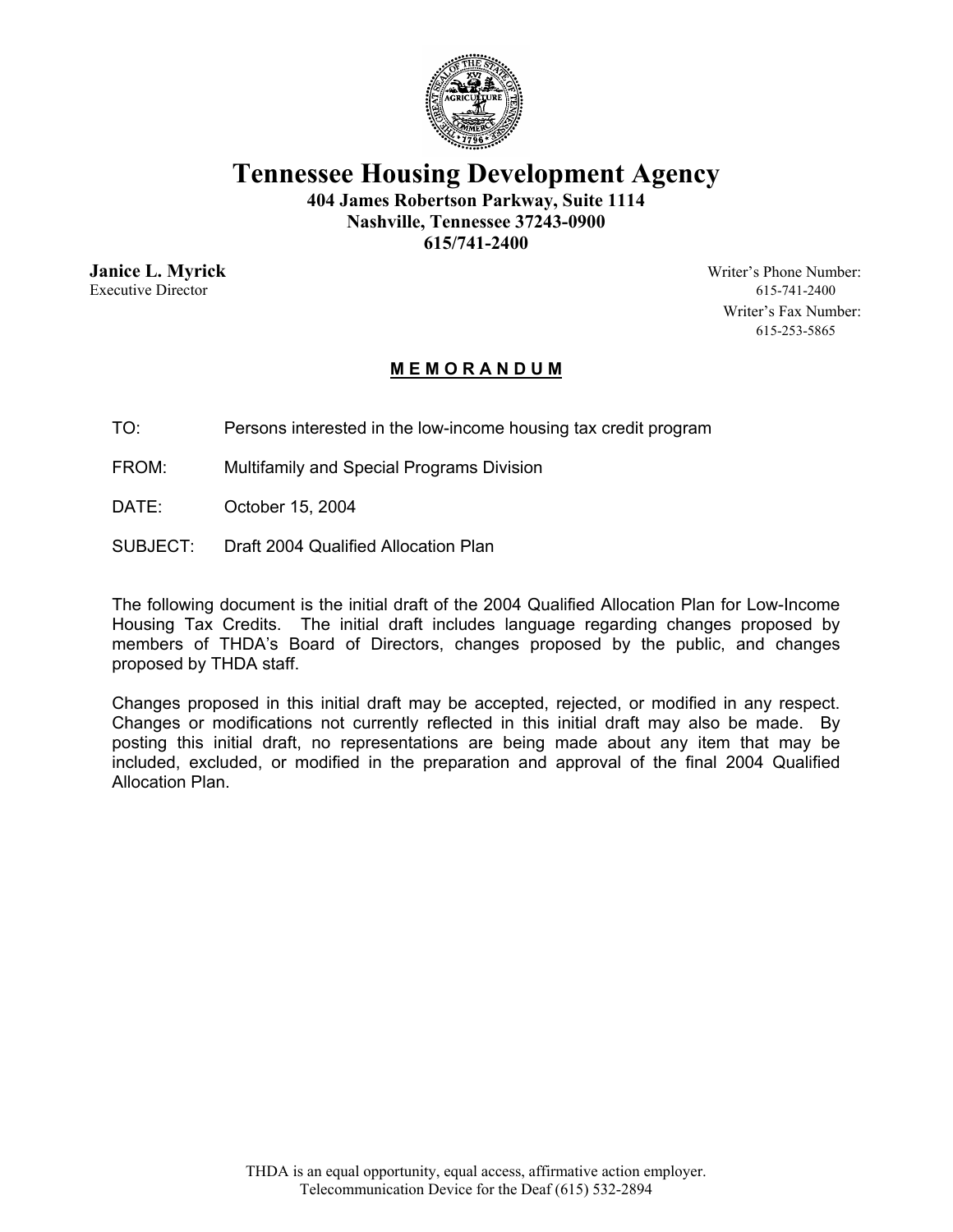### **TENNESSEE HOUSING DEVELOPMENT AGENCY**

## **Low-Income Housing Tax Credit**

# **DRAFT 2004 QAP**

## **OCTOBER 15, 2003**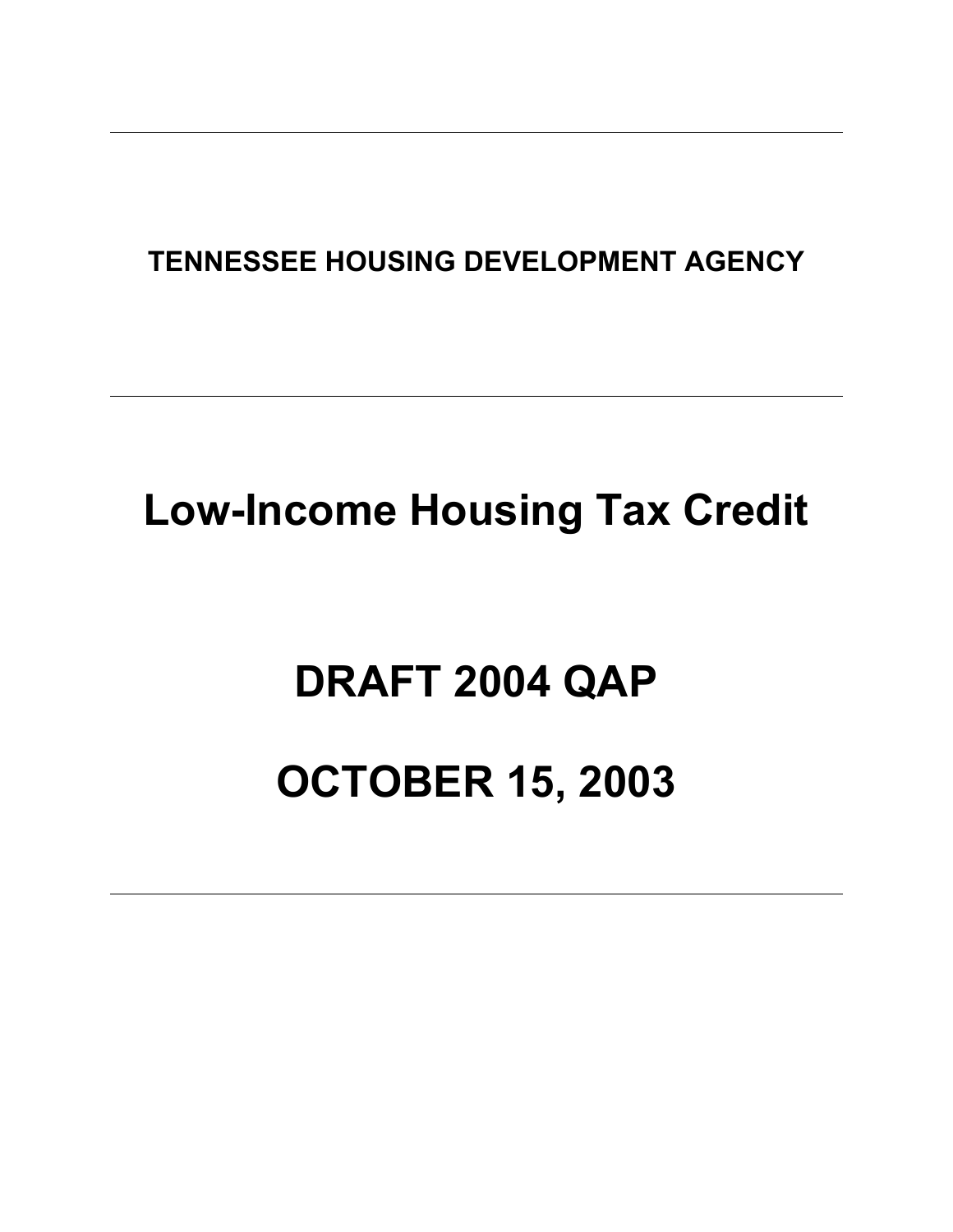#### **TENNESSEE HOUSING DEVELOPMENT AGENCY LOW-INCOME HOUSING TAX CREDIT QUALIFIED ALLOCATION PLAN**

#### **2004**

#### **Part I: Introduction**

The Tennessee Housing Development Agency ("THDA") administers the Low-Income Housing Tax Credit program in Tennessee. The Low-Income Housing Tax Credit program was created by the Tax Reform Act of 1986 under Section 42 of the Internal Revenue Code of 1986, as amended ("Section 42"), to encourage the construction and rehabilitation of rental housing for low-income individuals and families. Under Section 42(m), THDA is required to develop a Qualified Allocation Plan ("QAP") to define the process by which it will allocate an annual amount of Low-Income Housing Tax Credits ("Tax Credits") in Tennessee.

This document is the QAP required by Section 42. This QAP incorporates all requirements of Section 42 unless more stringent requirements, as permitted under Section 42, are included. A public hearing was held to solicit comments. "**Exhibits**" are documents which accompany this QAP and which provide additional information. "**Attachments**" are forms or documents which must be submitted as part of the Initial Application. Exhibits, the Initial Application Form, and Attachments are all considered part of the QAP. The QAP has been approved by the THDA Board of Directors and adopted by the Governor of Tennessee.

#### **Part II: Goals and Objectives**

The goal of this QAP is to use the Tax Credits allocated to Tennessee for 2004 to the fullest extent possible to create, maintain, and preserve affordable rental housing for low-income households. Tax Credits are not intended to provide the primary or principal source of financing for a development, but are intended to provide financial incentives sufficient to fill "gaps" which would otherwise exist in developing affordable rental housing for low income households. Specific objectives of this QAP are to:

- 1. Make rental units affordable to households with as low an income as possible and for the longest time period possible;
- 2. Encourage the construction or rehabilitation of rental units in the areas of Tennessee with the greatest need for affordable housing;
- 3. Encourage development of appropriate housing units for persons with special needs, including the elderly and persons who are homeless or have disabilities;
- 4. Discourage allocation of Tax Credits to developments for which Tax Credits are not necessary to create, improve, or preserve rental housing for low-income persons;
- 5. Allocate only the minimum amount of Tax Credits necessary to make a development financially feasible and to ensure its viability as a qualified low-income development throughout the credit period;
- 6. Encourage Non-Profit entities to develop rental housing for low-income households;
- 7. Encourage energy efficient construction and rehabilitation;
- 8. Encourage fair distribution of Tax Credits among counties and developers or related parties;
- 9. Improve distribution among developments of varying sizes to ensure that developments with a smaller number of housing units receive fair consideration; and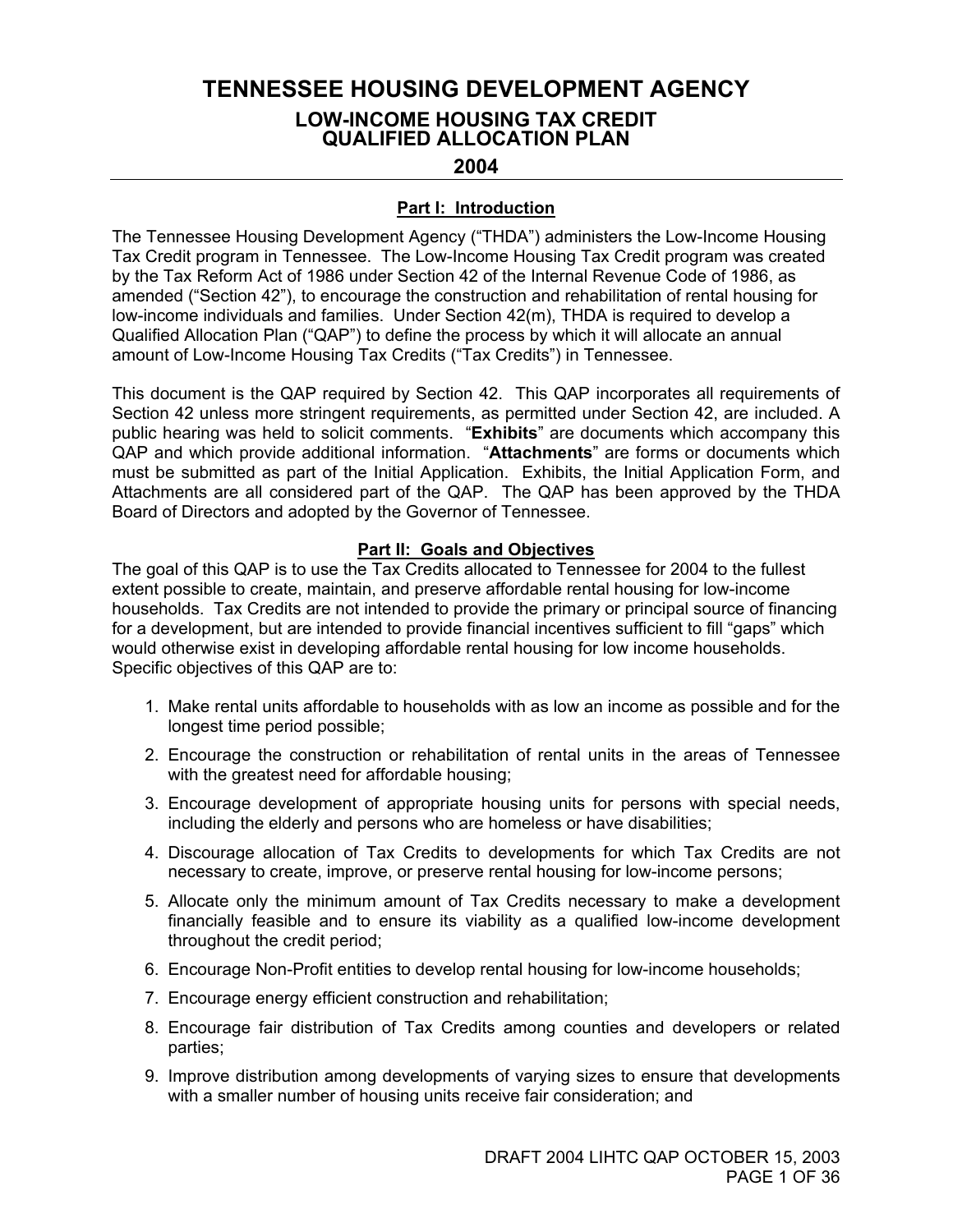10. Allocate Tax Credits fairly.

#### **Part III: Tax Credits Available**

#### **A. Total Tax Credits**

The total amount of Tax Credits available for allocation in Tennessee for 2004 is the total of the following:

- 1. \$1.75, plus the cost of living adjustment specified in Section 42(h)(2)(H) x Tennessee's population;
- 2. Any unallocated credits from previous year;
- 3. Any returned credit from previous years; and
- 4. Any amount allocated to Tennessee by the IRS from the National Pool.

For purposes of calculating the initial Non-Profit Set-Aside and any of the other Set-Asides, the amount against which the percentages will be applied will be the sum of items 1, 2, and 3 above.

#### **B. Set-Asides**

Each development will be identified as qualifying for an allocation of Tax Credits in one or more of the "Set-Aside" categories described below, if all of the eligibility requirements specified in Part VII-A-2 are met for the relevant Set-Aside. For example, a development may qualify for the Non-Profit Set-Aside, the Small Development Set-Aside, and the Rural Set-Aside. Many other combinations are also possible. The method by which these Set-Asides will be applied is described in Part VIII-E of this QAP.

- 1. Non-Profit Set-Aside
	- a. Qualified Non-Profits (see Part VII-A-2-a of this QAP) will be considered for an allocation of Tax Credits from the Non-Profit Set-Aside.
	- b. Ten percent (10%) of the total amount of Tax Credits available for allocation in Tennessee is reserved for qualified Non-Profit applicants as required by Section 42(h)(5).
	- c. **THDA reserves the right to make additional allocations of Tax Credits from any available Set-Aside to qualified Non-Profit applicants to meet the requirements of Section 42(h)(5).**
- 2. Public Housing Authority Set-Aside
	- a. Up to ten percent (10%) of the sum of Part III-A-1, -2 and -3 will be available for developments submitted by Public Housing Authorities and which qualify for this Set-Aside (see Part VII-A-2-b).
	- b. Any amount of Tax Credits allocated to Public Housing Authority developments will be deducted from the amount of Tax Credits set-aside for developments in the appropriate related category (Non-Profit, Small Developments, Urban, or Rural) as applicable.
	- c. Only Initial Applications for the Public Housing Set-Aside that meet all the eligibility requirements specified in this QAP will be accepted. If these Initial Applications meet all the requirements of this QAP, the amount of the Public Housing Set-Aside will be allocated on a competitive basis according to final scores assigned to each such Initial Application in descending order.

Tax Credits allocated to a development under this Part III-B-2 will not be counted against the limits by county or by developer specified in Part IV-A and -C.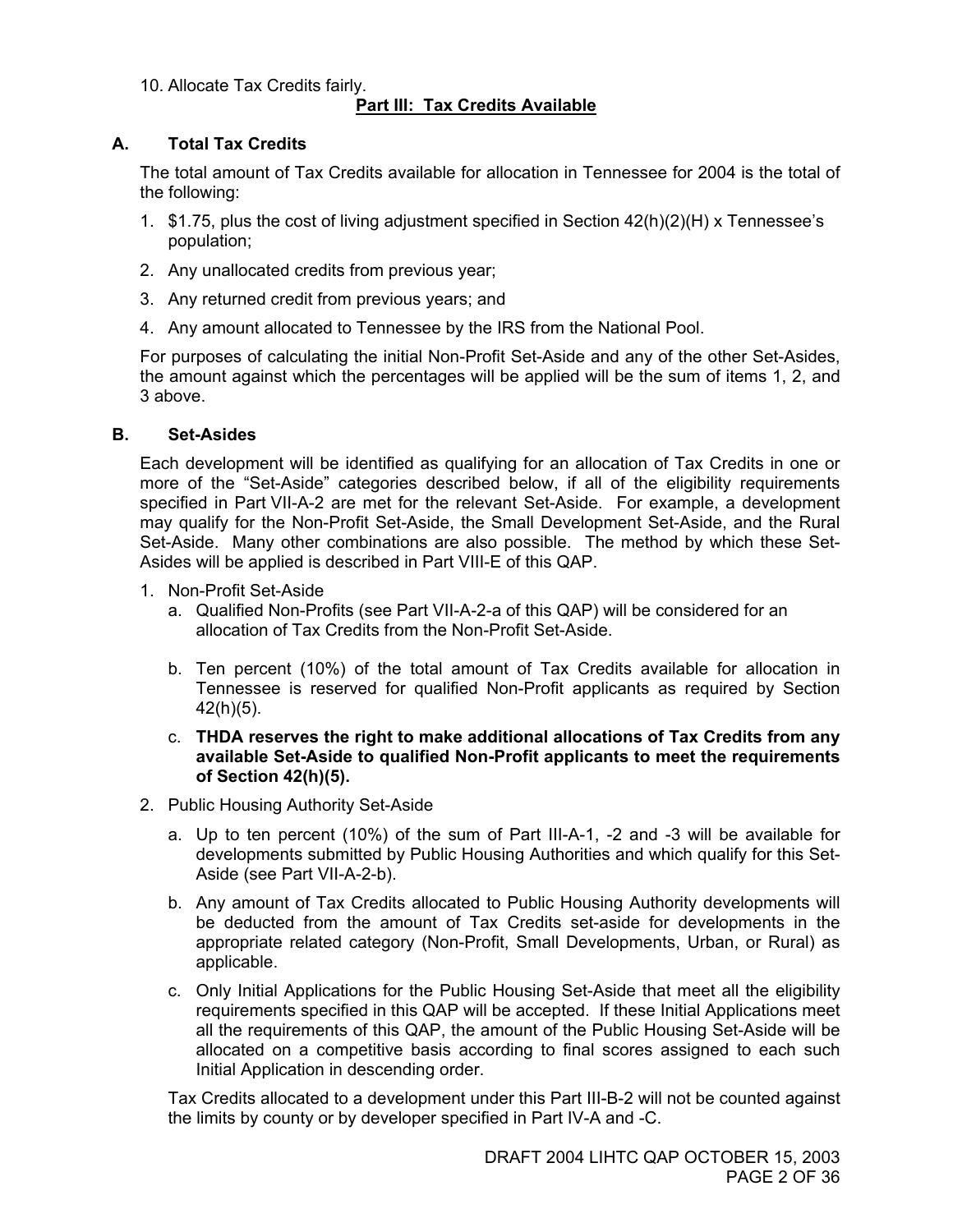- 3. Small Developments Set-Aside
	- a. Up to ten percent (10%) of the sum of Part III-A-1, -2 and -3 will be set-aside for developments with 32 or fewer units on a single site (see Part VII-A-2-c).
	- b. Any amount of Tax Credits allocated to developments in the Small Developments Set-Aside will be deducted from the amount of Tax Credits set-aside for developments in the appropriate related category (Non-Profit, or Urban or Rural, as applicable).
- 4. Urban and Rural Set-Asides
	- a. Urban Set-Aside: sixty-eight percent (??%) of the sum of Part III A-1, -2 and -3 above after the Non-Profit Set-Aside is deducted is available for allocation to developments in the Urban Set-Aside (see Part VII-A-2-d);
	- b. Rural Set-Aside: thirty-two percent (??%) of the sum of Part III A-1, -2 and -3 above after the Non-Profit Set-Aside is deducted is available for allocation to developments located in the Rural Set-Aside (see Part VII-A-2-e).

#### **C. THDA reserves the right to revise the amount of Tax Credits available for each Set-Aside based on requirements imposed by Congress or the IRS, and consistent with the intent of the various Set-Asides.**

#### **Part IV: Limits on Amount of Tax Credits Available**

#### **A. By County**

The maximum amount of Tax Credits that may be allocated to developments in any one **urban** county shall not exceed two million one hundred thousand dollars (**\$2,100,000**). The maximum amount of Tax Credits that may be allocated to developments in any one **rural** county shall not exceed one million dollars (**\$1,000,000**). **Exhibit 1** to this QAP identifies urban and rural counties.

#### B. By Development

The maximum amount of Tax Credits that may be allocated to a single development shall not exceed seven hundred thousand dollars (**\$700,000**). THDA reserves the right, in its sole discretion, to determine whether Initial Applications received reflect a single development or multiple developments for the purpose of applying this limitation. In making this determination, THDA will consider the physical location of developments; the relationships among owners, developers, management agents, and other development participants; the structure of financing; and any other information which might clarify whether Initial Applications reflect a single development or multiple developments.

#### C. By Developer or Related Parties

- 1. The maximum amount of Tax Credits that may be allocated to a single applicant, developer, owner, or related parties shall not exceed one million four hundred thousand dollars (**\$1,400,000**)**.** THDA reserves the right, in its sole discretion, to determine whether related parties are involved for the purpose of applying this limitation.
- 2. An applicant, developer, owner, or related party may not submit more than one Initial Application or be involved in more than one development per county with respect to 2004 Tax Credits. THDA reserves the right, in its sole discretion, to determine whether related parties are involved for the purpose of applying this limitation.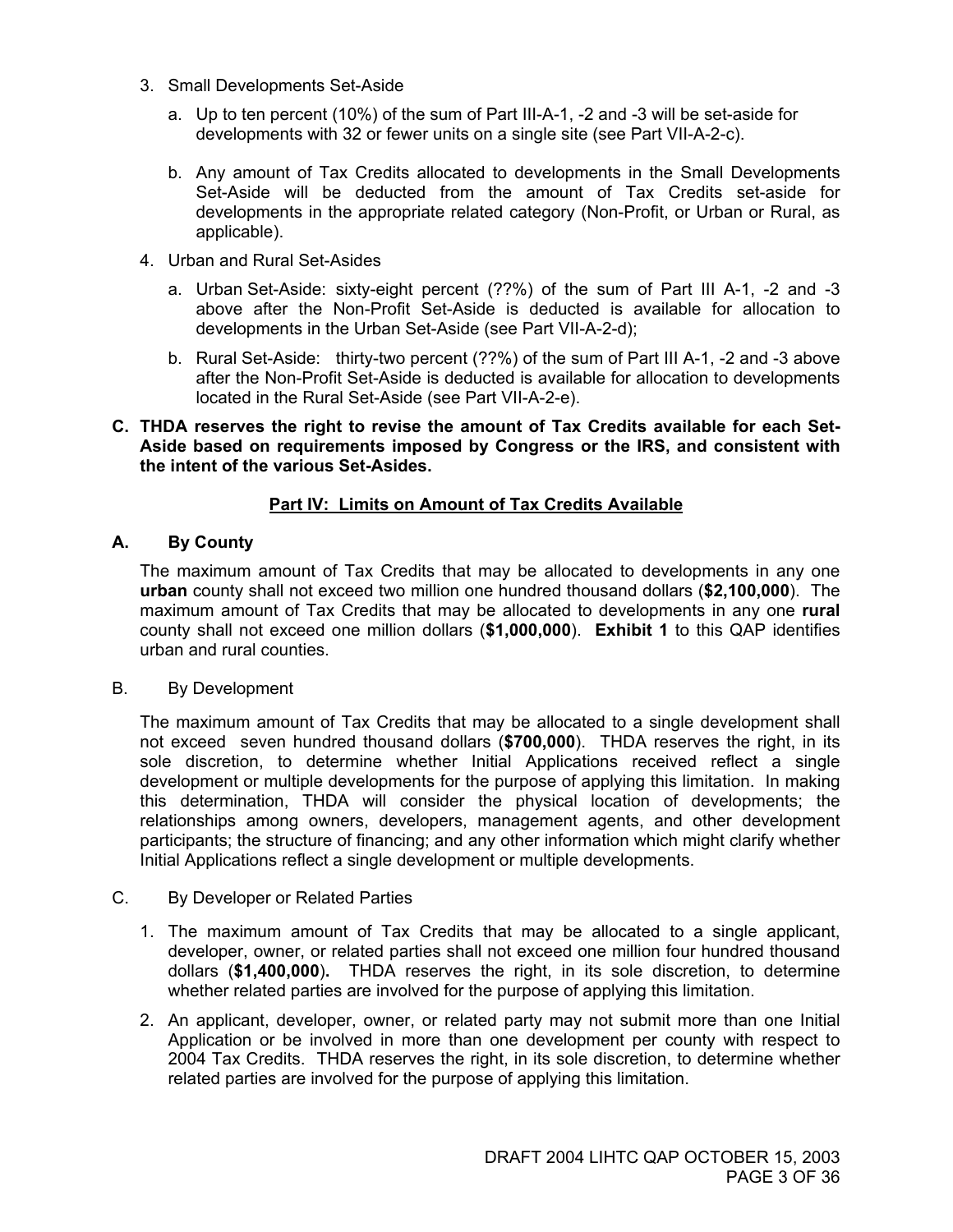- 3. The following list includes, without limitation, related parties, however, THDA reserves the right to determine, in its sole discretion, that other related parties are involved for the purpose of applying this limitation:
	- a. Any person or entity who has a right to (i) replace the developer, (ii) act as codeveloper, (iii) replace any individuals or entities who comprise a developer or codeveloper, or (iv) otherwise direct the activities of the developer will be considered a developer for purposes of applying this limit.
	- b. Any person or entity who has a right to (i) replace the general partner of the owner or applicant, (ii) act as co-general partner of the owner or applicant, (iii) replace any individuals or entities who comprise a general partner or co-general partner of the owner or applicant, or (iv) otherwise direct the activities of the general partner of the owner or applicant will be considered an owner or applicant, as the case may be, for purposes of applying this limit.
	- c. Any person or entity who has a right to (i) replace the controlling stockholder of the owner or applicant, (ii) act as controlling stockholder of owner or applicant, (iii) replace any individuals or entities who comprise a controlling stockholder of the owner or applicant, or (iv) otherwise direct the activities of the controlling stockholder of the owner or applicant will be considered an owner or applicant, as the case may be, for purposes of applying this limit.
	- d. Any person or entity who has a right to (i) replace the managing member of the owner or applicant, (ii) act as co-managing member of the owner or applicant, (iii) replace any individuals or entities who comprise a managing member or comanaging member of the owner or applicant, or (iv) otherwise direct the activities of the managing member of the owner or applicant will be considered an owner or applicant, as the case may be, for purposes of applying this limit.
	- e. This limit will also apply to any person or entity that is related to any person or entity specified above.
- D. By Unit
	- 1. Per Unit Maximum (4% Tax Credit)

| Number of Units | Maximum Tax Credits per Unit |
|-----------------|------------------------------|
| $1 - 32$        | \$3,425                      |
| $33 - 72$       | \$3,200                      |
| 73 or more      | \$3,065                      |

2. Per Unit Maximum (9% Tax Credit)

| <b>Number of Units</b> | Maximum Tax Credits per Unit |
|------------------------|------------------------------|
| $1 - 32$               | \$7,000                      |
| $33 - 72$              | \$6,500                      |
| 73 or more             | \$6,200                      |

- 3. No development is guaranteed the amount of Tax Credits reflected in 1 and 2 above. THDA will evaluate Initial Applications in accordance with the requirements of this QAP and Section 42 to determine the actual amount of Tax Credits appropriate for a particular development, which amount may be less than, but never more than, the amounts reflected in 1 and 2 above.
- E. For Financial Feasibility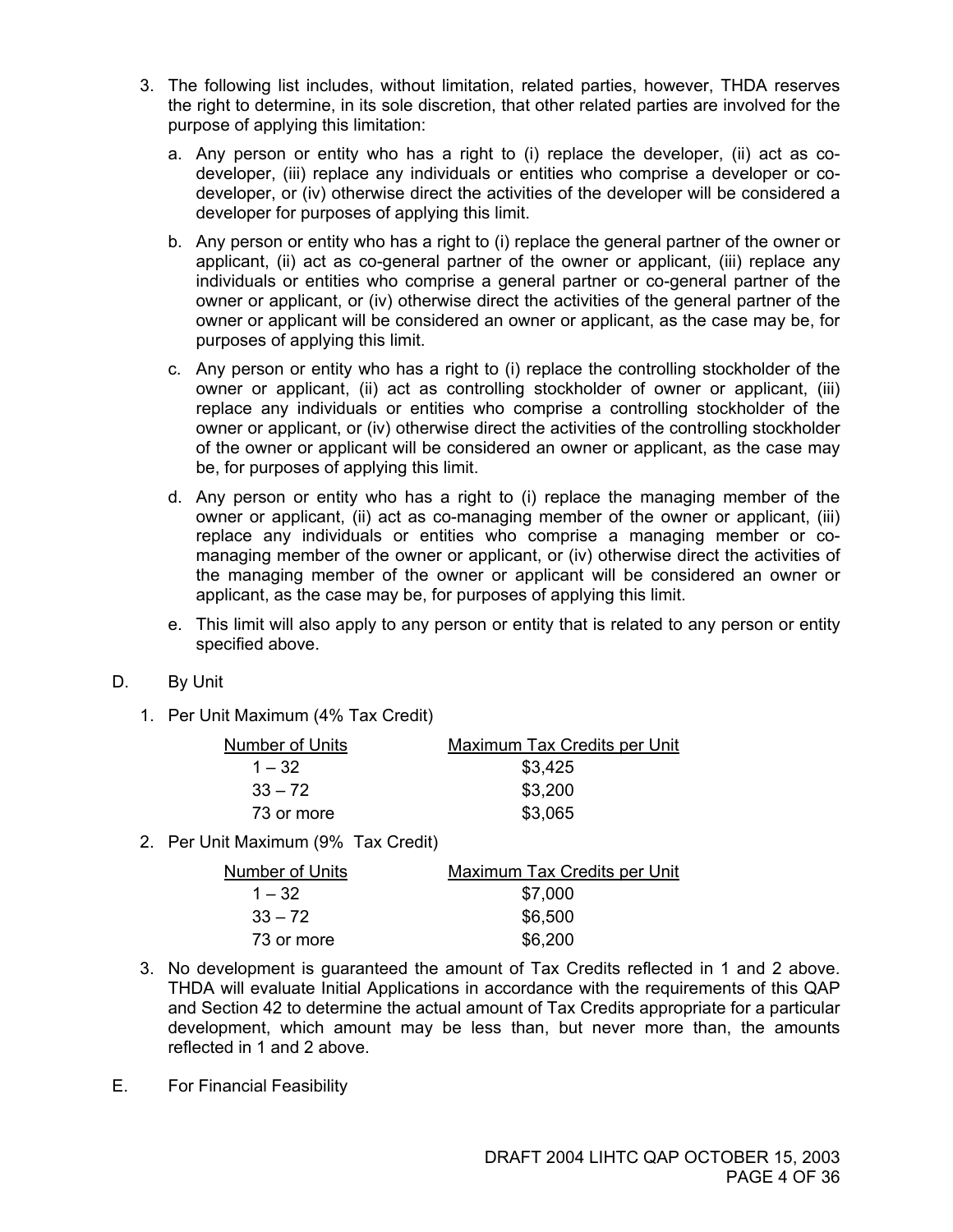**Section 42(m)(2) requires that THDA not allocate more Tax Credits than necessary for the financial feasibility of a development and its viability as a qualified low-income housing development.** THDA reserves the right, in its sole discretion, to reject Initial Applications for Tax Credits when THDA determines that the proposed development is not financially feasible or does not need Tax Credits. THDA also reserves the right, in its sole discretion, to reserve or allocate an amount of Tax Credits less than the amount requested in an Initial Application, in a Carryover Application or in a Placed in Service Application. THDA's determination under Section 42(m)(2) shall not be construed to be a representation or warranty by THDA as to the financial feasibility, viability, or lack thereof, of any development.

Tax Credits allocated pursuant to this QAP are not intended to provide the primary or principal source of financing for a development, but are intended to provide financial incentives sufficient to fill "gaps" which would otherwise exist in developing affordable rental housing for low and very-low income households. The maximum obtainable rents supported by the market study will be expected to support reasonable operating expenses and maximum mortgage debt service prior to Tax Credits filling any financial "gaps". When rents for Tax Credit units in an Initial Application, a Carryover Application or a Placed in Service Application are below the maximum rents supported by the required market study, such rents, reflected as a percentage of maximum rents permitted under Section 42, must be maintained throughout the Compliance Period.

#### **Part V: Limits On Developer and Consultant Fees, and Contractor Profit, Overhead, and General Requirements**

#### **A. Limit on Developer Fees and Consultant Fees**

- 1. The combined total of developer and consultant fees (Attachment 15: Development Costs; #10, columns B & C) which may be included in the determination of the amount of Tax Credits for a particular development cannot exceed five percent (5%) of that portion of THDA determined eligible basis attributable to acquisition (before the addition of the developer and consultant fees), and cannot exceed fifteen percent (15%) of that portion of THDA determined eligible basis attributable to new construction or to rehabilitation (before the addition of the developer and consultant fees). Construction Advisory or Construction Supervision fees listed separately from the maximum allowed Contractor Fees will be considered as a Consultant and will be included in Consultant Fees.
- 2. No points will be awarded under Part VII-B-4 if the Initial Application reflects a combined total of developer and consultant fees in excess of two percent (2%) of the THDA determined eligible basis attributable to the acquisition cost of the development.
- 3. If the developer and contractor are related persons as defined in Section  $42(d)(2)(D)(iii)$ , then the combined total of developer fees, consultant fees, and contractor profit, contractor overhead, and general requirements, which may be included in the determination of the amount of Tax Credits for a particular development, cannot exceed fifteen percent (15%) of THDA determined eligible basis of that portion of the development attributable to acquisition (before the addition of the fees), and cannot exceed twenty-five percent (25%) of that portion of THDA determined eligible basis attributable to new construction or to rehabilitation (before the addition of the fees).
- 4. THDA will determine, in its sole discretion, whether other fees will be considered consultant or developer fees for purposes of applying this limitation.

#### **B. Limit on Contractor Fees, Profit, Overhead and General Requirements**

1. The total contractor fees, including contractor profit, contractor overhead and general requirements shall be limited to fourteen percent (14%) of total THDA determined site work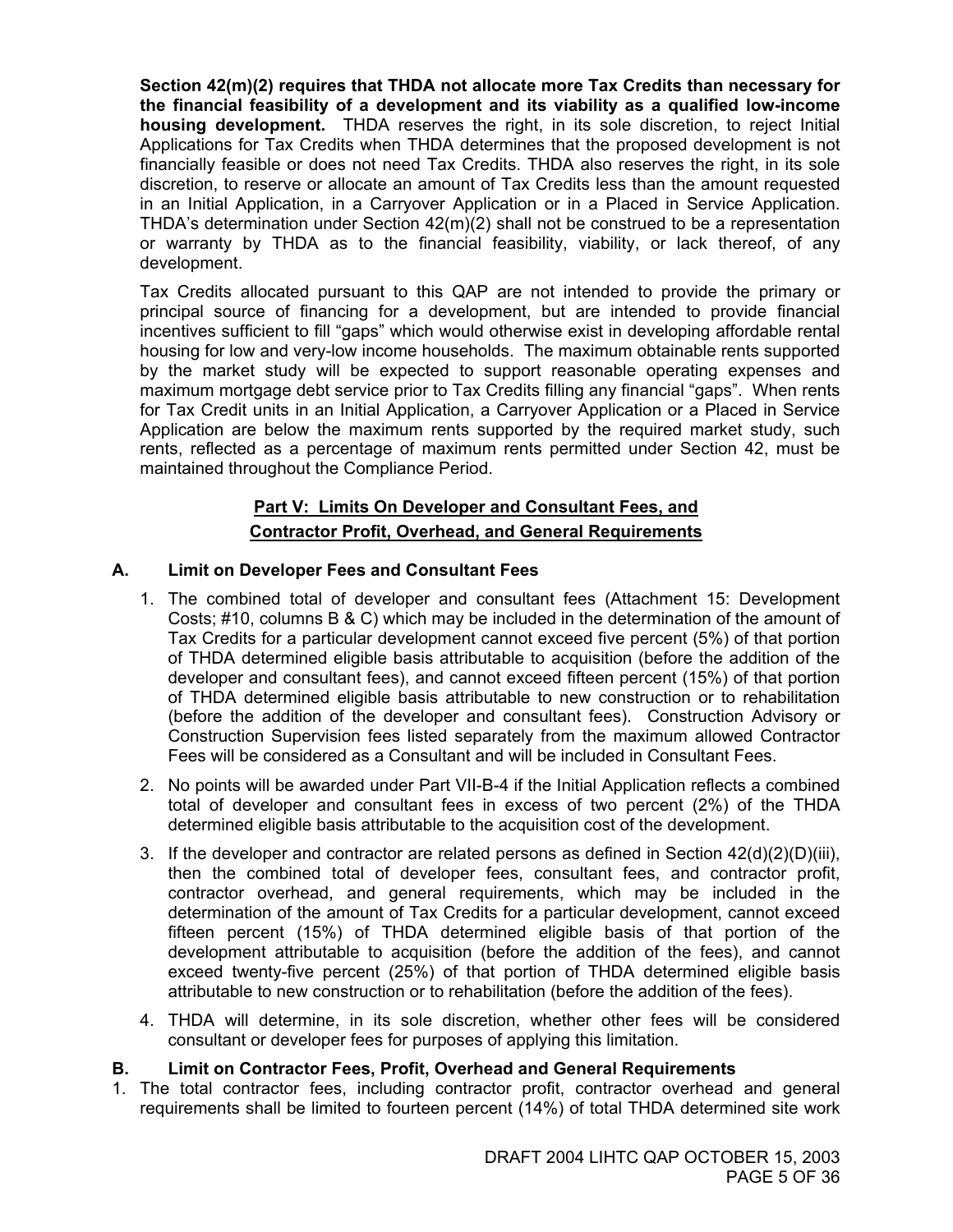costs, plus accessory buildings plus either new building hard costs or rehabilitation hard costs. The structure of this fee is limited to the following:

Contractor profit: may not exceed six percent (6%) Contractor overhead: may not exceed two percent (2%) Contractor general requirements (including building permits, payment and performance bonds, and tap fees): may not exceed six percent (6%) Total Contractor fees may not exceed fourteen percent (14%)

- 2. If the developer and contractor are related persons as defined in Section  $42(d)(2)(D)(iii)$ , then the combined total for contractor profit, overhead, and general requirements, developer fees and consultant fees which may be included in the determination of the amount of Tax Credits for a particular development, cannot exceed fifteen percent (15%) of THDA determined eligible basis on that portion of the development attributable to acquisition (before the addition of the fees), and cannot exceed twenty-five percent (25%) of that portion of THDA determined eligible basis attributable to new construction or to rehabilitation (before the addition of the fees).
- 3. THDA will determine, in its sole discretion, whether other fees will be considered contractor or developer fees for purposes of applying this limitation.

#### **Part VI: Initial Application Submission**

#### **A. Initial Application Requirements**

A complete Initial Application must be submitted in accordance with Part VI-B by the Initial Application deadline specified in Part VI-C. To be considered complete, an Initial Application must meet **ALL** of the following requirements:

- 1. Have content, formatting and pagination identical to that of the attached Initial Application Form;
- 2. Be computer generated or typed (hand written Initial Applications are prohibited);
- 3. Bear original signature(s) as specified in Part VI-D;
- 4. Include all required Attachments and supporting documentation, with all such Attachments and supporting documentation containing correct, complete, and consistent information as required in this QAP and bearing original signatures to the extent specified in Part VI-D;
- 5. Have no missing information or any information that is erroneous, incomplete or inconsistent;
- 6. Include a complete original and four complete copies;
- 7. Be submitted by the Initial Application deadline specified in Part VI-C; and
- 8. Include a certified check in the amount of all fees required with the Initial Application as specified in Part XV-A.

#### **B. Initial Application Delivery**

An Initial Application must be identified as a "Tax Credit Application" and be delivered to:

**Tennessee Housing Development Agency Suite 1114 404 James Robertson Parkway**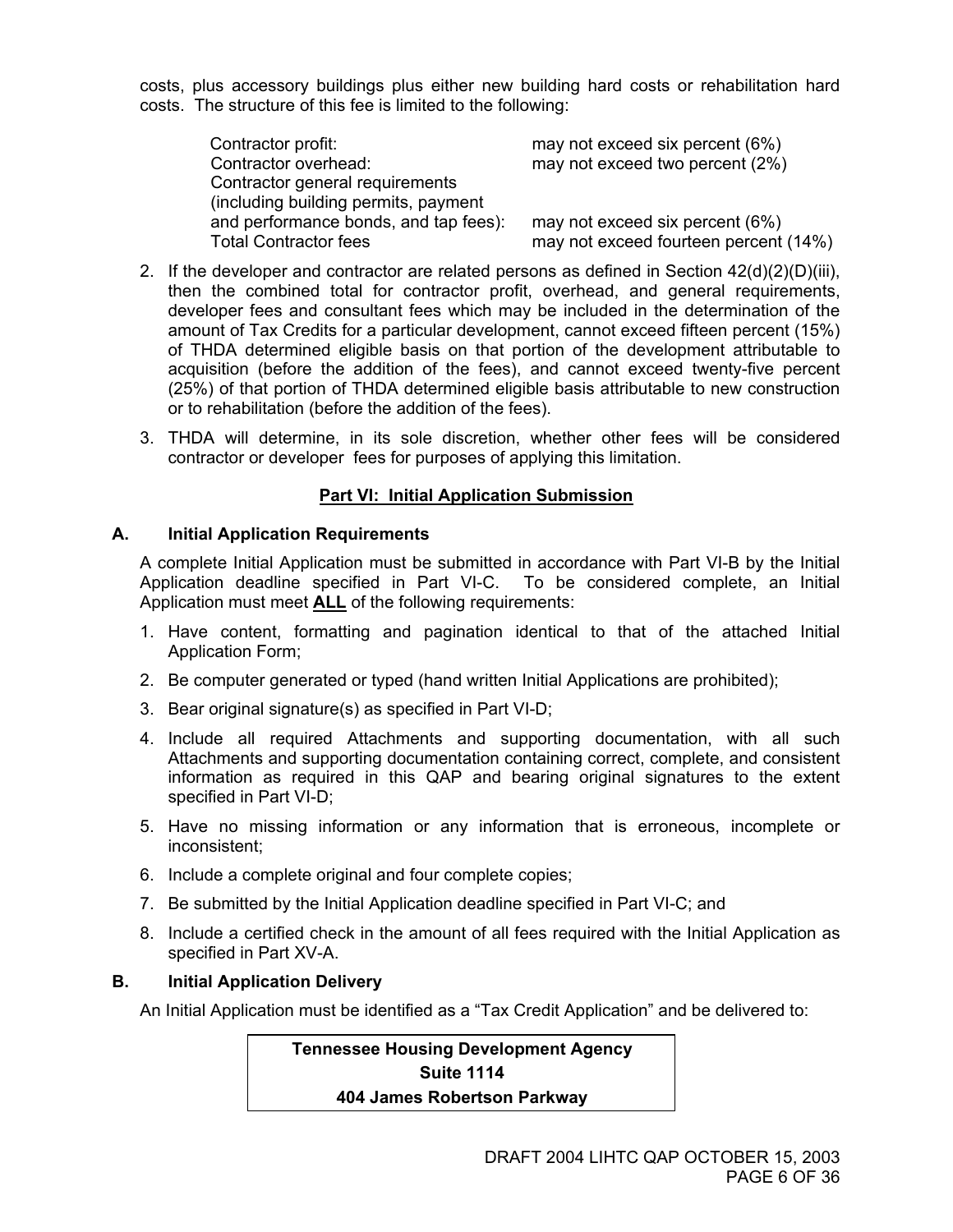Initial Applications may be delivered to THDA by mail, in person, by courier, or by other means of physical delivery. **(Applications by express delivery services should be sent to the address above but at Zip Code 37219-1522.)** Telecopy, facsimile, or other transmission or delivery of "copies" or "representations" of the Initial Application or other documents **will not be accepted.**

THDA assumes no responsibility for late delivery or delivery to locations other than stated above. **Only those Initial Applications arriving at the location stated above by the Initial Application deadline specified in Part VI-C will be considered.** 

**C. Initial Application Deadline** 

**No Initial Applications will be accepted after 1:00 p.m. Central Standard Time on Tuesday, March 23, 2004. No Initial Applications will be accepted at any location other than the location specified in Part VI-B.** 

• **No erroneous, missing, incomplete or inconsistent supporting documentation or Attachments, or clarifications to the Initial Application, supporting documentation, or Attachments, or any other materials required in the Initial Application or in support of the Initial Application will be accepted after the Initial Application deadline except as specified in Part VIII-B.** 

#### **D. Original Signatures Required**

All forms and documents provided by THDA to be completed as part of the Initial Application must bear **original** signatures where signatures are required. No photocopies, telecopies, or other reproductions of documents with signatures will be accepted on these forms and documents.

#### **E. Local Government Notification**

Following receipt of Initial Applications, THDA will notify the chief executive officer (or the equivalent) of the local government in whose jurisdiction a development proposed in an Initial Application is to be located. Such individual will have an opportunity to comment on the development proposed in the Initial Application to be located in the jurisdiction, as required by Section 42(m)(1)(A)(ii).

#### **Part VII: Initial Application Eligibility and Scoring**

#### **A. Eligibility Determination**

THDA will evaluate each Initial Application that meets the requirements of Part VI to determine whether the following eligibility requirements are met:

1. Minimum Score Required

To be eligible, an Initial Application must obtain a **minimum score of ??? points** as determined by THDA in accordance with Part VII-B.

- 2**.** Special Set-Asides
	- a. Non-Profit Set-Aside: To be eligible for Tax Credits from the Non-Profit Set-Aside, an Initial Application must contain information satisfactory to THDA demonstrating that the development proposed in the Initial Application involves a qualified non-profit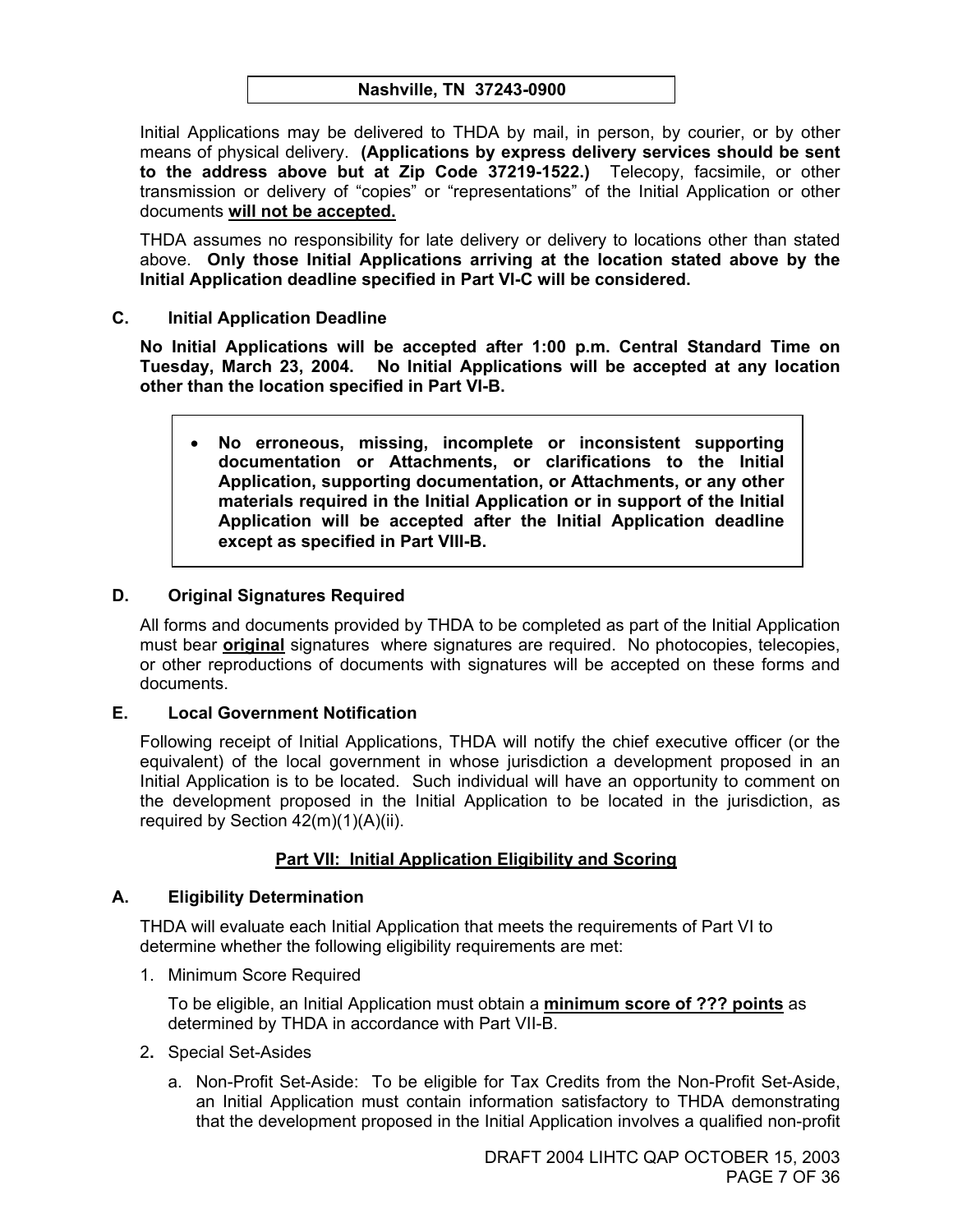organization. To be qualified, a non-profit organization must meet ALL of the following:

- (i) The organization must be a *bona fide* non-profit organization, as evidenced by the following:
	- (A) The organization must be an IRS  $501(c)(3)$  or  $501(c)(4)$  entity;
	- (B) The organization must be organized and existing in the State of Tennessee or if organized and existing in another state, must be qualified to do business in Tennessee;
	- (C) The organization must: (i) not be formed by one or more individuals or forprofit entities for the principal purpose of being included in the Non-Profit Set-Aside; (ii) not be controlled by a for-profit organization; and (iii) not have any staff member, officer or member of the board of directors who will materially participate, directly or indirectly, in the proposed development as or through a for-profit entity; and
	- (D) The organization must be engaged in the business of developing and building low-income housing in Tennessee and must have been so engaged during all of calendar year 2002 and calendar year 2003.
- (ii) The organization must, prior to the reservation of Tax Credits: (i) own all of the general partnership interests of the ownership entity of the development; or (ii) own, alone or with other non-profits who meet all of the requirements of this Part VII-A-2-a, one hundred percent (100%) of the stock of a corporate ownership entity of the development; or (iii) own, alone or with other non-profits who meet all of the requirements of this Part VII-A-2-a, one hundred percent (100%) of the stock or 100% of the partnership interests of an entity that is the sole general partner or sole managing member of the ownership entity of the development proposed in the Initial Application;
- (iii) The organization must be materially participating (regular, continuous and substantial on-site involvement) in the development and operation of the development throughout the "compliance period" (as defined in Section 42(i)(1)).
- (iv) To demonstrate eligibility under this Part VII-A-2-a, ALL of the following must be submitted as part of the Initial Application:
	- (A) A copy of the IRS determination letter clearly stating the organization's status as an IRS  $501(c)(3)$  or  $501(c)(4)$  entity; and
	- (B) A Certificate of Existence from the Tennessee Secretary of State's Office dated not more than thirty (30) days prior to the date of the Initial Application;
	- (C) **Attachment 17**; and
	- (D) **Attachment 18**.
- b. Public Housing Authority Set-Aside:

An Initial Application may qualify for the Public Housing Authority Set-Aside in one of two ways, either through a public housing authority ("PHA") without use of the HOPE VI Revitalization Program (the "HOPE VI Program") or through a PHA using the HOPE VI Program.

 (i) To qualify for the Public Housing Authority Set-Aside without use of the HOPE VI Program, an Initial Application must contain information satisfactory to THDA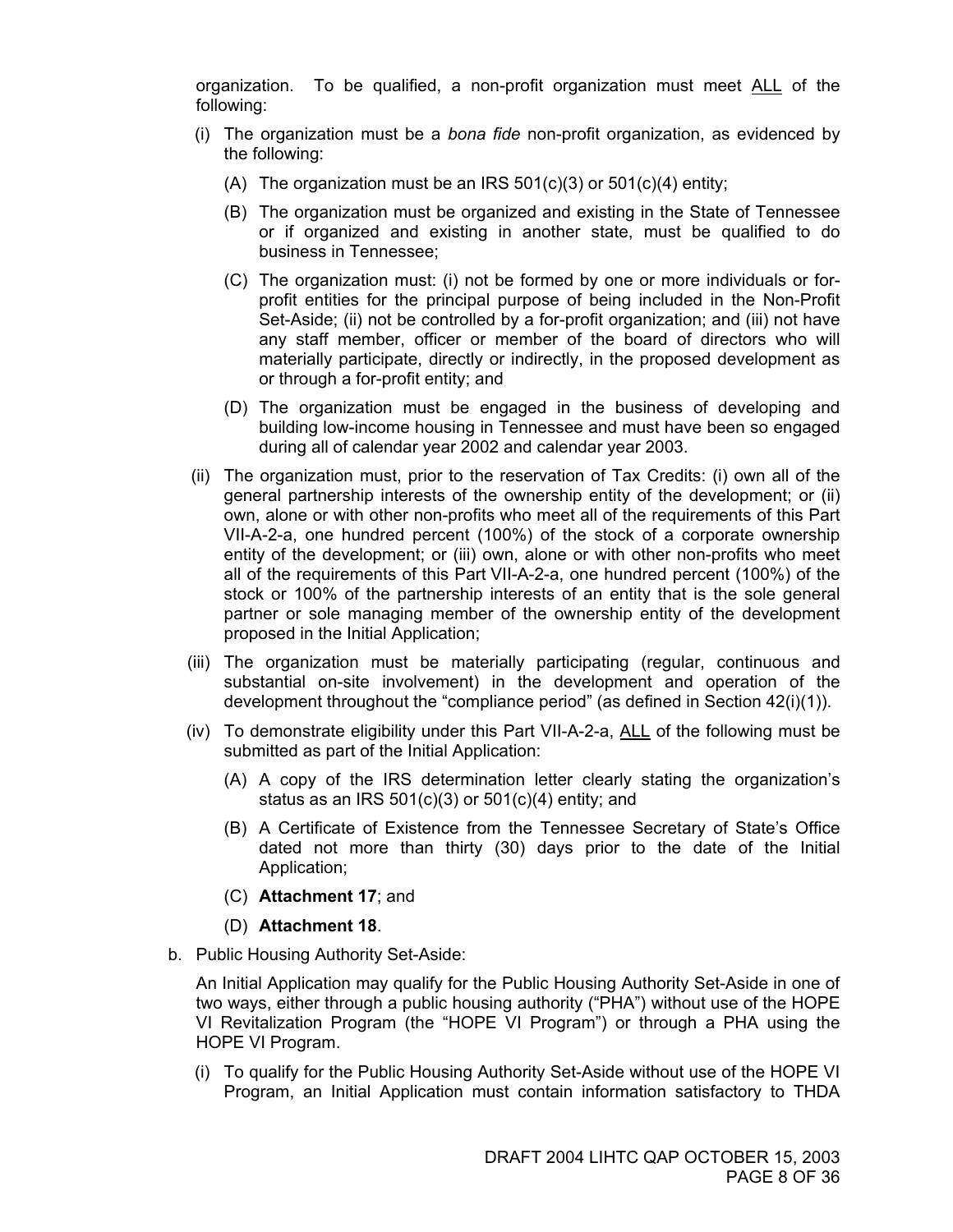demonstrating that the development proposed in the Initial Application involves a qualified PHA. To be qualified, a PHA must meet ALL of the following:

- (A) The PHA must, prior to the reservation of Tax Credits: (1) be the sole general partner or the sole managing member of the ownership entity of the development; or (2) own, alone or with qualified non-profits who meet all requirements of this QAP or other qualified PHAs who meet all the requirements of this QAP, one hundred percent (100%) of the stock of a corporate ownership entity of the development; or (3) own, alone or with qualified non-profits who meet all requirements of this QAP or other qualified PHAs who meet all the requirements of this QAP, one hundred percent (100%) of the stock or 100% of the partnership interests of an entity that is the sole general partner or sole managing member of the ownership entity of the development proposed in the Initial Application;
- (B) The PHA must materially participate (regular, continuous and substantial onsite involvement) in the development and operation of the development throughout the "compliance period" (as defined in Section 42(i)(1));

(C) The PHA must be acting solely within the geographic area of its jurisdiction.

- (D) To demonstrate eligibility under this Part VII-A-2-b, an attorney's opinion letter, in the form of **Attachment 26** must be submitted as part of the Initial Application.
- (ii) To qualify for the Public Housing Authority Set-Aside using the HOPE VI Program, the Initial Application must contain the following:
	- (A) A copy of the HOPE VI Revitalization Grant Assistance Award (form HUD-1044) which identifies the PHA receiving the HOPE VI grant and the amount of the grant;
	- (B) A letter from the Executive Director of the identified PHA in the form of **Attachment 27** certifying that: (1) the development proposed in the Initial Application is identified in the PHA's HUD approved HOPE VI application or Revitalization Plan; (2) the housing units are an essential element of that Plan; and (3) the Tax Credits for the development proposed in the Initial Application are an essential component of the financing plan for the PHA's HOPE VI Program; and
	- (C) A copy of the HUD approved Revitalization Plan.
- (iii) An Initial Application may qualify for the Public Housing Set-Aside under Part VII-A-2-b-(i) or under Part VII-A-2-b-(ii), but not both. Only one Initial Application for one development in the jurisdiction of the relevant PHA will be considered.
- c. Small Developments Set-Aside: The Initial Application must be for a development with thirty-two or fewer total housing units on a single site.
- d. Urban Set-Aside: To be eligible for consideration in the Urban Set-Aside, the development must be located in one the urban counties of Tennessee (Metropolitan Statistical Area or "MSA" counties) shown on **Exhibit 1** to this QAP.
- e. Rural Set-Aside: To be eligible for consideration in the Rural Set-Aside, the development must be located in one of the rural counties of Tennessee shown on **Exhibit 1** to this QAP.
- 3. Non-compliance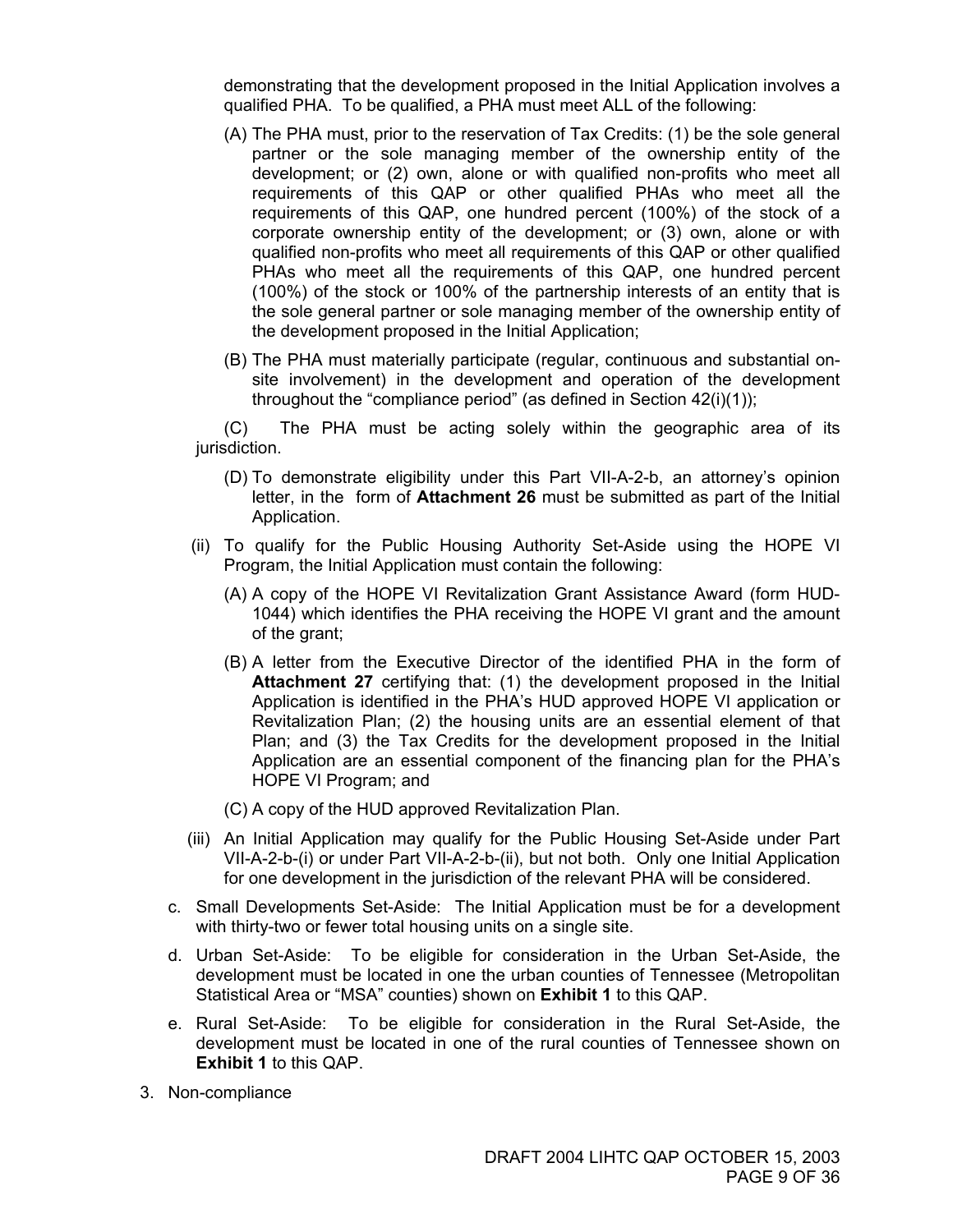- a. To be eligible, individuals involved (either directly or indirectly) with the developer or the ownership entity (whether formed or to be formed) identified in the Initial Application must not have any involvement (either directly or indirectly) with the developer or the ownership entity of any prior Tax Credit development which has an event of noncompliance under Section 42 or under the restrictive covenants recorded in connection with such development. Ineligibility due to noncompliance shall be in effect for the calendar year in which the non-compliance was identified and for the following calendar year. THDA will determine, in its sole discretion, whether an event of noncompliance exists which has not been cured.
- b. **Attachment 19** must be submitted as part of the Initial Application to demonstrate eligibility under this Part VII-A-3.
- 4. Developments
	- a. The Initial Application must propose an eligible development. To be eligible, a development proposed in the Initial Application must meet ALL of the following:
		- (i) The development must be a qualified low-income housing development as defined in Section 42(g), containing qualified low-income buildings as defined in Section 42(c)(2) and low-income units as defined in Section 42(i)(3). THDA, in its sole discretion, may require opinions from relevant counsel regarding transitional housing for the homeless, single room occupancy units, service provision or other matters in connection with a determination of eligibility;
		- (ii) One hundred percent (100%) of the "covered units" (as defined in the Fair Housing Act) in the development must be designed and built in accordance with the Fair Housing Act and all other areas in the development open to the public must be designed and built in accordance with the Americans With Disabilities Act. Certification from the design architect will be required on developments of 11 units or more, from contractor on 10 units or fewer, following the issuance of the Reservation Notice. Confirmation from the supervising architect or contractor, as appropriate, will be required prior to issuing the IRS Form 8609;
		- (iii) Proposed developments that request acquisition Tax Credits must meet Section 42(d)(2) (10-year rule);
		- (iv) If the development proposed in the Initial Application is located on scattered sites, then the Initial Application must reflect that all sites are included under a common plan of financing and the scattered sites must be appraised as a single proposed development, using appraisal methodology appropriate for rental property as described in Part VII-A-10.
		- (v) If the development proposed in the Initial Application involves rehabilitation, hard rehabilitation costs must be at least 40% of total development costs. Certification from the design architect will be required on developments of 11 units or more, from contractor on 10 units or fewer, following the issuance of the Reservation Notice. Confirmation from the supervising architect or contractor, as appropriate, will be required prior to issuing the IRS Form 8609
	- b. A development which is part of a restructuring pursuant to the Multifamily Assisted Housing Reform and Affordability Act of 1997 under the supervision of the Office of Multifamily Housing Assistance Restructuring is eligible to apply for Tax Credits in an amount which would not produce syndication proceeds in excess of seventeen percent (17%) of rehabilitation costs required under that program.
	- c. The following types of developments are not eligible for Tax Credits: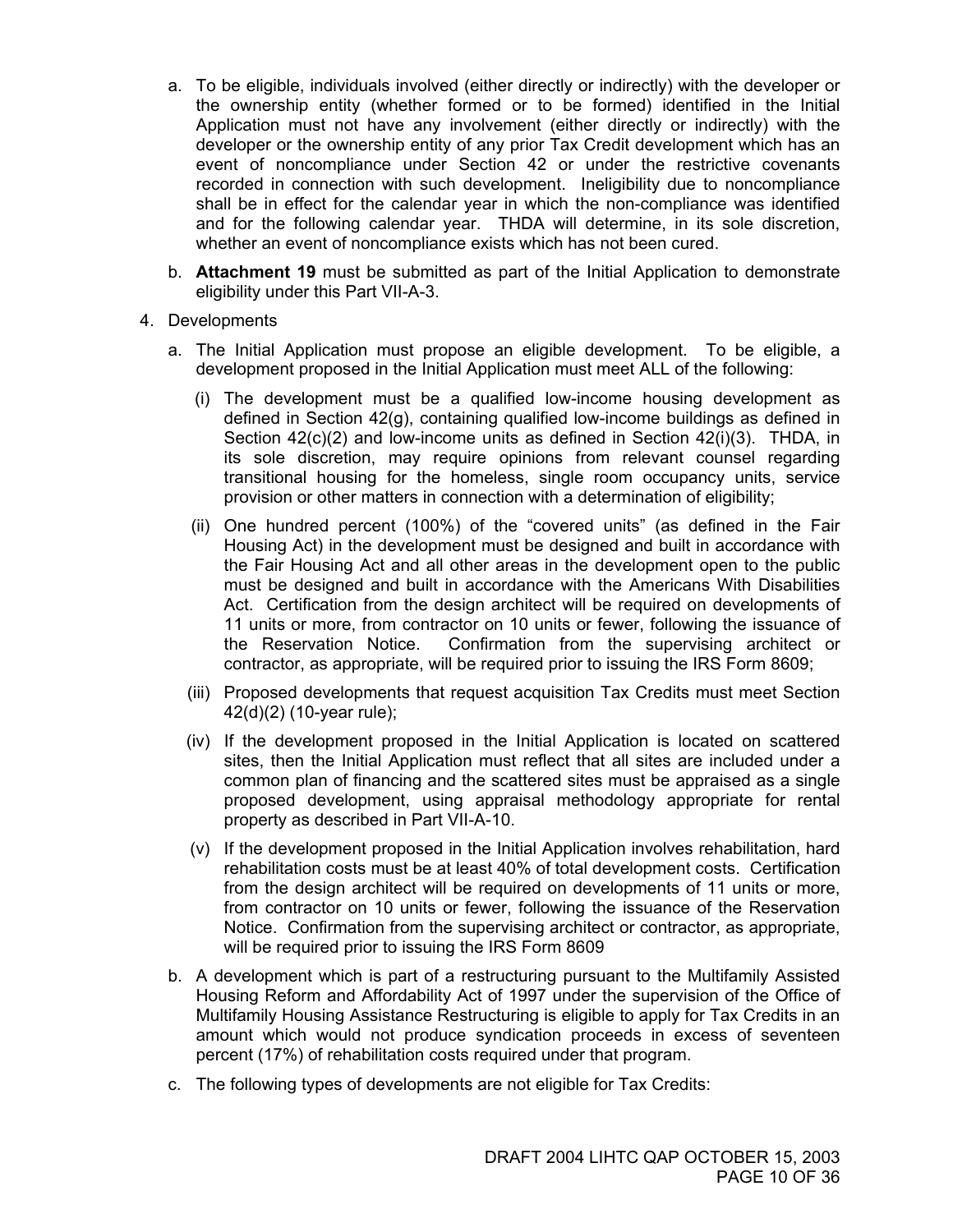- (i) Developments presently having or proposed to have development-based subsidies under the Section 8 Moderate Rehabilitation program, unless the subsidies are tied to developments utilizing the Stewart B. McKinney Homeless Assistance Act;
- (ii) Developments that have been part of "Bargain Sales" with a "step-up" in sales price paid to an intervening Non-Profit;
- (iii) Developments containing units that are not for use by the general public, including, but not limited to, hospitals, nursing homes, sanitariums, life care facilities, trailer parks, or intermediate care facilities for persons with mental and physical disabilities;
- (iv) Developments in which continual or frequent nursing, medical, or psychiatric services are provided. Examples include, but are not limited to, hospitals, nursing homes, sanitariums, life care facilities, or intermediate care facilities for persons with mental and physical disabilities; or
- (v) All developments listed on **Attachment 19** that submitted a Final Application for Tax Credits prior to January 1, 2003 must have satisfied, prior to April 1, 2004, all THDA requirements for the release of the Owner's copies of the IRS Form(s) 8609. THDA, in its sole discretion, will determine if all such requirements have been satisfied.
- d. **Attachment 20 must be submitted** as part of all Initial Applications to demonstrate eligibility under this Part VII-A-4.
- e. **Attachment 21 must be submitted** as part of any Initial Application that requests acquisition Tax Credits to demonstrate eligibility under Part VII-A-4-a-(iii).
- 5. Existing, Incremental, and New Developments
	- a. Developments which received reservations/allocations of Tax Credits under QAPs at any time during the prior fifteen (15) years and which are not proposing additional housing units will be considered "existing" developments. Developments which have received reservations/allocations of Tax Credits under the 2003 QAP, but which are proposing additional housing units will be considered "incremental" developments. All other developments will be considered "new" developments.
	- b. Initial Applications proposing "incremental" developments will be reviewed, evaluated and scored based solely on the costs, characteristics, and other elements of the development attributable to the housing units added pursuant to the Initial Application submitted for 2004 Tax Credits. None of the costs, characteristics, or other elements attributable to the existing development will be considered, evaluated, or scored. If Tax Credits are allocated to an "incremental" development, the limitations specified in Part IV, and the limitations specified in Part V will apply, based on the cumulative amount of Tax Credits allocated to the entire development for 2004 and the cumulative costs of the development as proposed in 2003 and 2004.
	- c. If there are sufficient qualified Initial Applications for "new" developments and/or "incremental" developments, Initial Applications for "existing" developments will not be reviewed or scored, and the application fee will be returned.
	- d. If Tax Credits are allocated to an "existing" development, the limitations specified in Part IV and the limitations specified in Part V will apply, based on the cumulative amount of Tax Credits reserved for the entire development in 2004 and allocated to the development at any time during the prior fifteen (15) years and the cumulative costs of the development as proposed in 2004 and for the prior fifteen (15) years.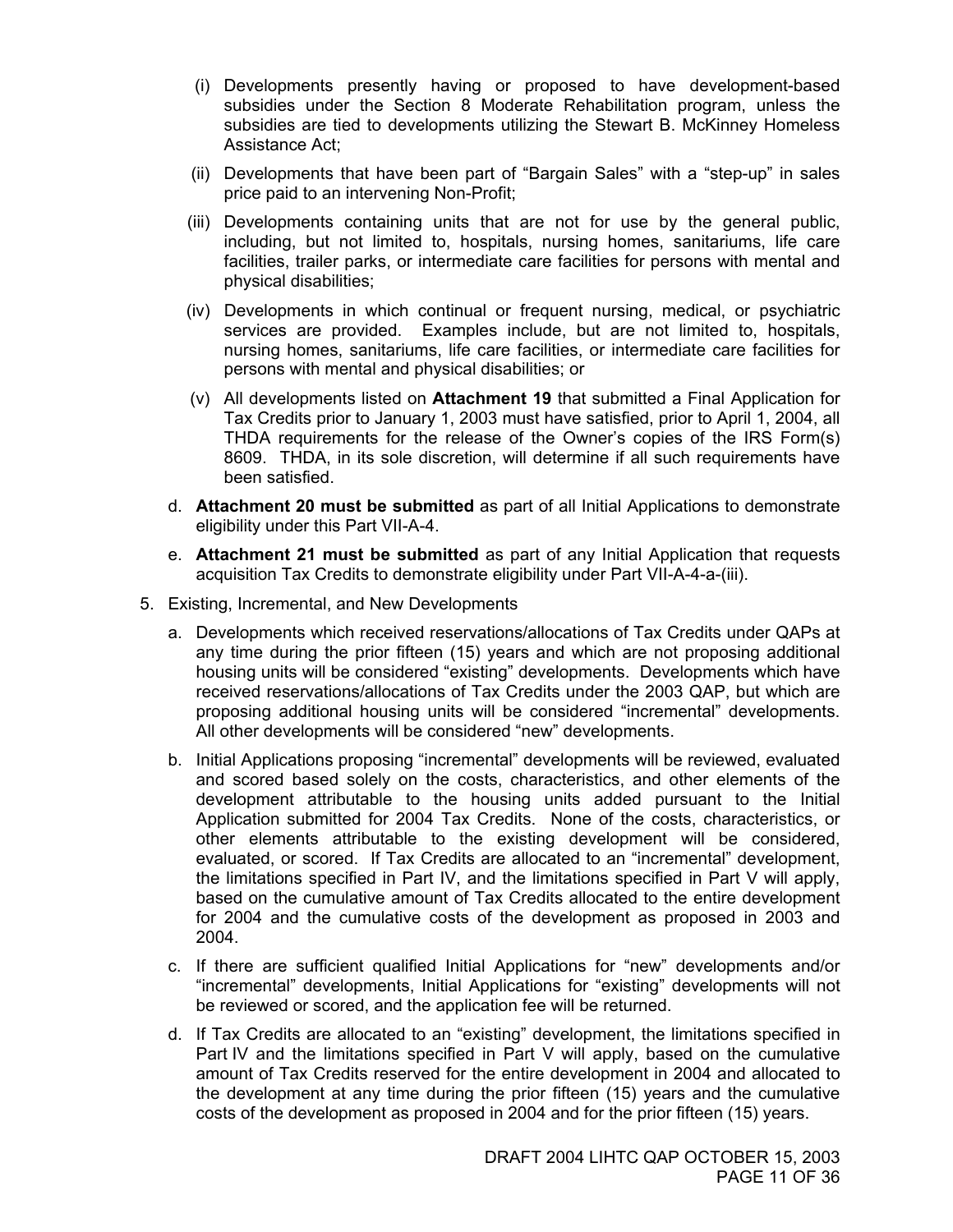- e. Developments which received a reservation or allocation of tax credits from the Small Developments Set-Aside cannot add units to the development under any circumstances.
- 6. Development Participants
	- a. All development participants must be identified in Sections 3, 4, and 5 of the Initial Application and on **Attachment 6**, which must be submitted with the Initial Application.
	- b. **Attachments 4A, 4B, or 4C** must be fully completed and submitted with the Initial Application for the Ownership Entity identified in Section 3 of the Initial Application. If the copies of Attachments 4A, 4B, or 4C included in the Initial Application do not contain enough pages to fully describe the Ownership Entity identified in Section 3 of the Initial Application, make additional copies of the relevant portions of **Attachments 4A, 4B, or 4C,** as needed, and complete all additional pages until no entities and only individuals are identified. Provide the required information for all entities and individuals at each layer of the organizational structure of the Ownership Entity. **TRACE THE PROPOSED OWNERSHIP ENTITY THROUGH ALL LAYERS OF ITS ORGANIZATIONAL STRUCTURE REGARDLESS OF THE TYPE OF ENTITY AT ANY PARTICULAR LAYER.** Applicants are encouraged, but not required, to submit an organizational chart when the proposed Ownership Entity is complex and contains multiple layers.
	- c. **Attachments 5A, 5B, or 5C** must be fully completed and submitted with the Initial Application for the Developer Entity identified in Section 4 of the Initial Application. If the copies of Attachments 5A, 5B, or 5C included in the Initial Application do not contain enough pages to fully describe the Developer entity identified in Section 5 of the Initial Application, make additional copies of the relevant portions of **Attachments 5A, 5B, or 5C**, as needed, and complete all additional pages until no entities and only individuals are identified. Provide the required information for all entities and individuals at each layer of the organizational structure of the Developer Entity. **TRACE THE PROPOSED DEVELOPER ENTITY THROUGH ALL LAYERS OF ITS ORGANIZATIONAL STRUCTURE REGARDLESS OF THE TYPE OF ENTITY AT ANY PARTICULAR LAYER.** Applicants are encouraged, but not required, to submit an organizational chart when the proposed Developer Entity is complex and contains multiple layers.
	- d. In the event any entity identified in Attachments 4A, 4B, or 4C, and/or Attachments 5A, 5B, or 5C is a corporation that is publicly traded on a nationally recognized stock exchange or similar entity, the information required in Attachments 4A, 4B, or 4C, and/or Attachments 5A, 5B, or 5C need not be provided for that entity. Complete information must be provided on Attachments 4A, 4B, or 4C, and/or Attachments 5A, 5B, or 5C for all other types of entities at each layer of the organizational structure until no entities and only individuals are identified. An opinion of counsel in the form of **Attachment 28** must be provided with the Initial Application for this exception to apply.
	- e. An **Attachment 22** (Disclosure Form) is required for each individual identified in **Attachments 4A, 4B, and 4C** for the Ownership Entity and for each individual identified in **Attachments 5A, 5B, and 5C** for the Developer Entity. Each Disclosure Form must include responses to each question and must bear the original signature of the individual, in their individual capacity. Provided, however, Attachment 22 is NOT required for individuals who are officers, directors of shareholders of a corporation that is publicly traded on a nationally recognized stock exchange or similar entity which is identified in Attachments 4A, 4B, or 4C, and/or Attachments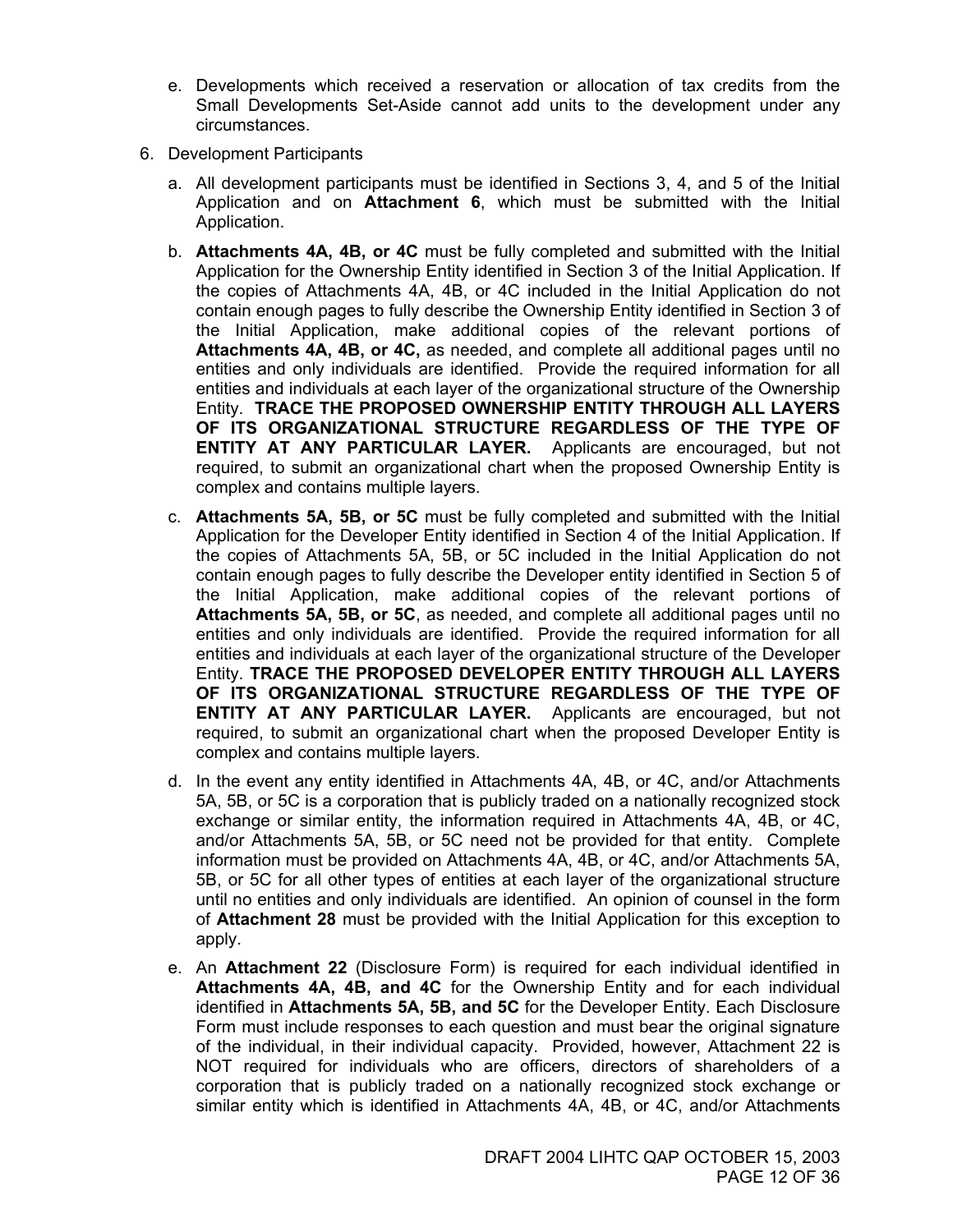5A, 5B, or 5C. An opinion of counsel in the form of **Attachment 28** must be provided with the Initial Application for this exception to apply.

- f. An Initial Application is ineligible if any of the following apply:
	- (i) **Attachment 4A, 4B, or 4C** is not fully completed and submitted as specified above.
	- (ii) **Attachment 5A, 5B, or 5C** is not fully completed and submitted as specified above.
	- (iii) **Attachment 6** is not fully completed and submitted.
	- (iv) **Attachment 22** is not fully completed as specified above, with an original signature, in an individual capacity, and submitted for each required individual as identified in **Attachment 4A, 4B, or 4C** and **Attachment 5A, 5B, and 5C.**
	- (v) **Attachment 22** for any required individual shows that any one of the following is true for that individual:
		- (A) A felony conviction of any type within the last ten (10) years;
		- (B) A fine, suspension or debarment involving financial or housing activities within the last five (5) years imposed by any federal agency;
		- (C) Currently in bankruptcy; or
		- (E) Any suspensions of required state licenses (Tennessee or any other state) within the last ten (10) years.
	- (vi) An opinion of counsel in the form of **Attachment 28** is not submitted with the Initial Application if the exception in Part VII-A-6-d and Part VII-A-6-e is claimed.
- 7. Property Control
	- a. To be eligible, an Initial Application must demonstrate control of the property on which the development proposed in the Initial Application is to be located (the "property"). **Acceptable documentation must be in full force and effect, fully executed and include a correct legal description for the property.** The person executing the documentation on behalf of the Ownership Entity must be a person identified in Attachments 4A, 4B, or 4C. A copy of any one of items (i)-(iv) below must be part of the Initial Application:
		- (i) Recorded instrument of conveyance (warranty deed, quitclaim deed, trustee deed, court order) evidencing title to the property vested in (A) the currently existing Ownership Entity identified in the Initial Application or (B) a person or entity identified in the Initial Application as the general partner or managing member of the Ownership Entity to be formed;
		- (ii) Acceptable evidence demonstrating the ability to acquire the property through the power of eminent domain by (A) the currently existing Ownership Entity identified in the Initial Application or (B) a person or entity identified in the Initial Application as the general partner or managing member of the Ownership Entity to be formed;
		- (iii) Contract for sale or a contract for a 99-year ground lease, which contract must show that the ground lease, when executed, will meet the requirements specified in Part VII-A-7-a-(v), executed by (A) the owner of record of the property and (B) the currently existing Ownership Entity identified in the Initial Application or a person or entity identified in the Initial Application as the general partner or managing member of the Ownership Entity to be formed; or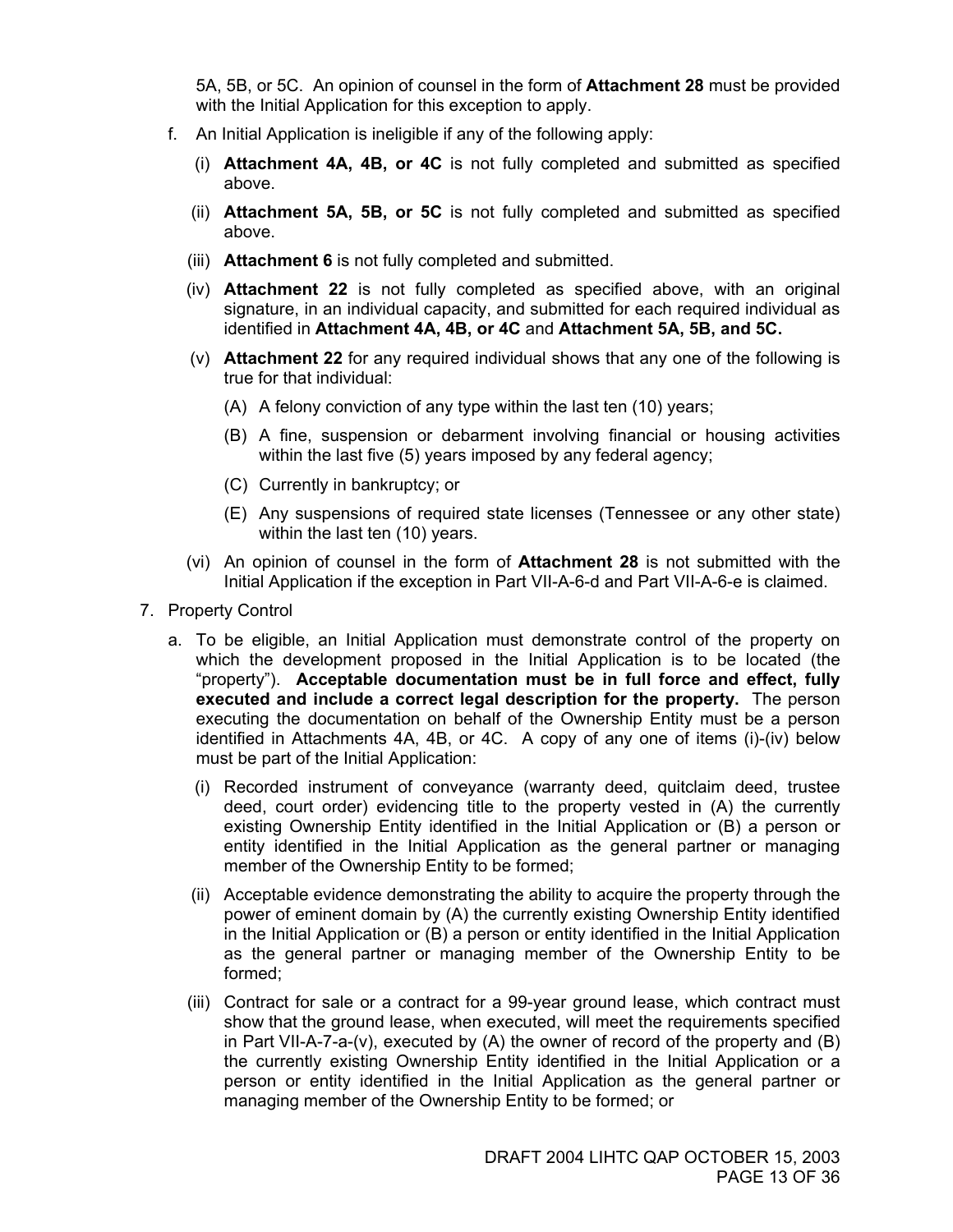- (iv) An option to purchase or an option for a 99-year ground lease, which option must show that the ground lease, when executed, will meet the requirements specified in Part VII-A-7-a-(v), executed by (A) the owner of record of the property and (B) the currently existing Ownership Entity identified in the Initial Application or a person or entity identified in the Initial Application as the general partner or managing member of the Ownership Entity to be formed.
- (v) A ground lease for the property must have a minimum term of 99 years with no provisions for termination or reversion prior to the expiration of the extended use period as defined in Section 42(h)(6)(D).
- b. Documentation required as part of the Initial Application to demonstrate eligibility under this Part VII-A-7:
	- (i) A copy of one of the items identified in Part VII-A-7-a above, **AND**
	- (ii) One of the following: (I) a copy of the recorded deed for the property evidencing title vested in the person or entity who executed the document required in Part VII-A-7-a above as owner and a certification by such person or entity that the deed reflects the current status of title to the property; or (II) a commitment for title insurance evidencing that title to the property is vested in the person or entity who executed the document required in Part VII-A-7-a above as owner; or (III) an executed, unqualified attorney title opinion indicating title to the property is vested in the person or entity who executed the document required in Part VII-A-7-a above as owner.
- c. Copies of assignments of contracts or options without copies of the underlying contract or option that meets the requirements set forth above will not be accepted.
- 8. Market Study:
	- a. To be eligible, an Initial Application must include a market study performed by an **independent third party**. This study, in a form and with content acceptable to THDA in its sole discretion, must support the need and demand for the type of housing proposed, taking into account all other subsidized developments in the market area and including data on comparable units being 90% rent occupied and the market feasibility of the proposed rent structure. **The market study must include all information identified in this Part VII-A-8.**
	- **b. Market studies must be less than six months old at the time of submission in order to be acceptable.**
	- **c. The market study must include, without limitation:** 
		- (i) Name and telephone number of person performing the study, their qualifications to perform the market study, and a statement indicating the person and/or entity performing the study has no identity of interest with any person or entity involved in the Development, including, without limitation, the ownership entity and any of its partners, any other member of the development team, or any individuals involved in any such entities;
		- (ii) On site field study by person performing the market study;
		- (iii) Data identifying and describing the market areas, neighborhood and site, including geographic and demographic information;
		- (iv) Data identifying existing units and rent types including any existing LIHTC developments, any proposed developments which have a LIHTC Reservation Notice, and any proposed developments which have a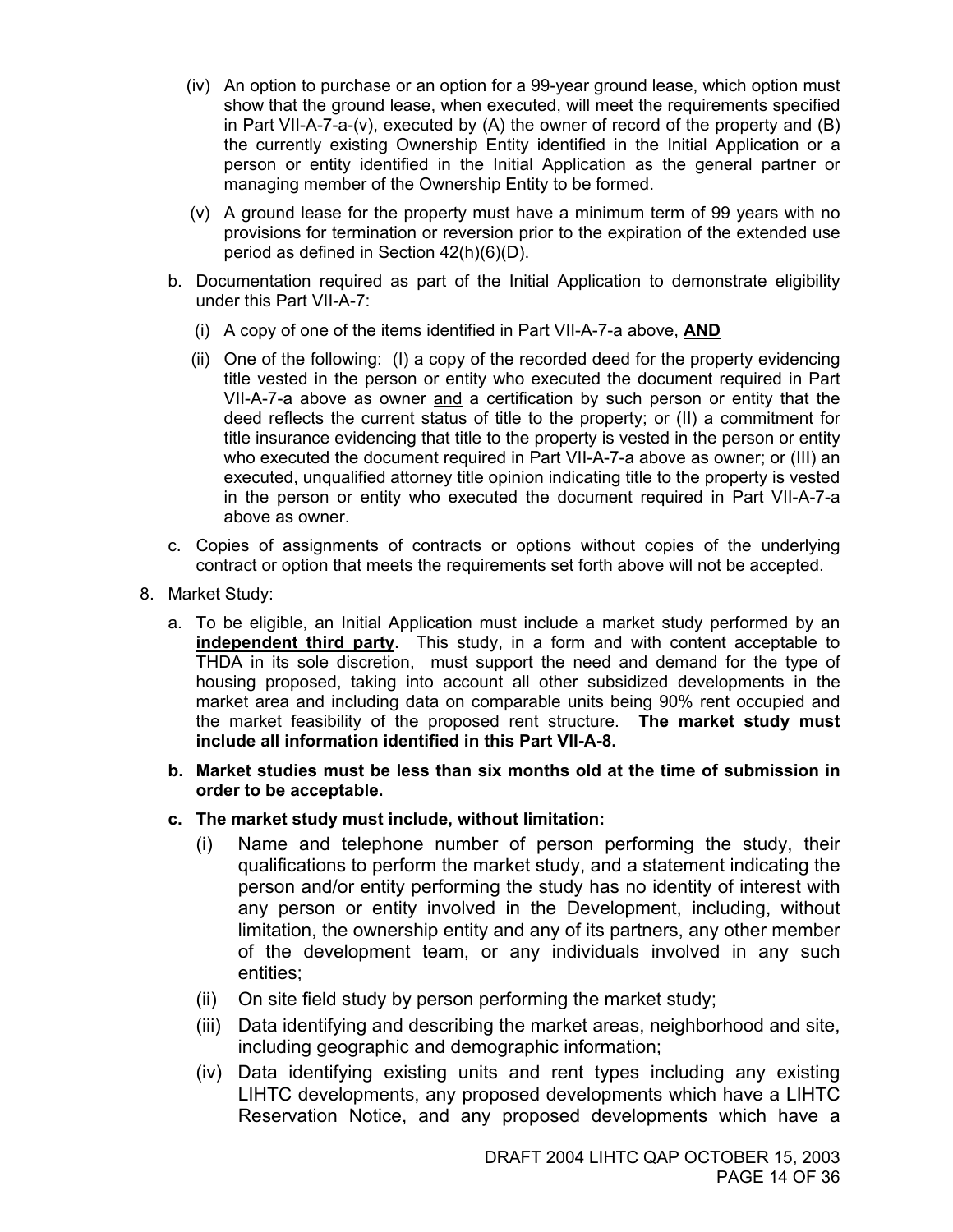LIHTC Carryover Allocation which will be built or renovated in the market area or neighborhood;

- (v) Data to support a proposed rent structure of 90% or less of the maximum allowable net LIHTC rents for the market area or neighborhood, if such a rent structure was proposed in the Initial Application;
- (vi) Data identifying vacancies of rental units in the market area and neighborhood;
- (vii) Data identifying income qualified households at or below the LIHTC income limits in the market area or neighborhood;
- (viii) Current and projected need based on market conditions supported by data from various market sources including waiting list information from all Section 8 and local public housing authorities serving the market area or neighborhood;
- (ix). Projected absorption time (rent up) of the proposed units by the market area or neighborhood;
- (x) Data identifying and supporting the need for rental housing for the elderly (55 years and older) and persons with disabilities, if such structure is proposed in the Initial Application;
- (xi) Land value analysis and information with regard to comparable land sales; and
- (xii) Color photographs of the proposed site and surrounding neighborhood.
- **e. Based on the information and analysis presented in the market study, and based on other information available to THDA, THDA may determine, in its sole discretion, that market demand is not sufficient to support the proposed development.**
- 9. Physical Needs Assessment
	- a. For Initial Applications proposing rehabilitation, the Initial Application must include a physical needs assessment conducted by an independent third party, the physical needs assessment must be in a form and with content acceptable to THDA in its sole discretion, and must include a complete and detailed work plan showing all necessary and contemplated improvements and the projected cost. Physical needs assessments must be less than six months old at the time of submission in order to be acceptable.
- 10. Appraisal
	- a. For Initial Applications requesting acquisition Tax Credits for five or more units, an "as is" market rate appraisal not including Tax Credit benefits. The appraisal must be performed by a Certified General Appraiser licensed in Tennessee. The appraisal cannot be based solely or largely on a "cost" approach to value, but must also consider market and income approaches to value. If the development is proposed for scattered sites, the scattered sites must be appraised as a single rental development, using appraisal methodology appropriate for rental property as described here. The acquisition cost for Tax Credit purposes shall not exceed the lesser of the purchase price or the appraised value. Appraisals must be less than six months old at the time of submission in order to be acceptable.

#### **B. Scoring Initial Applications**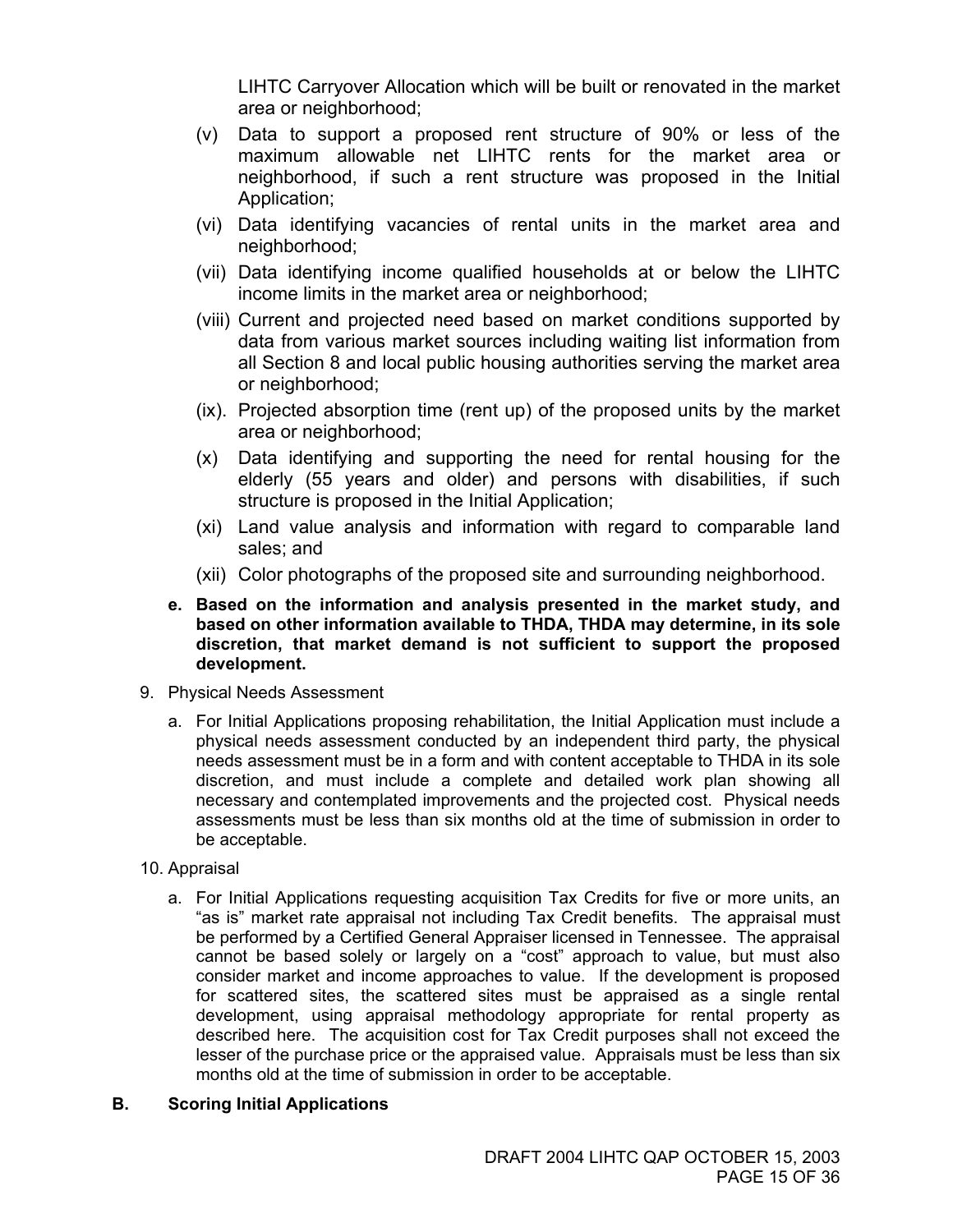Applicants, Initial Applications and developments that meet all eligibility requirements stated above will be evaluated according to the scoring criteria specified below based on the information provided in each Initial Application. **A minimum of ??? points of the ??? points available is required for an Initial Application to be eligible for further consideration** under this QAP.

THDA will award points only if an Initial Application is complete, contains all required documentation, no documentation is incomplete, erroneous, or inconsistent and is submitted by the application deadline, all as specified in Part VI of this QAP. If documentation is incomplete, erroneous, or there are inconsistencies between Attachments or other supporting documentation and the Initial Application form itself or any other type of inconsistency, THDA will not award points for the scoring category which was incomplete, in error, or inconsistent. Completion, correction, or clarification of such items will be subject to the requirements of Part VIII-B and -C.

#### **1. Development Location and Housing Needs: Maximum 90 Points**

- a. Developments located in counties with the greatest rental housing need (**Exhibit 2**): *Maximum 50 points*
- b. Developments located in counties with high LIHTC occupancy rates (Exhibit 3): *Maximum 30 points*
- c. Developments Located in Identified Areas of Affordable Housing Need: **Maximum 10 points** 
	- (i) Developments located completely and entirely in a Qualified Census Tract or a Difficult to Develop Area as designated by HUD (identified on **Exhibit 6**): *9 points*

#### **OR**

 (ii) Developments located completely and entirely in a Qualified Census Tract (identified on **Exhibit 6**, excluding Difficult to Develop Areas), the development of which contributes to an approved concerted community revitalization plan, as certified in the form of **Attachment 23**, by the chief executive of the jurisdiction within which the development is located: *10 points*

#### **OR**

 (iii) Developments located completely and entirely within a census tract (other than a Qualified Census Tract) that is, itself, completely and entirely within an area covered by an approved community revitalization plan, as certified, in the form of **Attachment 23**, by the chief executive of the jurisdiction within which the development is located and consisting wholly and completely of existing housing for which major rehabilitation is proposed: *6 points* (for developments involving acquisition and rehabilitation or rehabilitation only)

#### **2. Development Characteristics: Maximum 60 Points**

- a. Initial Applications including written documentation from the appropriate local governmental authority demonstrating that current zoning and other local land use regulations permit the development as proposed or that no such regulations currently apply to the proposed development (as new construction, acquisition and rehabilitation, or rehabilitation only): *15 points*
- b. Developments committing to maximum rents **no greater than** a percentage of **the lesser of** (a) the maximum allowable LIHTC net rents or (b) the maximum attainable net rents specified in the market study.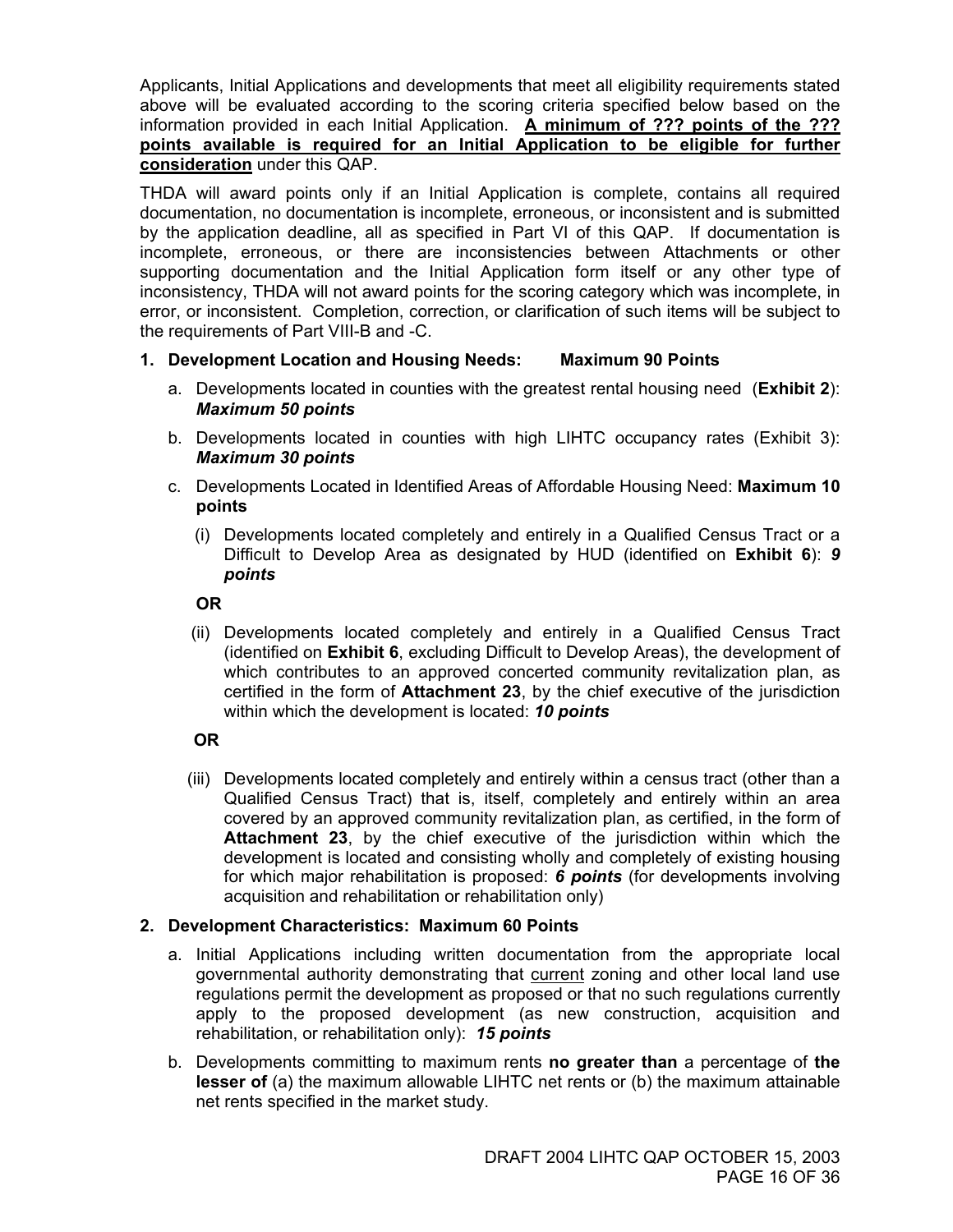| Percentage | Points |
|------------|--------|
| 90         | 5      |
| 80         |        |
| 70         | 10     |

- c. New Construction Only
	- (i). Developments not involving rehabilitation designed and built to promote energy conservation by meeting the standards of the Council of American Building Officials Model Energy Code. Certification from the design architect will be required on developments of 11 units or more, from contractor on 10 units or fewer, following the issuance of the Reservation Notice. Confirmation from the supervising architect or contractor, as appropriate, will be required prior to issuing the IRS Form 8609: *10 points*
	- (ii). Developments not involving rehabilitation designed and built to meet a 15-year maintenance-free exterior standard. Certification from the design architect will be required on developments of 11 units or more, from contractor on 10 units or fewer, following the issuance of the Reservation Notice. Confirmation from the supervising architect or contractor, as appropriate, will be required prior to issuing the IRS Form 8609: *10 points*
	- (iii). Developments not involving rehabilitation designed and built with a minimum of 60% brick exterior. Certification from the design architect will be required on developments of 11 units or more, from contractor on 10 units or fewer, following the issuance of the Reservation Notice. Confirmation from the supervising architect or contractor, as appropriate, will be required prior to issuing the IRS Form 8609: *15 points*
- d. Rehabilitation Only
	- (i). Developments involving complete replacement of one or more systems as identified in the physical needs assessment for all units in all buildings. Certification from the design architect will be required on developments of 11 units or more, from contractor on 10 units or fewer, following the issuance of the Reservation Notice. Confirmation from the supervising architect or contractor, as appropriate, will be required prior to issuing the IRS Form 8609. For purposes of this QAP, systems are:

 Roofing material; Plumbing; Wiring; Replacement siding on all non-brick surfaces; HVAC; or Windows, doors, all kitchen appliances and all floor coverings. Number of systems replaced Points **1** 10 2 25

3 or more 35

- e. Combination of New Construction and Rehabilitation
	- (i) For developments involving a combination of the characteristics above, points will be prorated based on the percentage of units in each category.

#### **3. Sponsor Characteristics: Maximum 70 Points**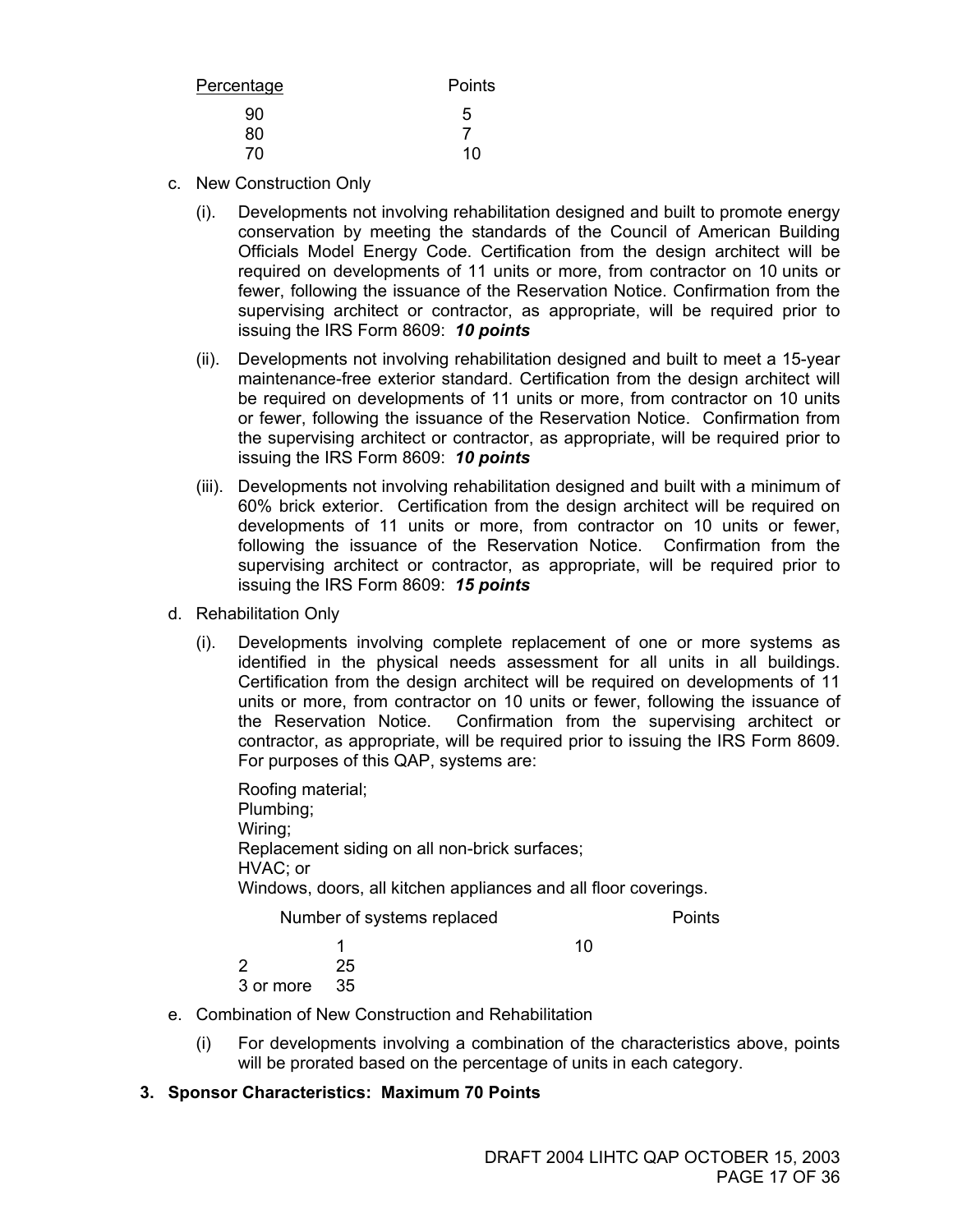- a. If none of the following has occurred in Tennessee at any time during calendar year 2002 or calendar year 2003 with respect to individuals involved (either directly or indirectly) with the developer or the ownership entity (whether formed or to be formed) identified in the Initial Application: *50 points*
	- (i) A reservation of Tax Credits was issued and accepted for a development that the individuals identified above were involved with (either directly or indirectly) through the developer or owner, yet a Carryover Allocation was not obtained; or
	- (ii) A Carryover Allocation was made to a development that the individuals identified above were involved with (either directly or indirectly) through the developer or owner, yet an IRS Form 8609 was not obtained; or
	- (iii) An allocation of Tax Credits was made to a development that the individuals identified above were involved with (either directly or indirectly) through developer or owner, but the development failed to meet the minimum set-aside for low-income tenants as specified in the land use restrictive covenants.
- b. Development qualified for the Public Housing Authority Set-Aside using the HOPE VI Program with HOPE VI funds used as part of the financing for the development: **Only Initial Applications qualified for the Public Housing Authority Set-Aside using the HOPE VI Program as described in Part VII-A-2-b-(ii) are eligible for these points**:

 HOPE VI Funds as a Percentage of Total Financing for this Development (including tax credit syndication proceeds) Points 5% *5 points* 10% *10 points* 20% *20 points*

#### **4. Developer and Consultant Fees: Maximum 20 Points**

- a. Initial Applications reflecting a combined total developer and consultant fees (as defined in Part V-A) in excess of 2% of THDA determined eligible basis attributable to the acquisition cost of the development : *0 points*
- b. Initial Applications reflecting a combined total developer and consultant fee (as defined in Part V-A) with the following limits:

| <b>Combined Fees</b> | Points    |  |
|----------------------|-----------|--|
| $0\% - 9.99\%$       | 20 points |  |
| 10% - 13%            | 10 points |  |

#### **5. Special Housing Needs: Maximum 15 Points**

a. Development with units designed and built for large families, (i.e., three or more bedrooms). Certification from the design architect will be required on developments of 11 units or more, from contractor on 10 units or fewer, following the issuance of the Reservation Notice. Confirmation from the supervising architect or contractor, as appropriate, will be required prior to issuing the IRS Form 8609.

| <b>Percent of Units</b> | Points    |
|-------------------------|-----------|
| 8%-10%                  | 5 points  |
| above 10%               | 10 points |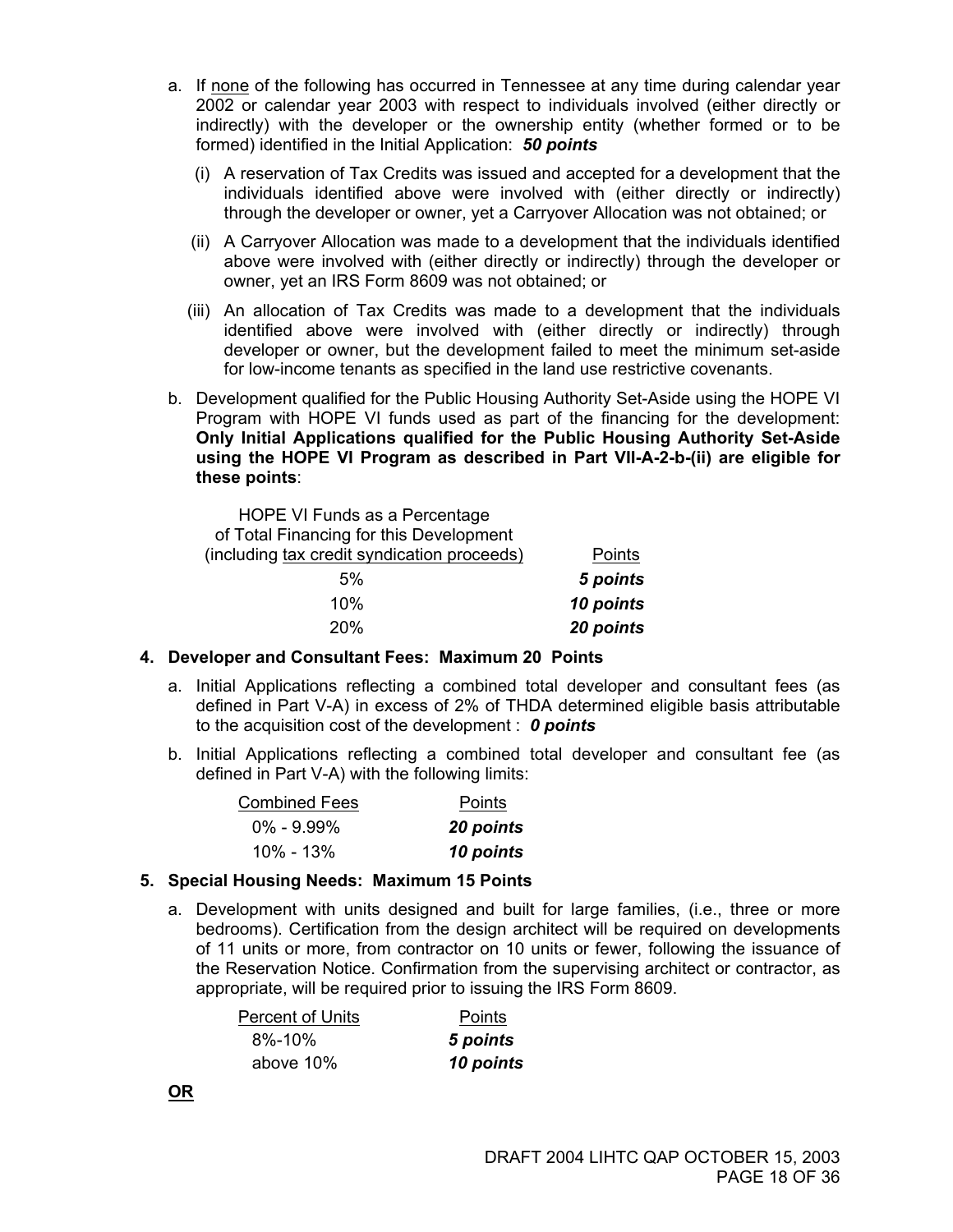b. At least fifty percent (50%) of the units designed and built for single room occupancy. Certification from the design architect will be required on developments of 11 units or more, from contractor on 10 units or fewer, following the issuance of the Reservation Notice. Confirmation from the supervising architect or contractor, as appropriate, will be required prior to issuing the IRS Form 8609: *5 points* 

#### **OR**

- c. One hundred percent (100%) of the units designed, built and occupied by the elderly. All tenants must be age 62 or older or at least one person in each unit must be 55 or older and policies and procedures must be in place that demonstrate an intent to make units available to persons who are 55 or older. Certification from the design architect will be required on developments of 11 units or more, from contractor on 10 units or fewer, following the issuance of the Reservation Notice. Confirmation from the supervising architect or contractor, as appropriate, will be required prior to issuing the IRS Form 8609: *5 points*
- d. The greater of one unit or at least five percent (5%) of the total number of units in the development (which number shall be rounded up) must be designed and constructed to be fully equipped for persons with disabilities. Certification from the design architect will be required on developments of 11 units or more, from contractor on 10 units or fewer, following the issuance of the Reservation Notice. Confirmation from the supervising architect or contractor, as appropriate, will be required prior to issuing the IRS Form 8609. These points may be claimed in conjunction with a. or b. or c. above to a maximum of 15 points: *5 points*
- e. An Initial Application may meet the requirements for more than one of the preceding special needs categories, but **no more than 15 points will be awarded.**

#### **6. Lowest Income Preference: Maximum 40 Points**

a. Election to set aside a minimum of ten percent (10%) of the units for households with incomes no higher than fifty percent (50%) of the area median income with rents maintained at or below 50% of area median income: *30 points*

#### *OR*

b. Election to set aside a minimum of twenty percent (20%) of the units for households with incomes no higher than fifty percent (50%) of the area median income with rents maintained at or below 50% of area median income: *40 points*

#### **7. Extended Use Preference or Tenant Ownership: Maximum 20 points**

#### *Choose only one below, a. OR b.*

#### a. Extended Use Preference: *Maximum 20 Points*

A binding commitment to extend the point in time at which the written request specified in Section 42(h)(6)(I) may be given:

|               | Number of                               |
|---------------|-----------------------------------------|
| <b>Points</b> | Years                                   |
| 20 points     | At least 5 years                        |
| 15 points     | At least 4 years, but less than 5 years |
| 10 points     | At least 3 years, but less than 4 years |

#### *OR*

b. Eventual Tenant Ownership: *5 points*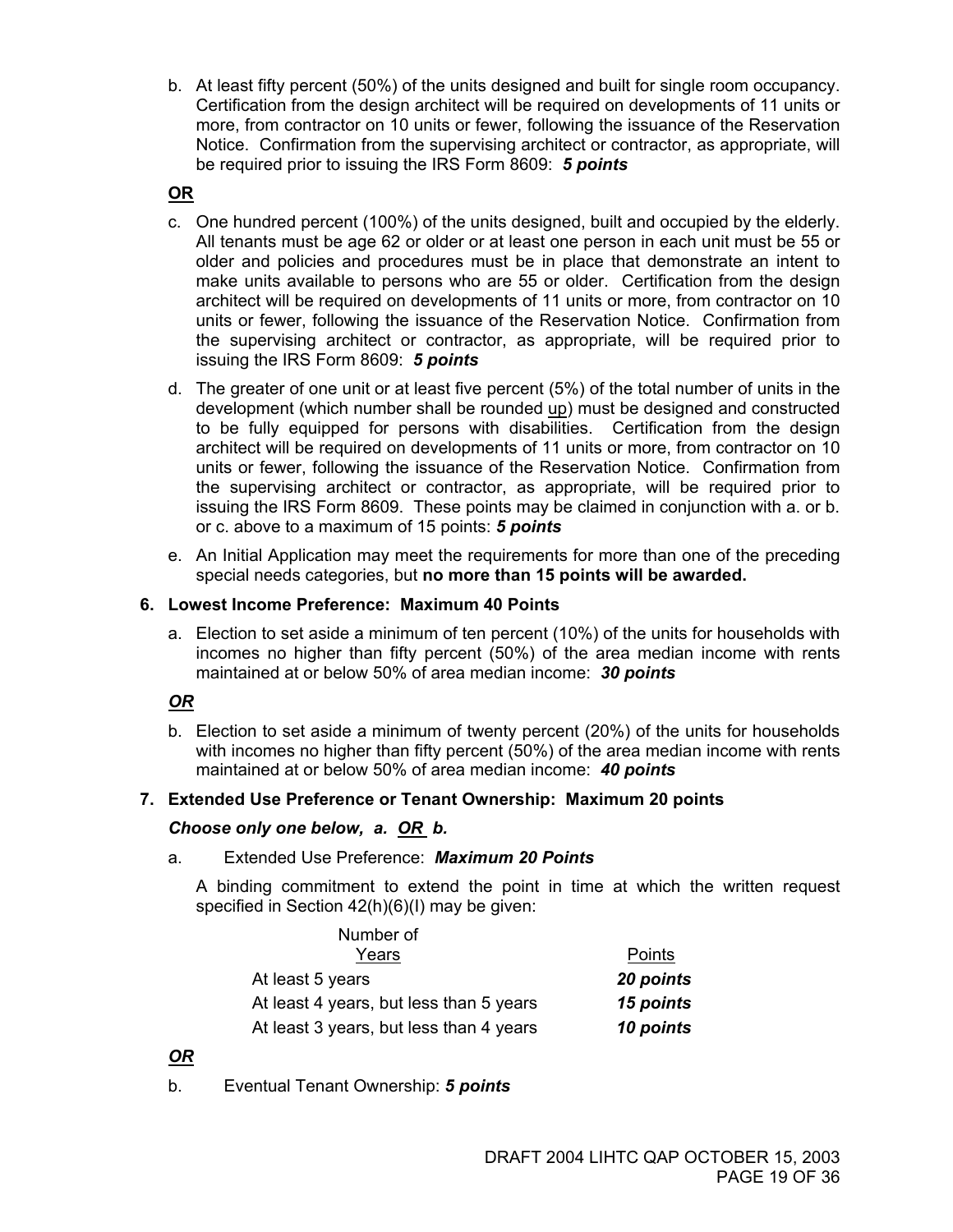A binding commitment to offer the tenant of a single family building at the end of the fifteen-year tax credit compliance period a right of first refusal to purchase the property. The owner must provide to THDA a detailed plan with the Initial Application, specifically including how the owner will set aside a portion of the rent beginning in year two (2) of the compliance period to provide sufficient funds to the tenant at the end of the compliance period for the down payment and the closing costs to purchase the unit. The plan will be required to be updated and submitted to THDA again for approval in year 13 of the compliance period. The Restrictive Covenant Agreement will contain provisions ensuring enforcement of this provision.

#### **8. Public Housing Priority: 10 Points**

Marketing plans, lease-up plans, and operating policies and procedures which will give a priority to persons on current Public Housing waiting lists or to persons with Section 8 Housing Choice Vouchers in counties with high Section 8 voucher turnover. Initial Applications with proposed developments in areas reflected on **Exhibit 8** are eligible for these points.

#### **9. Tennessee Growth Policy Act: ?? points**

Initial Applications with proposed developments located completely and wholly in a county or municipality with a growth plan approved by the local government planning advisory committee as determined by the Tennessee Advisory Commission on Intergovernmental Relations and reflected on **Exhibit 5**. Initial Applications with proposed developments in counties not subject to the Tennessee Growth Policy Act, as shown on **Exhibit 5**, will receive these ?? points.

#### **Part VIII: Initial Application Eligibility and Scoring Review**

#### **A. Notice to Applicants**

- 1. THDA will notify each applicant when the eligibility determination and scoring of their Initial Application is complete. All applicants will be so notified on or before May 6, 2004. THDA will send this notice to the contact person identified and the address specified in the Initial Application. Failure to receive any notice specified in this Part VIII will not extend deadlines or modify requirements in this Part VIII. All applicants shall immediately notify THDA, in writing, of changes in the name and/or address of the contact person specified in the Initial Application. Such notification by the applicant will not be deemed to be an amendment to the Initial Application.
- 2. If THDA determines that an Initial Application meets all of the eligibility requirements of this QAP and if the score assigned by THDA in each scoring category is the same as or higher than the score assigned by the applicant in the Initial Application, then no further action by the applicant or THDA will be taken. Applicants may not submit additional items for the purpose of increasing their scores in a particular scoring category if the THDA assigned score is the same as or higher than the score assigned by the applicant in the Initial Application. The provisions of Part VIII-B do not apply.
- 3. If THDA determines that an Initial Application does not meet one or more of the eligibility requirements of this QAP or if the score assigned by THDA in any scoring category is less than the score assigned by the applicant in the Initial Application, THDA will notify the applicant of items that were erroneous, missing, incomplete, or inconsistent. THDA will also notify applicants if THDA determines that (i) any two or more developments proposed in two or more Initial Applications constitute a single development for purposes of applying the development limit specified in Part IV-B or (ii) developers or related parties reflected in two or more Initial Applications constitute a single entity for purposes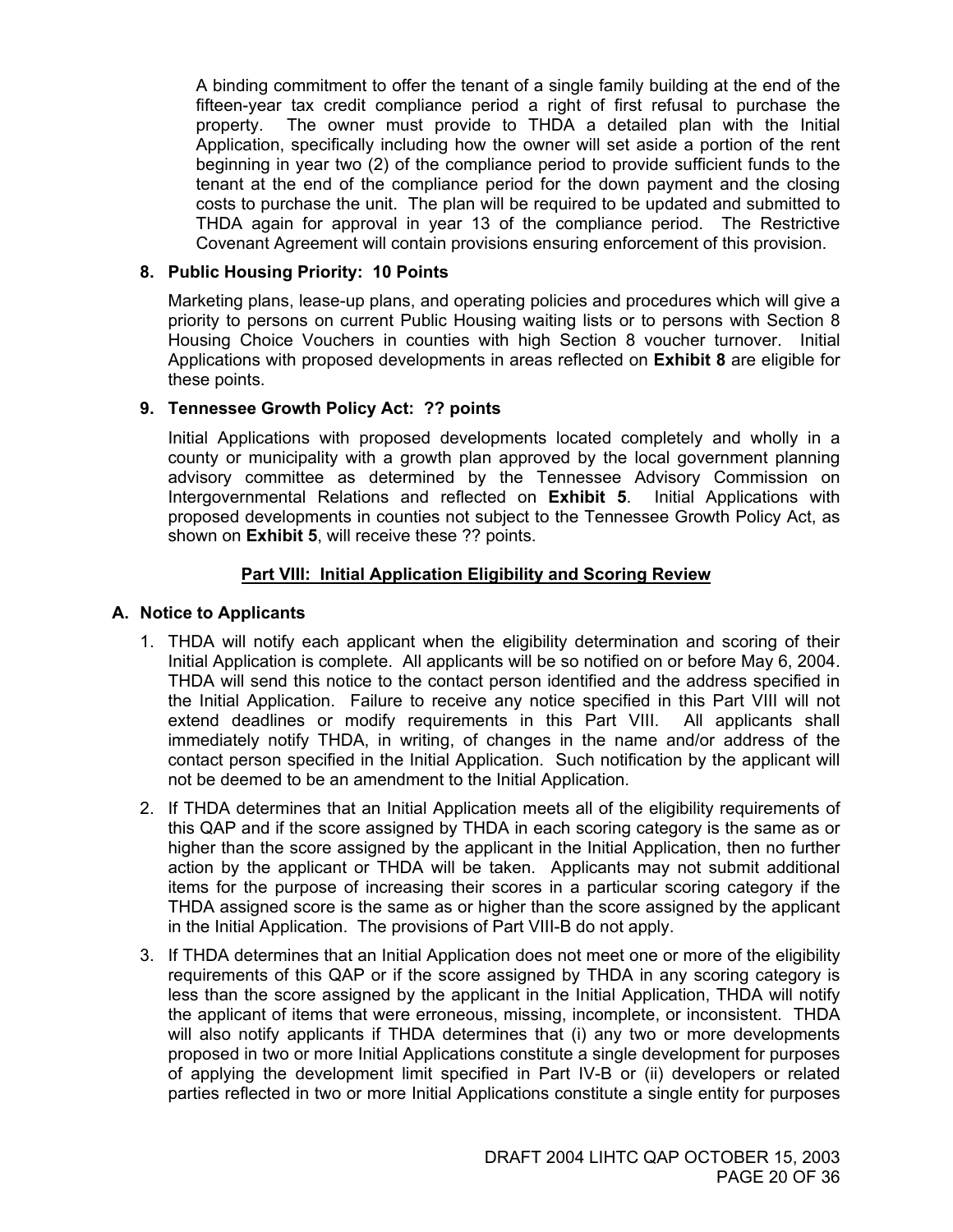of applying the developer or related party limitation specified in Part IV-C. This notice to applicants from THDA is referred to herein as the "Cure Notice".

#### **4. No rankings or scoring summaries with respect to Initial Applications received by THDA will be available until all cure periods have expired and the review process is complete**.

#### **B. Cure Period**

- 1. Applicants receiving a Cure Notice may, in compliance with the requirements of this Part VIII-B, correct erroneous items, supply missing or incomplete items and/or may clarify any inconsistencies related to the specific items identified by THDA during a cure period which shall begin on the date of the Cure Notice and shall end at 4:00 p.m. Central Time, on the date specified in the Cure Notice, which date shall be five (5) business days from the date of the Cure Notice. The Cure Notice shall specify the means and methods by which erroneous items may be corrected, missing items supplied, incomplete items completed and inconsistencies clarified. Applicants may not submit additional items for the purpose of increasing their score in a particular scoring category where the THDA assigned score is the same as or higher than the score assigned by the applicant in the Initial Application.
- 2. If additional documentation to address items specified in the Cure Notice is not submitted in accordance with the requirements contained in the Cure Notice, then the determination as to eligibility and scoring made by THDA is determinative. The review process described in Part VIII-C is not available to applicants who do not submit additional documentation in accordance with the Cure Notice (including, without limitation, the time deadlines specified therein.).
- 3. The cure provisions of this Part VIII-B **do not apply** to Initial Applications that are not submitted in accordance with the requirements of Part VI-B and -C.
- 4. THDA will review all documentation submitted in accordance with the Cure Notice for each relevant Initial Application. If THDA determines that an Initial Application, taking into account documentation submitted in accordance with the Cure Notice, meets all of the eligibility requirements of this QAP and if the score assigned by THDA in each scoring category is the same as or higher than the score assigned by the applicant in the Initial Application, then no further action by the applicant or THDA will be taken. Applicants may not submit additional items for the purpose of increasing their score in a particular scoring category where the THDA assigned score is the same as or higher than the score assigned by the applicant in the Initial Application, taking into account documentation submitted in accordance with the Cure Notice. The provisions of Part VIII-C will not apply.
- 5. If THDA determines that an Initial Application, taking into account documentation submitted in accordance with the Cure Notice, still does not meet any one of the eligibility requirements of this QAP or if the score assigned by THDA in any scoring category is still less than the score assigned by the applicant in the Initial Application, THDA will notify the applicant of the determination (the "Review Notice"). The Review Notice will specify the time period within which a request for review may be made.

#### **C. Review Process**

1. Applicants who receive a Review Notice may submit, **in writing**, a request for review to the Executive Director of THDA. This request for review must be submitted in accordance with the Review Notice. A request for review will not be considered if no documentation was submitted or if documentation was not submitted in accordance with the Cure Notice (including, without limitation, the time deadlines therein). If no written request for review is submitted or if the written request submitted does not meet all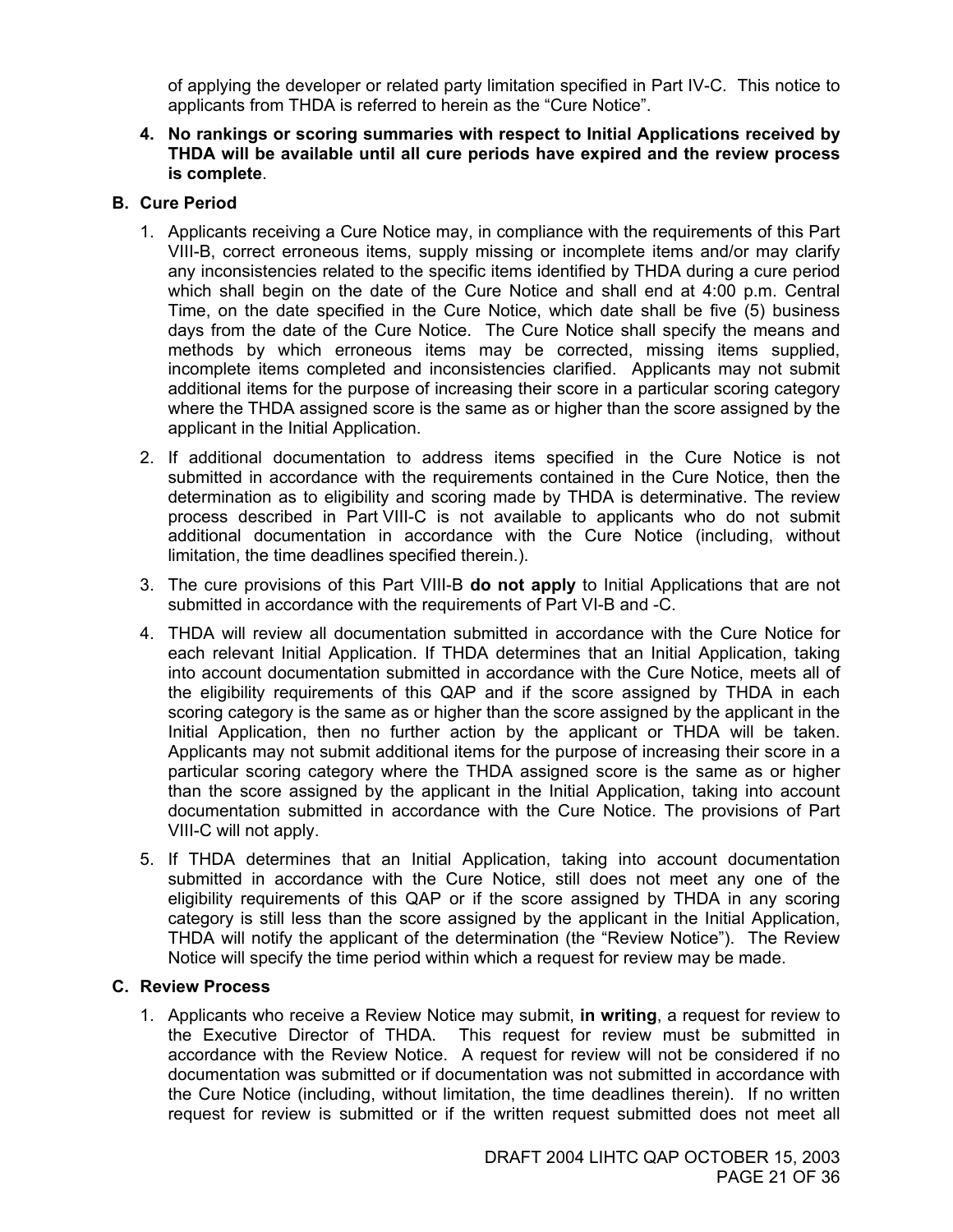requirements of the Review Notice or this QAP, no review will occur and the THDA determination prior to the issuance of the Review Notice will be final.

- 2. The request for review must identify the eligibility item or scoring category to be reviewed, **the information in the Initial Application OR the documentation submitted during the cure period relevant to the scoring category in question**, and the reason the applicant thinks that the eligibility determination or scoring was in error. The request for review must contain no more than two 8 1/2 X 11 inch pages, with print on one side of each page, typed in 12 point font or larger (or legibly hand written). Requests not meeting this format will not be considered.
- 3. No additional documentation may be submitted in connection with this request for review. No information submitted after the expiration of the relevant cure period specified in the Cure Notice for an Initial Application will be considered. Applicants may not submit additional items for the purpose of increasing their score in a particular scoring category where the THDA assigned score is the same as or higher than the score assigned by the applicant in the Initial Application, taking into account documentation submitted in accordance with the Cure Notice. Requests for review that were not submitted in accordance with the Review Notice will not be considered. The provisions of Part VIII-C-4, -5, and -6 will not apply.
- 4. The Policy and Programs Committee of the Board of Directors of THDA (the "Policy and Programs Committee") will meet in special session on June 10, 2004, to evaluate the Initial Application, documentation submitted during the cure period, the Review Notice, the request for review and THDA staff analysis thereof (the "Review Meeting"). The Policy and Programs Committee will consider only documentation submitted in compliance with this Part VIII, regardless of whether the applicant or a representative thereof are present at the Review Meeting. The Policy and Programs Committee will consider whether documentation submitted as a result of the Cure Notice, taking into account the THDA staff analysis, is sufficient to meet the requirements of this QAP or is otherwise consistent with the spirit and intent of this QAP. **Any contact with THDA Executive Director, any member of the Policy and Programs Committee or any member of the THDA Board by any person or entity on behalf of any Initial Application between the date of the Review Notice and the date of the Review Meeting will be grounds for dismissal of the review request.**
- 5. Applicants or representatives thereof may contact THDA Multifamily and Special Programs staff regarding procedural matters only between the date of the Review Notice and the date of the Review Meeting, which contact, if limited as specified herein, will not constitute grounds for dismissal of a review request. Applicants or representatives thereof may, but are not required, to appear at the Review Meeting. Notice of the decision of the Policy and Programs Committee will be mailed to the applicant no later than June 18, 2004.
- 6. The final score for all Initial Applications will be determined after the Policy and Programs Committee meets. By adoption of this QAP, the THDA Board of Directors specifically delegates full authority to the Policy and Programs Committee to make the determinations specified in this Part VIII-C. The THDA Board of Directors will not consider requests to review decisions of the Policy and Programs Committee. All decisions of the Policy and Programs Committee are final. No matters with respect to eligibility under Part VII-A or with respect to scoring under Part VII-B will be considered after the date of the Policy and Programs Committee meeting.

#### **D. Final scoring and ranking of Initial Applications**

After the completion of the cure period and completion of the review process set forth above, the final score for each Initial Application will be determined. Each Initial Application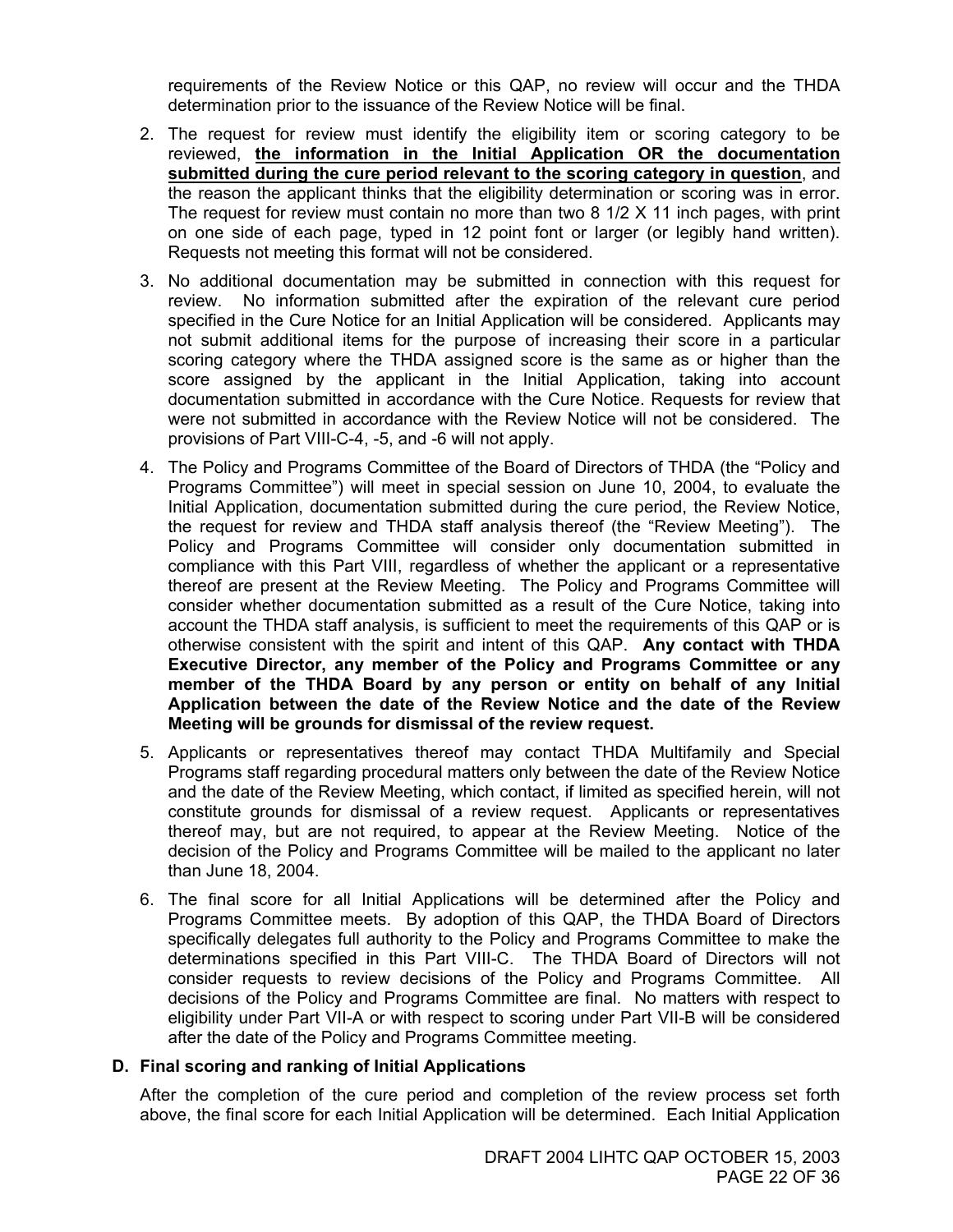will be listed in order of score and such rankings will be made available to all applicants. This ranking is not confirmation of a reservation of Tax Credits. Reservations will not be made until all set-asides have been applied and all limits have been applied.

#### **E. Application of Various Limits/Final Ranking**

Following the final scoring of each Initial Application, THDA will reserve the available amount of Tax Credits in the Non-Profit Set-Aside, in the Public Housing Authority Set-Aside, in the Small Developments Set-Aside, in the Rural Set-Aside, and in the Urban Set-Aside, based on the final scores assigned to each Initial Application and the amount of Tax Credits determined by THDA to be appropriate, according to the following procedures and provisions:

- 1. Non-Profit Set-Aside:
	- a. Based on the final scoring of Initial Applications, THDA will list, in ranking order, all developments qualifying in the Non-Profit Set-Aside, and will reserve Tax Credits beginning with the highest ranking Initial Application in the initial Non-Profit Set-Aside and will proceed down the ranking until the point is reached where the last complete reservation can be made. **No partial reservations of Tax Credits will be made, except pursuant to Part VIII-E-5-c-(ii).** (The limitations specified in Part IV will apply.) If there are not enough Tax Credits remaining in the initial Non-Profit Set-Aside to reserve the full amount requested for the next Non-Profit Initial Application in line, the difference between the balance remaining in the initial Non-Profit Set-Aside and the amount needed to make a full reservation will be drawn from the Rural and Urban Set-Asides in amounts proportional to the Urban and Rural Set-Aside amounts.
	- b. After the initial Non-Profit Set-Aside is completely reserved, other qualified Non-Profit applicants who did not receive a reservation will be included and considered, along with other applicants, the Public Housing Authority Set-Aside, the Small Developments Set-Aside, the Urban Set-Aside, or the Rural Set-Aside, whichever is applicable.
	- **c. Tax Credits remaining in the initial Non-Profit Set-Aside after all of these steps will not be reserved for other Initial Applications.**
- 2. Public Housing Authority Set-Aside:
	- a. For Initial Applications in the Public Housing Set-Aside, THDA will list, in ranking order, qualified Initial Applications and will make reservations beginning with the highest ranking Initial Application and will proceed down the ranking until the point is reached when the last complete reservation has been made from the Set-Aside amount. **No partial reservations of Tax Credits will be made, except pursuant to Part VIII-E-5-c-(ii).** (The limitations specified in Part IV-B and -D will apply.) Reservations made to Initial Applications pursuant to this subsection will be deducted from the Rural and Urban Set-Asides, as appropriate, based on the county in which the development is located.
	- b. After the Public Housing Set-Aside is completely reserved, other qualified applicants for developments qualifying in Public Housing Set-Aside which have not received a reservation will be included and considered, along with other applicants, for either the Urban Set-Aside or the Rural Set-Aside, as applicable.
	- c. The limitations by specified in Part IV-B and -D will apply. Reservations made to Initial Applications pursuant to this subsection will be deducted from the Rural and Urban Set-Asides, as appropriate, based on the county in which the development is located.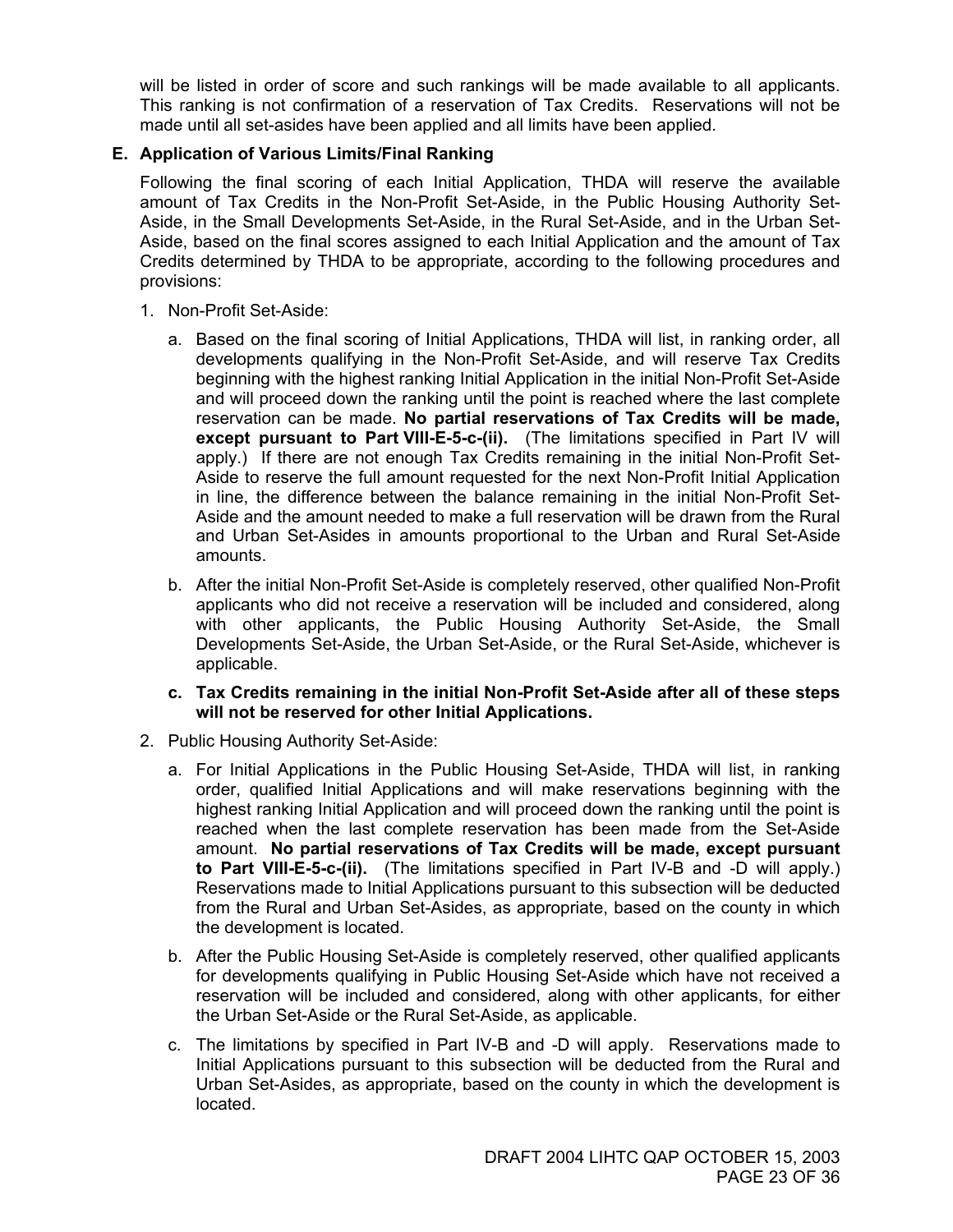- 3. Small Developments Set-Aside:
	- a. If there are Initial Applications remaining for the Small Developments Set-Aside, THDA will list, in ranking order, qualified Initial Applications and will make reservations beginning with the highest ranking Initial Application and will proceed down the ranking until the point is reached when the last complete reservation has been made from the Set-Aside amount. **No partial reservations of Tax Credits will be made, except pursuant to Part VIII-E-5-c-(ii).** (The limitations specified in Part IV will apply.) Reservations made to Initial Applications pursuant to this subsection will be deducted from the Rural and Urban Set-Asides, as appropriate, based on the county in which the development is located.
	- b. After the Small Developments Set-Aside is completely reserved, other qualified applicants for developments qualifying as Small Developments which have not received a reservation will be included and considered, along with other applicants, for either the Urban Set-Aside or the Rural Set-Aside, as applicable.
- 4. Rural and Urban Set-Asides:

THDA will then list remaining qualified Initial Applications, in ranking order, in the Rural and Urban Set-Asides and will make reservations to qualified Initial Applications beginning with the highest ranking Initial Application in each Set-Aside and will proceed down the rankings in each Set-Aside category until the point is reached where the last complete reservation in each Set-Aside category has been made. **No partial reservations of Tax Credits will be made, except pursuant to Part VIII-E-5-c-(ii).** (The limitations specified in Part IV will apply.)

- 5. Combining Remaining Tax Credits and Remaining Applications:
	- a. Any Tax Credits remaining in the Rural Set-Aside and the Urban Set-Aside after steps 1 through 4 above are complete will be combined with any other Tax Credits that are unallocated for any reason (from Part III-A above).
	- b. All remaining qualified Initial Applications will then be listed, in ranking order, in two final lists: Non-Profit and Other. **Throughout the remainder of the reservations, THDA will ensure that at least ten percent (10%) of Tax Credits have been reserved to Non-Profit Initial Applications, even if a lower ranking Non-Profit Initial Application must be reserved Tax Credits before a higher-ranking Other Initial Applications.** THDA will reserve any remaining Tax Credits to the remaining Initial Applications beginning with the highest ranking Initial Application, subject to the priority for Non-Profit Initial Applications and the Set-Asides described in this QAP, and continuing down the lists until the last complete reservation is made. **No partial reservations of Tax Credits will be made, except pursuant to Part VIII-E-5-c-(ii).** (The limitations specified in Part IV will apply.)
	- c. (i) If the steps above leave THDA with insufficient Tax Credits to make a complete reservation to the next highest ranking Initial Application, THDA will hold the Tax Credits remaining until enough Tax Credits have been recaptured or returned for a complete reservation to be made. THDA will then make a complete reservation to the next highest ranking Initial Application (The limitations specified in Part IV will apply.)
		- (ii) If the Tax Credits remaining are likely to exceed one percent (1%) of the total Tax Credits available for reservation, thereby eliminating THDA from applying for Tax Credits from the National Pool in a subsequent year, then any remaining Tax Credits shall be offered as a partial reservation to the next highest ranking applicant, pursuant to this section, until the Tax Credits are accepted. (The limitations in Part IV will apply.) Acceptance of a partial reservation according to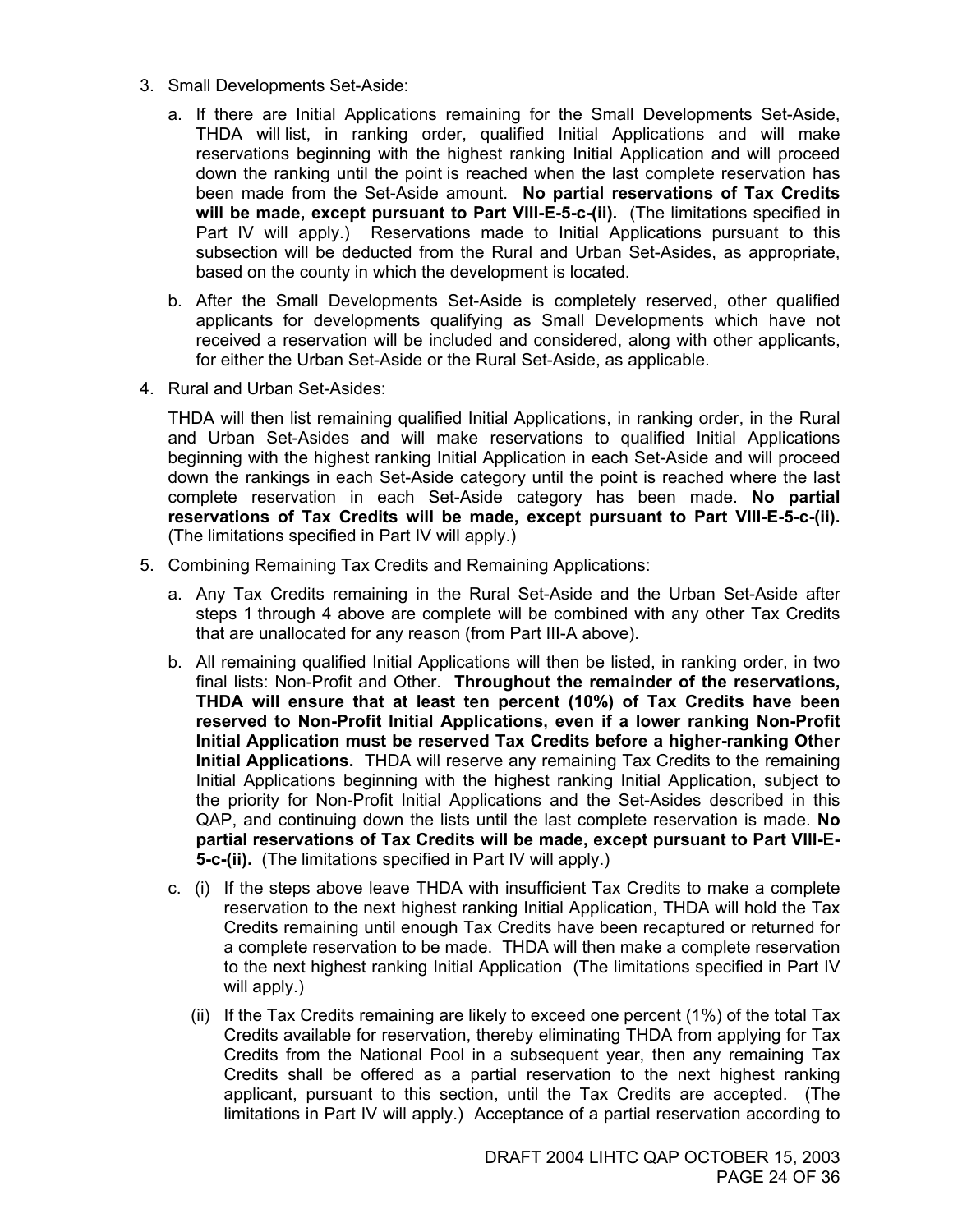this provision would not classify a development as an "existing" application in subsequent years, but any limitation on Tax Credits per development in subsequent years would apply to any such partial reservation.

- **6. Tax Credits remaining in the Non-Profit Set-Aside after all qualified Non-Profit Initial Applications have received reservations of Tax Credits, can not be reserved to other Initial Applications.**
- 7. Tie Breaker

In the event there is a tie between two or more Initial Applications at the cutoff for receipt of a Tax Credit reservation, the Initial Application requesting the least Tax Credits per square foot of heated, low-income, residential floor space will be given priority. If this first tie breaker still results in a tie, the Executive Director of THDA and the Chair of THDA, or his designee, will, in their sole discretion, determine which Initial Application will be given priority.

#### **Part IX: Reservation of Tax Credits**

#### **A. Reservation Notice**

THDA will notify, in writing, each successful applicant of an initial reservation of Tax Credits (the "Reservation Notice"). In determining the initial amount of Tax Credits to be reserved, THDA will use the costs, incomes and expenses submitted in the Initial Application, as determined by THDA to be reasonable. **The final amount of Tax Credits allocated to each successful applicant may be less than, but will not be more than, the amount requested in the Initial Application, the amount specified in the Reservation Notice or the amount reflected in a Carryover Allocation**. Allocations will be determined in connection with a Carryover Allocation and in connection with an evaluation at the time the development is placed in service, in accordance with Section 42(m)(2) and this QAP.

#### **B. Submission of Additional Information and Documentation**

The Reservation Notice will specify what additional information and documentation is required and will specify a date by which such information and documentation must be submitted to THDA. At a minimum, the applicant will be required to provide the following information and documentation, which information and documentation shall be in a form and with substance acceptable to THDA, by the date(s) specified in the Reservation Notice:

- 1. Firm commitment letters for construction financing, permanent financing, and competitive state or Federal loans or grants (i.e.: AD-622 for USDA/RD [formerly FmHA]), executed as specified in the letter and otherwise in a form and with substance acceptable to THDA;
- 2. Most recent utility allowance documents (from USDA/RD [formerly FmHA], HUD, local PHA, or utility company) demonstrating the basis for calculations of utility costs for the size and type of units proposed;
- 3. Written documentation from each service provider that all necessary utilities (i.e.: electricity, gas (if proposed development utilizes gas), sewer, and water) are available at the site;
- 4. Written documentation from the appropriate local governmental authority demonstrating that current zoning and other local land use regulations permit the development as proposed or that no such regulations currently apply to the proposed development (as new construction, acquisition and rehabilitation, or rehabilitation only);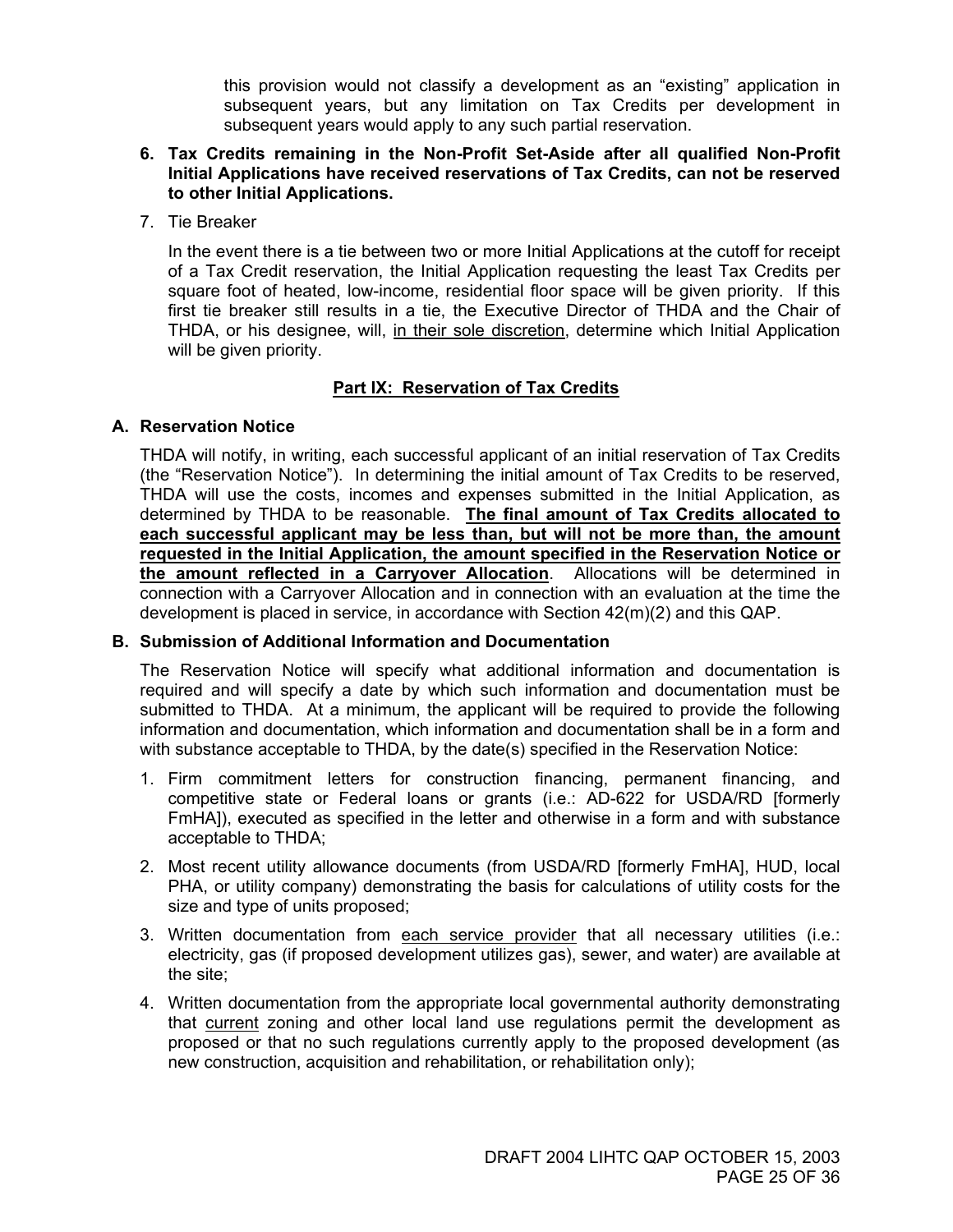- 5. Detailed information about the syndication transaction including, without limitation, a firm commitment letter from the purchaser of the tax credits executed as specified in the letter;
- 6. For Initial Applications receiving points under Part VII-A-4-a-(ii); Part VII-B-2-c, -d, or -e; and/or Part VII-B-5-a, -b, -c, or -d, certification from the design architect or construction contractor, as applicable;

#### **C. Status Reports**

All developments with a Reservation Notice shall provide status reports outlining progress toward completion by dates, in a form and with substance as specified by THDA in the Reservation Notice. Information requested will be development specific and may include such items as construction progress.

#### **D. Recapture of Tax Credits During Reservation Period**

- 1. THDA will cancel a Reservation Notice for failure to fully satisfy conditions imposed in connection with the Reservation Notice and for failure to provide satisfactory information or documentation required by the Reservation Notice by the deadlines specified in the Reservation Notice. This means that the Tax Credits referred to in the Reservation Notice are not available for the development specified in the Reservation Notice and will be made available to other qualified developments. Deadlines specified in the Reservation Notice are the dates upon which Tax Credits are deemed recaptured by THDA unless the conditions related to each deadline have been met on or before such deadline or unless an extension has been granted under Part XIV-C.
- 2. Tax credits made available through a Reservation Notice may be voluntarily returned. Any such return means Tax Credits are not available for the development referenced in the Reservation Notice.
- 3. Any Tax Credits recaptured either by cancellation of a Reservation Notice under Part IX-D-1 above or by voluntary return under Part IX-D-2 above will be reserved to the fullest extend practical to other qualified Initial Applications for Tax Credits as provided in this QAP.

#### **Part X: Carryover Allocation**

#### **A. Qualifying for a Carryover Allocation**

A development with a Reservation Notice but which will not be placed in service by December 31, 2004, may be eligible for a Carryover Allocation. In order to qualify for a Carryover Allocation, the ownership entity identified in the Initial Application must have ownership of the property on or before November 17, 2004, and must have spent a minimum of ten percent (10%) of the reasonably expected basis in the development on or before May 2, 2005.

#### **B. Carryover Allocation Requirements**

- 1. To file for a Carryover Allocation, the owner must, no later than November 17, 2004:
	- a. Complete a Carryover Allocation Application (**Form furnished by THDA**);
	- b. Submit a copy of the recorded warranty deed showing ownership by the ownership entity identified in the Initial Application **or a fully executed 99-year ground lease showing the Ownership Entity as identified in the Initial Application as the lessee**;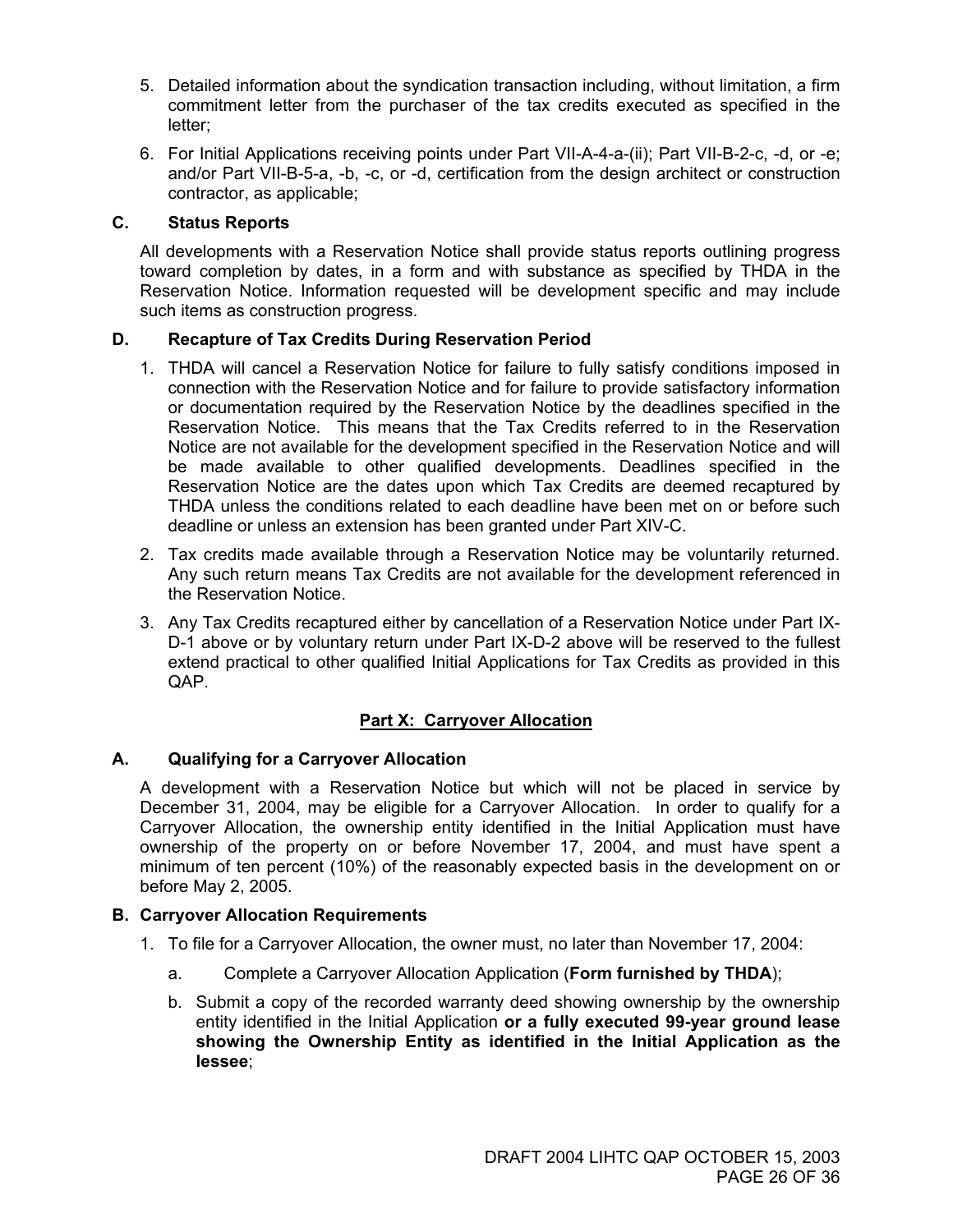- c. Provide an updated market study or written documentation from the party that performed the market study included with the initial application stating that market study included with the Initial Application remains current.
- d. Submit any other development specific materials THDA may require; and
- e. Make an irrevocable gross rent floor election (**Form furnished by THDA**).
- 2. The owner must execute a Carryover Allocation document (**Form furnished by THDA**) no later than December 31, 2004.
- 3. To meet the Carryover Allocation requirements, the owner must submit the Cost Certification (**Form furnished by THDA**) for the ten percent (10%) test no later than May 2, 2005.

#### **C. Tax Credits Available**

The amount of Tax Credits to be allocated by a Carryover Allocation will be determined by THDA in connection with an evaluation at the time a Carryover Allocation is requested and in accordance with Section 42(m)(2). **This amount may be less than, but will not be more than, the Tax Credit amount in the Reservation Notice.**

#### **D. Status Reports**

All developments with a Carryover Allocation shall provide status reports outlining progress toward completion by dates, in a form and with substance as specified by THDA in the Carryover Allocation. Information requested will be development specific and may include such items as construction progress.

#### **E. Recapture of Tax Credits During Carryover Period**

- 1. THDA will cancel a Carryover Allocation for failure to fully satisfy conditions imposed in connection with the Carryover Allocation. This means that the Tax Credits referred to in the Carryover Allocation are not available for the development specified in the Carryover Allocation and will be made available to other qualified developments. Deadlines specified in the Carryover Allocation are the dates upon which Tax Credits are deemed recaptured by THDA unless the conditions related to each deadline have been met on or before such deadline. Such Tax Credits are recaptured by THDA, without further notice, effective as of the deadline established in the Carryover Allocation which was not met.
- 2. Tax Credits allocated by a Carryover Allocation may be voluntarily returned. Any such return means that Tax Credits are not available for the development referenced in the Carryover Allocation.
- 3. Any Tax Credits recaptured either by cancellation of a Carryover Allocation under Part X-E-1 above or by voluntary return under Part X-E-2 above will be made available as follows:
	- a. Any Tax Credits returned before October 1, 2004, will be reserved to other qualified Initial Applications for Tax Credits as provided in this QAP;
	- b. Any Tax Credits returned on or after October 1, 2004, will be reserved pursuant to a QAP for 2004, if available.

#### **Part XI: Placed In Service**

#### **A. Placed In Service Requirements**

1. After all units in a development are placed in service, THDA will make a final allocation of Tax Credits and will issue IRS Form(s) 8609 only after receipt of the following, in a form and with substance satisfactory to THDA, in its sole discretion: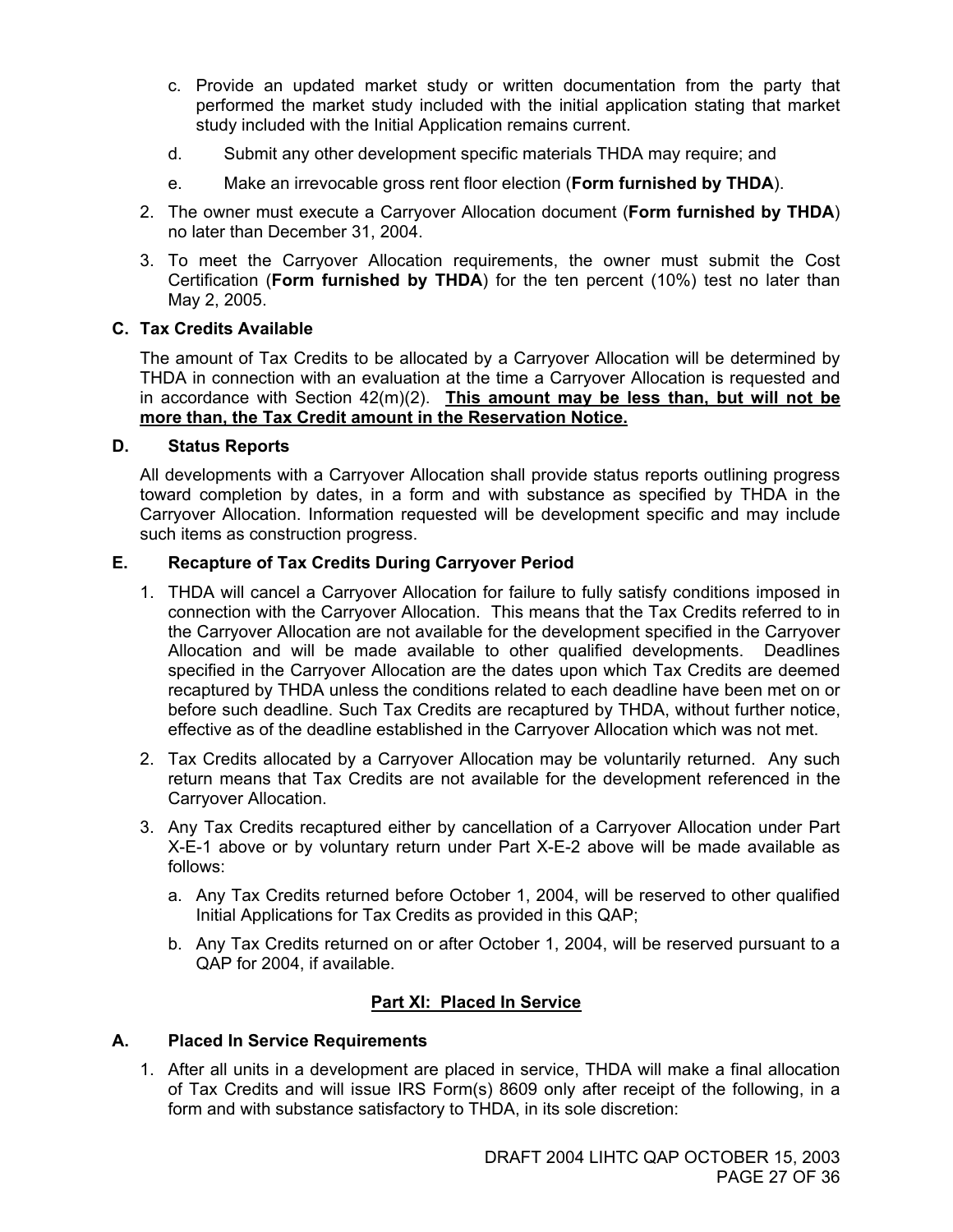- a. Final Application (**Form furnished by THDA**);
- b. Applicant's Verification Form for each building in the development **(Form furnished by THDA)**;
- c. Final Cost Certification of actual costs, incomes and expenses, including actual syndication proceeds, from an independent CPA licensed in Tennessee **(Form furnished by THDA)**;
- d. Original Recorded Land Use Restrictive Covenants **(Form furnished by THDA)**;
- e. Copy of the recorded warranty deed indicating ownership;
- f. Certifications as may be required under Part VII-A and Part VII-B of this QAP;
- g. Certificate of Occupancy for each building;
- h. Required Compliance Monitoring Fee; and
- i. Verification from THDA Compliance Section of THDA Owner's Compliance Training attendance in accordance with Part XIII-K of this QAP; and
- j. Other documentation as THDA may reasonably require.
- 2. THDA must receive a copy of the promissory note and recorded deed of trust for permanent financing of the development within fifteen (15) business days of the date of recording of the deed of trust. Failure to provide such documentation shall be deemed an event of noncompliance hereunder. THDA reserves the right to issue revised IRS Form(s) 8609 following receipt of the copy of the promissory note and recorded deed of trust if the terms of the promissory note and/or deed of trust vary from the terms specified in the Final Application.

#### **B. Tax Credits Available**

The amount of Tax Credits allocated when a development is placed in service will be determined by THDA based on an evaluation of the above required information and documentation and in accordance with Section 42(m). **This amount may be less than, but will not be more than, the amount reserved in the Reservation Notice or allocated in the Carryover Allocation**. **THDA reserves the right to make adjustments in the amount of Tax Credits finally allocated based on the information submitted and Section 42 requirements.**

#### **Part XII: Developments to be Financed With Tax Exempt Bonds**

A development financed with tax-exempt bonds may be eligible for an allocation of Tax Credits outside the competitive process described in this QAP. The development must meet the following conditions:

- A. If fifty percent (50%) or more of the aggregate basis of a development is financed with taxexempt bonds, the development is eligible to apply for Tax Credits outside the competitive allocation process described in this QAP. If less than fifty percent (50%) of the aggregate basis of a development is financed with tax-exempt bonds, the competitive allocation process described in this QAP applies. Either counsel or a Certified Public Accountant licensed in Tennessee must certify to THDA that this financing requirement is met.
- **B. Developments which are not subject to the competitive allocation process must, nevertheless, make application for Tax Credits to THDA in accordance with the terms of the THDA tax-exempt bond Commitment Letter based on bonds issued as a result of an allocation of 2004 volume cap by THDA. All such developments must meet all eligibility requirements of this QAP. THDA will, in its sole discretion, determine the appropriate amount of Tax Credits to be allocated, and will issue a Reservation**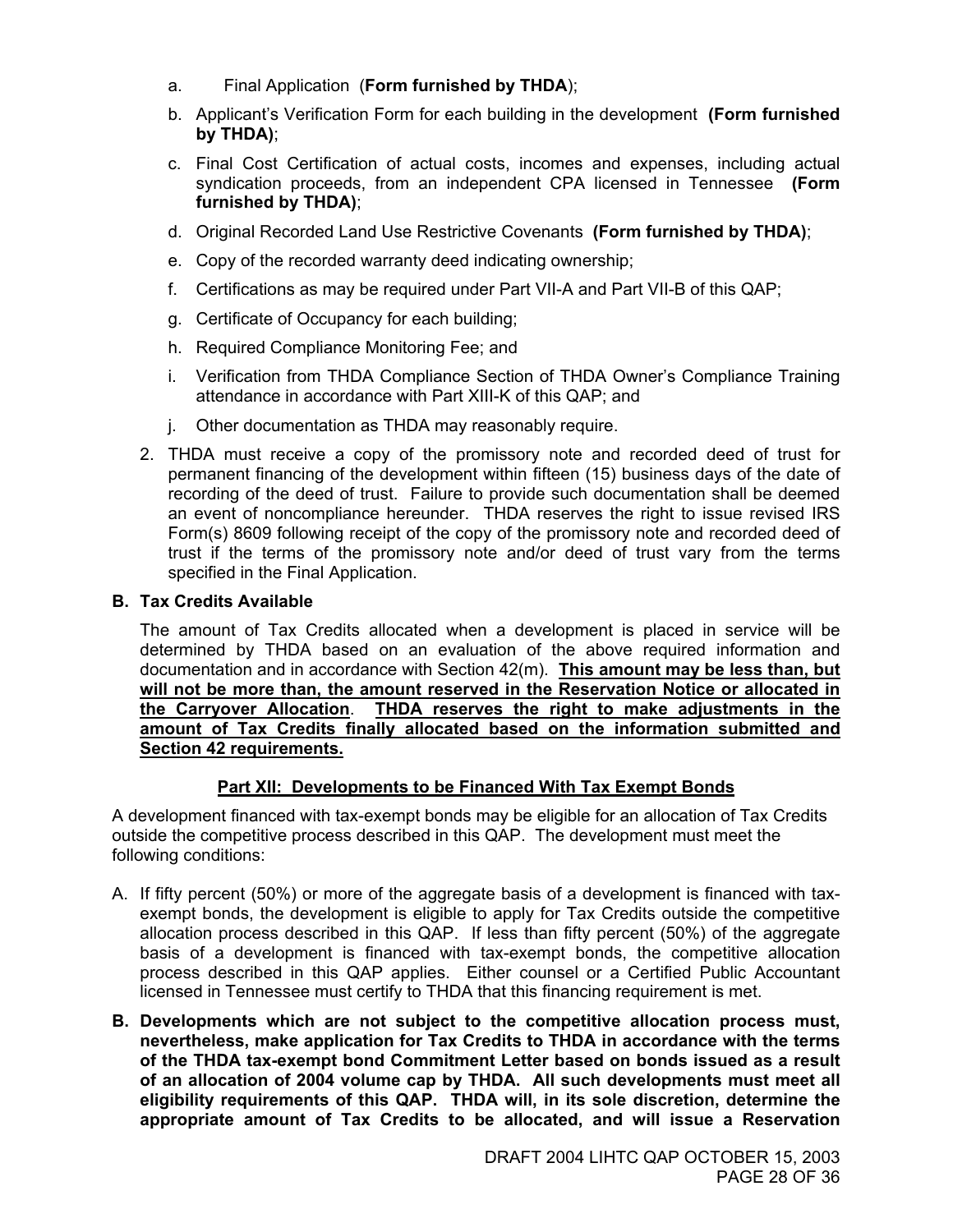**Notice. In determining the initial amount of Tax Credits to be reserved, THDA will use the costs, incomes and expenses submitted in the Initial Application, as determined by THDA to be reasonable. The final amount of Tax Credits allocated may be less than the amount specified in the Reservation Notice. Allocations will be determined in connection with an evaluation at the time the development is placed in service, in accordance with Section 42(m)(2) and this QAP. Any such allocation of Tax Credits will not count against the limits on Tax Credits by county or by developer specified in Part IV. All requirements of Section 42 and this QAP apply to such developments.** 

- C. Initial Applications for developments pursuant to this Part XII will be subject to the eligibility requirements in Part VII-A and to the minimum scoring requirements in Part VII-B.
- D. Developments receiving Tax Credits pursuant to this Part XII will be subject to all fees and compliance requirements and procedures as described in this QAP.
- E. Initial Applications for developments pursuant to this Part XII may be submitted to THDA outside the initial application deadlines stated in this QAP.
- F. If a development or proposed development is the subject of a pending competitive Tax Credit Initial Application and becomes the subject of a Multifamily Tax Exempt Bond Authority Application, the issuance of a bond Commitment Letter by THDA shall constitute the withdrawal of the competitive Tax Credit Initial Application.

#### **Part XIII: Compliance Monitoring**

Compliance monitoring procedures apply to all buildings placed in service in Tennessee which have received Tax Credits allocated under Section 42. The current compliance monitoring procedures and requirements are as follows:

- A. Owners must certify annually (Owner's Annual Certification of Compliance) under penalty of perjury that:
	- 1. The development meets the minimum requirements of the appropriately selected test (i.e.  $40/60$  or  $20/50$ ) per Section  $42(q)(1)$ ;
	- 2. There was no change in the applicable fraction (as defined in Section  $42(c)(1)(B)$ ) of any building in the development;
	- 3. The owner has received an annual income certification from each low-income resident and has documentation to certify that tenant income has not increased above 140% of the income limitation required under Section  $42(g)(2)(D)(ii)$ ;
	- 4. Each low-income unit is rent restricted under Section 42(g)(2);
	- 5. All units in the project were for use by the general public, including the requirement that no finding of discrimination under the Fair Housing Act, 42 U.S.C. 3601-3619, occurred for the project.
	- 6. Each building in the development is suitable for occupancy, taking into account local health, safety, and building codes (or other habitability standards) and the state or local government unit responsible for making local, health, safety, or building code inspections did not issue a violation report for any building or low-income unit in the project;
	- 7. There has been no change in the eligible basis (as defined in Section 42(d)) of any building in the development;
	- 8. All resident facilities included in the eligible basis under Section 42(d) of any building in the development, such as a swimming pool, other recreational facilities, and parking areas, are provided on a comparable basis without charge to all residents of the development;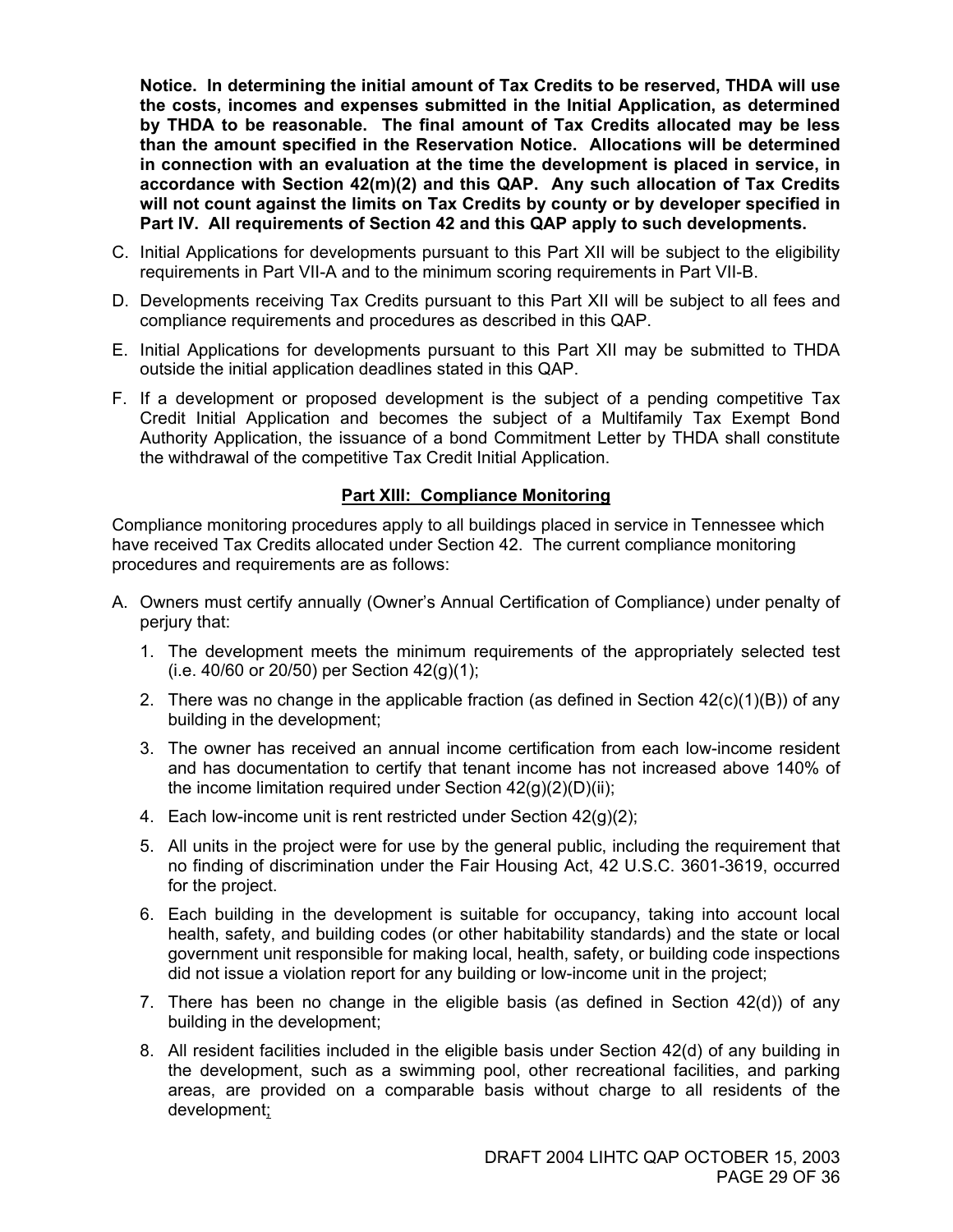- 9. If a low-income unit has been vacant during the year, reasonable efforts have been made to rent that unit to residents having a qualifying income and while the unit has been vacant no units of comparable or smaller size have been rented to residents not having a qualifying income;
- 10. If the income of residents of a low-income unit in the development increased above the limit allowed in Section  $42(q)(2)(D)(ii)$ , the next available unit of a comparable or smaller size was rented to residents having a qualifying income;
- 11. An extended low-income housing commitment, as described in Section 42(h)(6), was in effect, including the requirement under Section  $42(h)(6)(B)(iv)$  that an owner cannot refuse to lease a unit in the project to an applicant because the applicants holds a voucher under Section 8 of the United States Housing Act of 937, 42 U.S.C. 1437f;
- 12. All low-income units in the project were used on a non-transient basis (except for transitional housing for the homeless provided under Section 42 (i)(3)(B)(iii) or singleroom occupant units rented on a month-by-month basis under Section 42(i)(3)(B)(iv)).
- 13. If the owner received its credit allocation from the portion of the state ceiling set-aside for a project involving "qualified non-profit organizations" under Section 42(h)(5), that its non-profit entity materially participated in the on-going operation of the development within the meaning of Section 469(h);
- 14. If the building is financed by USDA/RD (formerly FmHA) under the Section 515 program, the owner certifies that the building complies with the requirements for USDA/RD assistance.
- B. THDA will conduct yearly on-site inspections of no less than 33% of developments receiving Tax Credits. We will review at least 20% of the prior year's tenant files for adherence to Section 42 occupancy and rent restrictions. We will conduct physical inspections of 20% of the units at every development to evaluate the suitability of the development for occupancy, taking into account local, health, safety, and building codes (or other habitability standards).
- C. As a part of the site inspection, a review will be conducted of the owner's marketing efforts to attract special needs populations and Section 8 applicants as outlined in the extended low-income housing commitment.
- D. Developments which may be, but are not required to be, exempt from annual on-site file reviews and physical inspections are those developments financed by the USDA/RD Section 515 loan program.
- E. THDA will charge fees to cover the administrative expenses of monitoring compliance and other expenses incurred in carrying out its duties as the Housing Credit Agency including but not limited to reasonable fees for legal and professional services.
- F. Owners will be allowed a 90-day correction period to provide missing documentation or to correct noncompliance. This correction period begins the earlier of the date notification specifying the missing documentation or the noncompliance is mailed, or the date of the inspection at which the missing documentation or the noncompliance is noted. An extension of up to 90 days may be requested in writing and may be granted by THDA if it is determined that there are extreme circumstances beyond the control of the owner.
- G. THDA will notify the Internal Revenue Service of an owner's noncompliance or failure to certify compliance no later than 45 days after the end of the time allowed for correction, whether or not the noncompliance or failure to certify compliance is corrected. THDA will notify the Internal Revenue Service by filing form 8823 Low-Income Housing Credit Agencies Report of Noncompliance.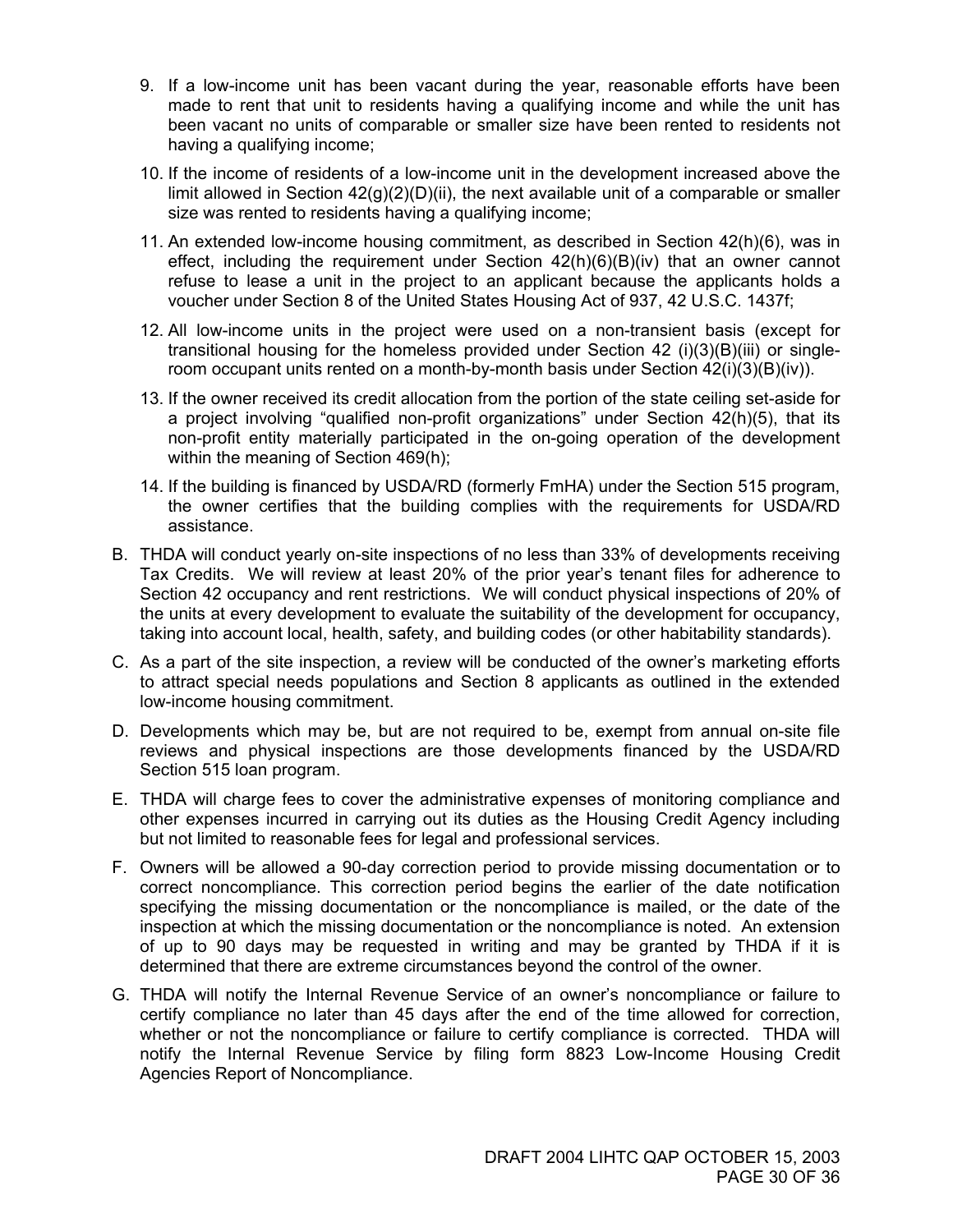- H. THDA has the right to inspect any low-income development during the compliance period including but not limited to on-site inspections and review of all records relating to compliance with Section 42 requirements. THDA may require copies of the tenant certifications and supporting documentation to be forwarded to THDA.
- I. Awareness of Section 42 provisions and compliance with requirements of Section 42 are the responsibility of the owner of the building for which the Tax Credits are allocated. THDA's monitoring of compliance with Section 42 does not make THDA or the State of Tennessee liable for an owner's noncompliance.
- J. THDA shall be entitled to amend the compliance monitoring provisions of this QAP and its Tax Credit Program as required by applicable federal statutes or regulations as amended, from time-to-time. Such amendment is expressly permitted by this QAP, and the making of such amendment will not require further public hearings. THDA, in accordance with Section 42, may impose additional requirements at its discretion in order to fulfill the objectives of its housing initiatives.
- K. Owners or their representatives are required to attend Owner's compliance training sessions provided by THDA within the 12 months prior to the submission of the Final Application for a development. THDA may, under extraordinary circumstances, extend the deadline, but will not issue the final allocating document (IRS form 8609) until such training has been completed.
- L. Owners or their management staff shall attend Manager's compliance training sessions provided by THDA after the final allocation and during the compliance period if it is determined that noncompliance exists which could be corrected by a better understanding of the requirements.
- M. Owners shall maintain tenant records within Tennessee.

#### **Part XIV: Amendments/Modifications/Deadlines**

#### **A. QAP Amendments**

THDA may amend any part of this QAP following public notice and approval by the THDA Board of Directors.

#### **B. Modifications**

- 1. Eligibility for Tax Credits and reservations of Tax Credits are based solely on the information contained in the Initial Application, including without limitation, elections made or points claimed in the Initial Application. Consequently, no modifications or changes shall be approved that alter or change, in any way, eligibility established in, elections made in, or points claimed in the Initial Application.
- 2. Modifications to an Initial Application will not be considered or approved after the Initial Application Deadline but before the issuance and acceptance of a Reservation Notice, except for changes or modifications identified by THDA during the Initial Application Cure Period and Review Process, which changes or modifications may be made only in accordance with the requirements of Part VIII-B.
- 3. Subject to Part XIV.B.1. above, THDA will consider other changes or amendments, including, without limitation, site changes, ownership changes, developer changes or other changes, only after a Reservation Notice has been issued by THDA and executed by the proper party as identified in the Initial Application and only after the Initial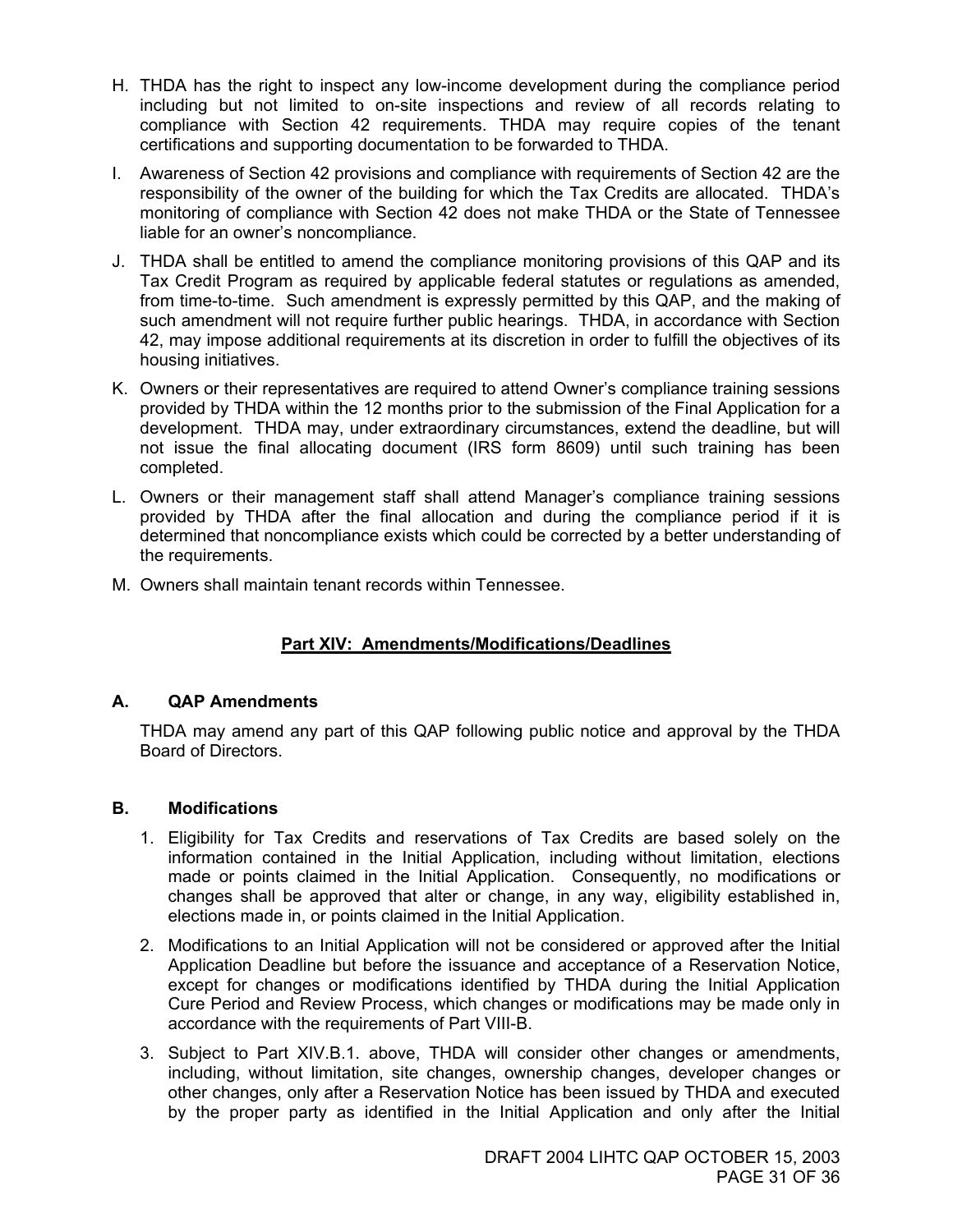Application Cure Period and Review Process is complete. In addition, THDA will not consider proposed changes or modifications unless all requirements contained in the Reservation Notice, including the payment of the Reservation Fee, are met to THDA's sole satisfaction and an Amendment Fee as specified in Part XV is received by THDA.

- 4. Once a Carryover Allocation Agreement is issued by THDA, no further changes or modifications, including, without limitation, site changes, ownership changes, developer changes or other changes are permitted until after all units in the development as proposed in the Initial Application are placed in service.
- 5. Modifications permitted under this Part XIV.B may be made only with the express written approval of THDA, which approval may be granted or withheld at THDA's sole discretion.

#### **C. Deadlines/Extension of Deadlines**

- 1. No extensions or changes to timetables stated in this QAP, in any Reservation Notice, in any Carryover Allocation, in any Placed in Service documentation, or in any other documentation distributed or sent by THDA may be made without the express written approval of THDA, which approval may be granted or withheld at THDA's sole discretion.
- 2. Due to the competitive nature of the Tax Credit reservation and allocation process, time is of the essence of this QAP.
- 3. Deadlines established in Section 42 cannot be waived or extended**.**
- 4. **Tax Credits will be recaptured if there is a failure to meet requirements by established deadlines.**
- 5. No person or entity shall be entitled to rely on any waiver or extension previously granted for the purpose of obtaining subsequent waivers or extensions.
- 6. Process for Requesting Extension of a Deadline

 An extension of deadlines established in the Reservation Notice, the Carryover Allocation Agreement, or in any other THDA documentation may be requested, **in writing,** in a form and with substance satisfactory to THDA in its sole discretion. Any such deadline extension request shall be submitted to the Executive Director of THDA on or before the deadline for which an extension is requested, together with a fee in an amount as specified in Part XV.G.. Deadline extension requests will not be considered if they are not received by THDA on or before on or before the deadline for which an extension is requested or if the appropriate fee is not included with such a request. In the sole discretion of the Executive Director, such requests may be granted if the applicant documents good cause for the request and demonstrates that new deadlines can be met. Deadlines established in Section 42 cannot be waived or extended.

#### **Part XV: PROGRAM FEES NOTE: NO FEES ARE REFUNDABLE**

#### **A. Application Fee**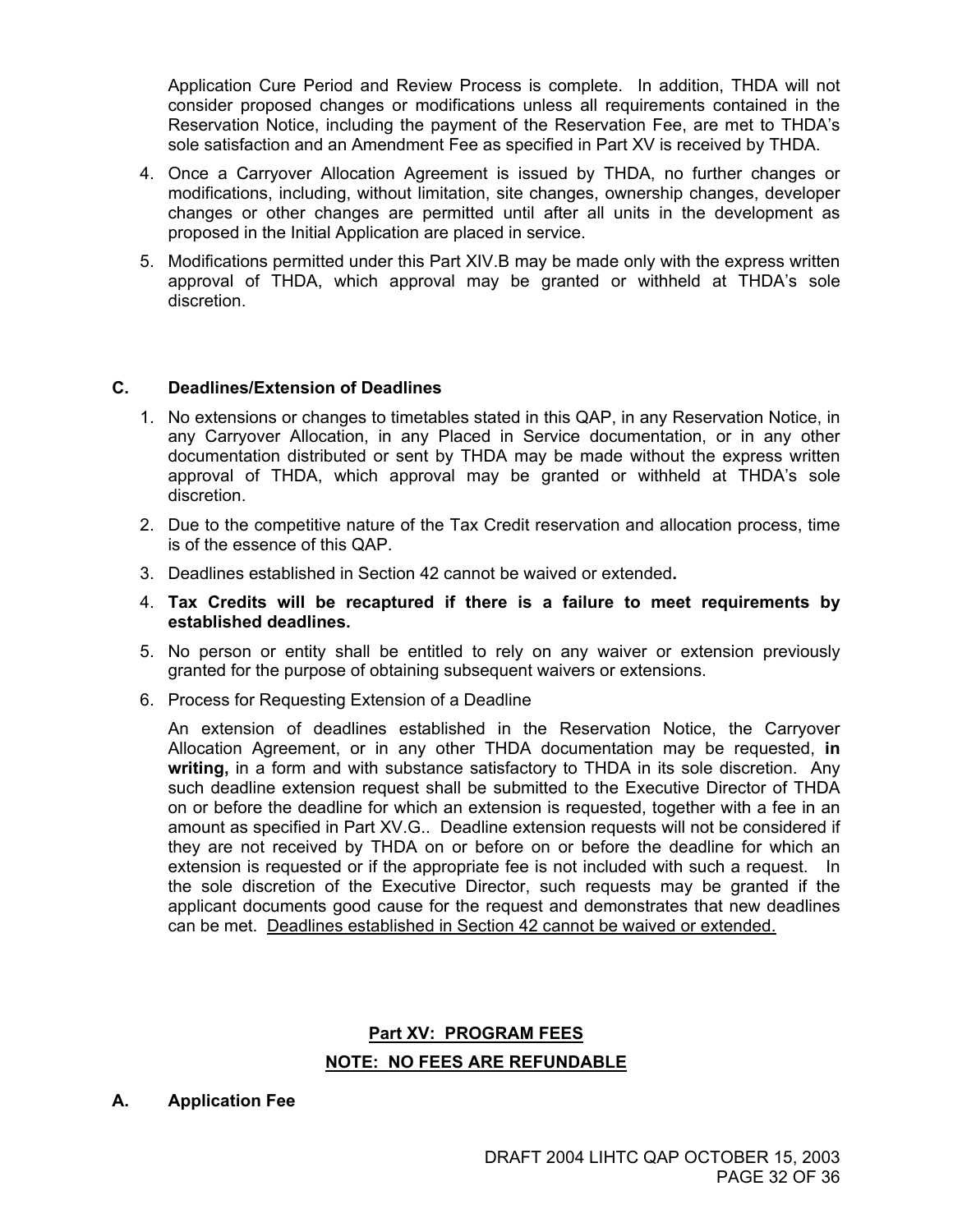| <b>Number Of Units</b> | <b>Application Fee</b> |
|------------------------|------------------------|
| $1 - 4$                | \$300                  |
| 5-50                   | \$1,200                |
| 51-100                 | \$1,700                |
| $101 +$                | \$30 per unit          |

The Application Fee must be submitted with the Initial Application, and is **not refundable**, except as provided in Part VII-A-5-c.

#### **B. Reservation Fee**

1. A Reservation Fee equal to 5.0% of the total annual Tax Credit amount approved by THDA is due by the date specified in the Reservation Notice.

#### 2. **The Reservation Fee is not refundable.**

#### **C. Modification Fee**

1. A modification fee in an amount equal to the greater of \$500 or one half of one percent (0.5%) of the total amount of Tax Credits specified in the Reservation Notice must be received by THDA prior to any evaluation of proposed modifications or changes as specified in Part XIV.B.

2. Payment of this fee does not guarantee approval of proposed changes or modifications..

3. Only proposed changes or modifications that meet the requirements of Part XIV.B., as determined by THDA in its sole discretion, may be approved.

4. Subsidy Layering Review required or requested after submission of the Initial Application will be deemed a modification under this Part XV.C and under XIV.B.

#### **D. Fee to Amend IRS Form(s) 8609**

An amendment fee in an amount equal to \$50 per IRS Form(s) 8609 to be amended, with a minimum fee of \$250, must be received by THDA prior to the release of the Owner's copies of amended IRS Form(s) 8609, if amended IRS Form(s) 8609 are requested by the Owner and THDA, in its sole discretion, determines that the previously generated IRS Form(s) 8609 for the development were generated in accordance with information provided to THDA by the Owner.

#### **E. Monitoring Fee**

- 1. When the development is placed in service, a compliance Monitoring Fee is due to THDA, payable in the form of a certified check (this fee also applies to USDA/RD [formerly FmHA] developments). The Monitoring Fee must be delivered to THDA prior to the release of IRS form 8609 for the development. The Monitoring Fees for developments receiving Tax Credits according to this Plan are as follows: \$400 per unit
- 2. Owners seeking to correct non-compliance will be charged additional fees to cover additional costs which may be incurred by staff to correct the non-compliance issue.
	- a. Reinspection of a file: \$200
	- b. Reinspection of a property:
		- (i) Standard mileage rate in effect by the State of Tennessee at the time of the reinspection from Nashville to the property and back to Nashville;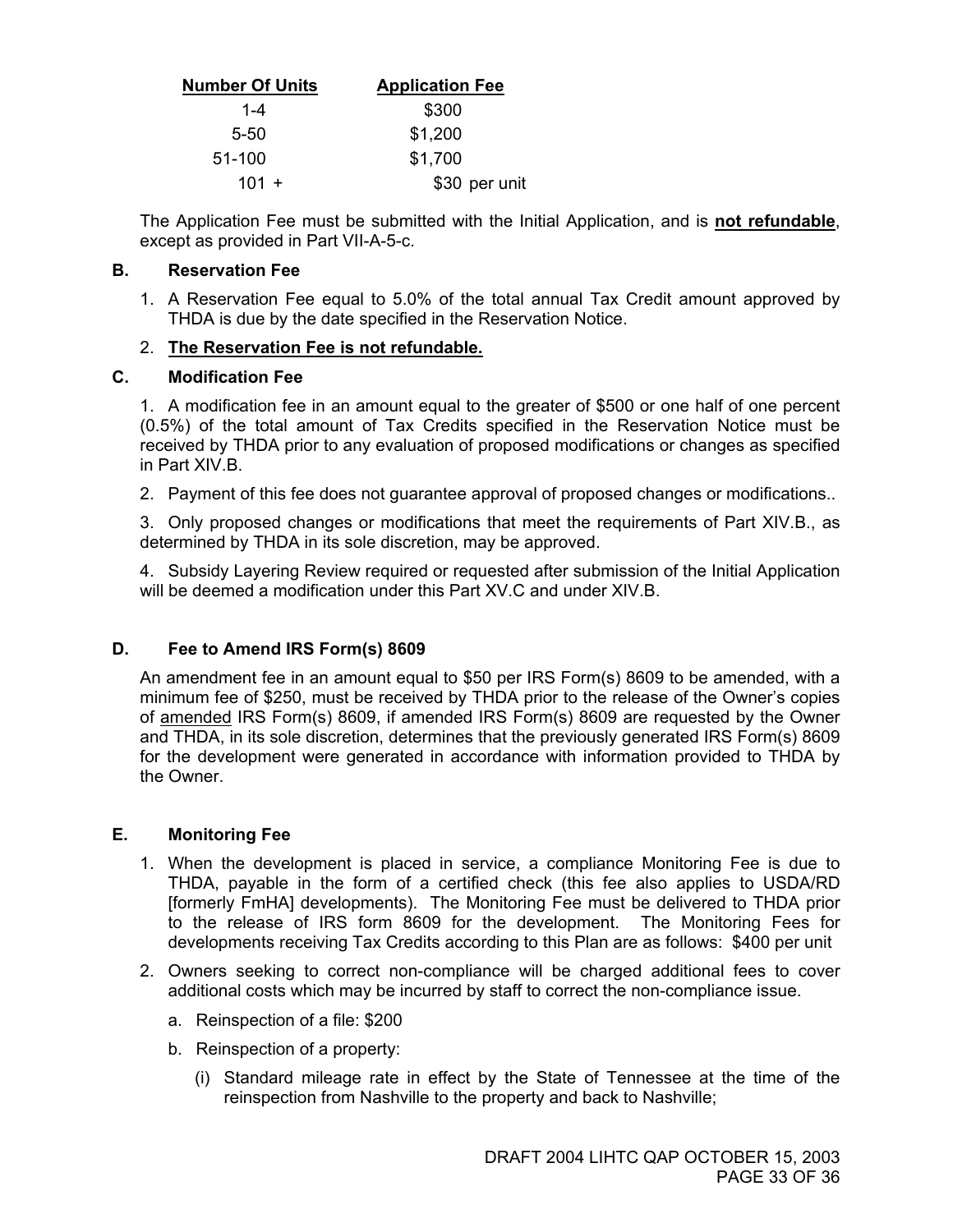- (ii) applicable state allowed per-diem for one staff person;
- (iii) Lodging expenses as allowed under State of Tennessee travel regulations; and
- (iv) Any other expenses incurred by THDA relating to the property reinspection.
- c. Fees will be due to THDA prior to issuance of reinspection findings.
- **3. At any time following the fifth year of monitoring for each development, THDA will evaluate the need for an additional Monitoring Fee. THDA may, at its sole discretion, charge a single additional Monitoring Fee not greater than the initial Monitoring Fee stated above. THDA will charge this additional Monitoring Fee only if the costs of monitoring for Tax Credit compliance, in the aggregate, appear likely to exceed the aggregate amount of initial Monitoring Fees collected. A decision by THDA to charge any such additional fee shall not constitute an amendment to this Plan.**

#### **F. Late Fee for Failing to Submit Timely Compliance Certification Forms**

Owners failing to submit the required Owner's Annual Certification of Compliance forms and supporting documentation by the date required by THDA will be charged a late fee of \$100 per month, for each month, or portion of a month, until the Certification and supporting documentation is received and considered satisfactory by THDA, or until an IRS Form 8823 is filed with the Internal Revenue Service. This fee will be due upon submission of the forms required. Receipt of Certification without the applicable late fee will be considered incomplete.

#### **G. Deadline Extension Fee**

Deadlines established in this QAP, in a Reservation Notice, in a Carryover Allocation Agreement, or in other documentation from THDA may be extended only as specified in Part XIV.D. and only with the prior written approval of THDA, which approval may be withheld in THDA's sole discretion. A deadline extension request must be submitted in accordance with Part XIV.C.6. and must be accompanied by a fee in the amount of \$500.00 for each such request. This deadline extension fee applies to the deadlines established for the following items:

Acceptance of Reservation Notice deadline

Carryover Application deadline

Carryover 10% test certification

Placed in Service Application deadline

Other deadlines established in THDA documentation

#### **PART XVI: MISCELLANEOUS PROVISIONS**

#### **A. Cost Certifications, Market Studies, Physical Needs Assessments and Appraisals**

Cost certifications, market studies, physical needs assessments and appraisals must be completed by independent and unrelated third parties with **no** interest in any application or development except for an agreement to be paid reasonable fees for preparing the cost certification, market study, physical needs assessment or appraisal. Persons or companies who serve or who have served as consultants or advisors to any parties identified in the Initial Application or related parties will not be considered to be independent. THDA will not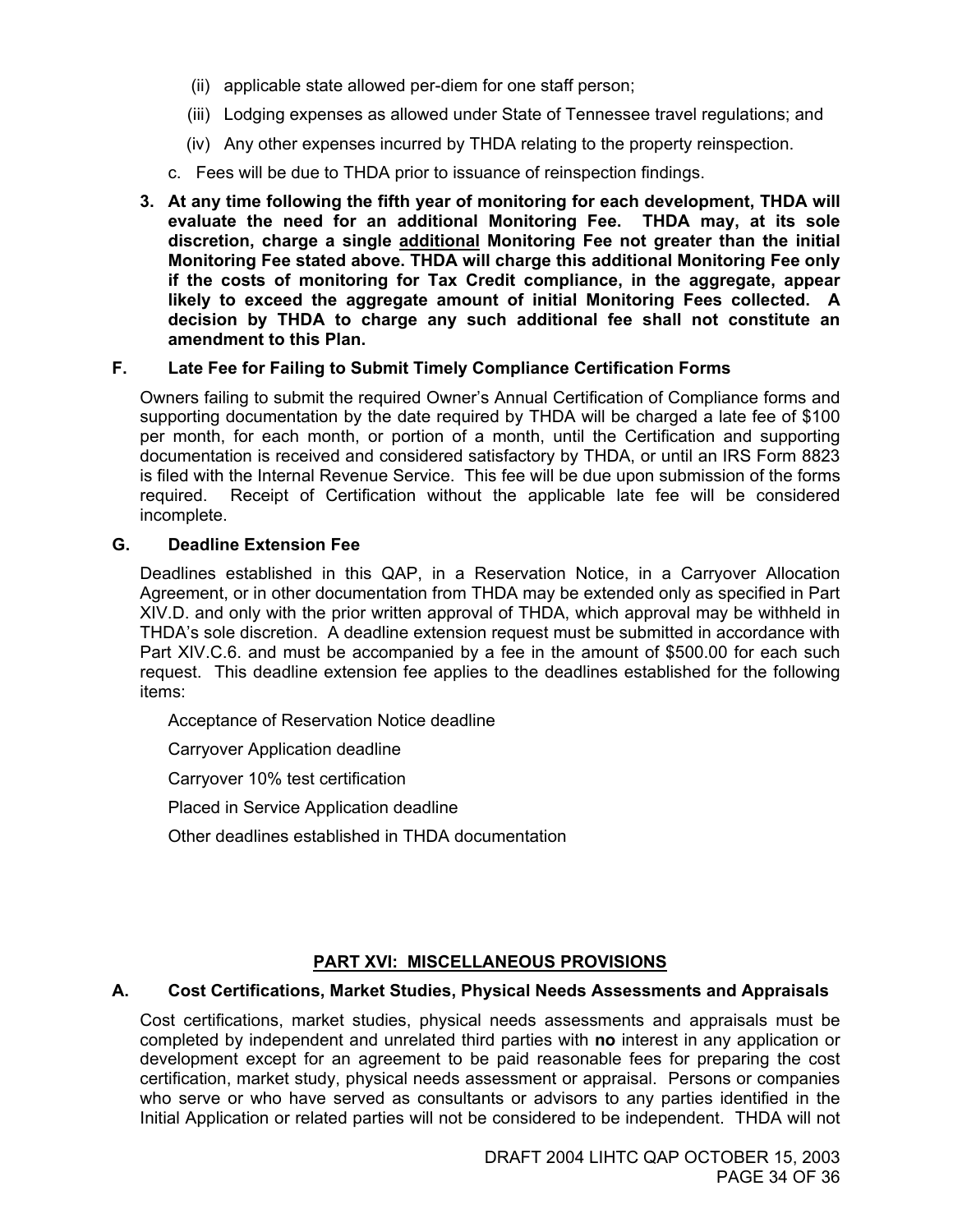accept cost certifications, market studies, physical needs assessments and appraisals prepared by parties THDA has determined, in its sole discretion, are not independent.

#### **B. Document Review**

- 1. THDA will review and evaluate only those materials submitted in compliance with the requirements of this QAP. THDA will not evaluate any materials submitted outside the deadlines established for submission of such materials and will assume no obligation to request additional information from applicants for any purpose. THDA may require additional information and /or documentation if THDA, in its sole discretion, determines that additional information and /or documentation is necessary for clarification and /or explanation. Review by THDA of documents submitted with Initial Applications or other documents submitted in connection with Tax Credits reserved or allocated under this QAP is for THDA's own purposes and is not for the purpose of advising, certifying, representing or warranting to others as to the feasibility or viability of any proposed development.
- 2. THDA makes no representations or warranties to applicants, developers, owners or anyone else as to compliance with Section 42, Treasury regulations, or any other laws or regulations applying to Tax Credits or Tax Credit developments or as to the feasibility or viability of any proposed Tax Credit development.
- C. No THDA Liability

No member, officer, agent, or employee of THDA shall have any personal liability with respect to any matters arising out of, or in relation to, Tax Credits reserved or allocated under this QAP or the monitoring of properties which have received Tax Credits.

#### **D. Enforcement**

In the event THDA seeks enforcement of the representation and warranties made by virtue of the submission of an Initial Application for Tax Credits or any other matter connected with any reservation, allocation or monitoring of Tax Credits, THDA shall be entitled to recover all damages, costs, expenses and fees, including without limitation, court costs, attorneys fees and staff time, from the applicant or any other party connected with Tax Credits reserved or allocated under this QAP.

E. False Statements

1. Tennessee Code Annotated, Section 13-23-133, makes it a Class E felony for any person to knowingly make, utter, or publish a false statement of substance or aid or abet another person in making, uttering, or publishing a false statement of substance for the purpose of influencing THDA to allow participation in the Tax Credit Program. Any and all statements contained in any materials, including without limitation, an Initial Application and any other applications, documents, letters, opinions, or certifications, submitted to THDA in connection with Tax Credits reserved or allocated under this QAP or otherwise made by an applicant or other person connected in any way with Tax Credits reserved or allocated under this QAP are statements of substance made for the purpose of influencing THDA to allow participation in the Tax Credit Program.

2. By submitting any materials, including without limitation, an Initial Application and any other applications, documents, letters, opinions, or certifications, to THDA in an effort to obtain Tax Credits, the applicant and all parties connected with the development proposed in the Initial Application acknowledge and agree (1) they are entering into a contract with THDA; and (2) they intend for THDA to rely on and seek enforcement of